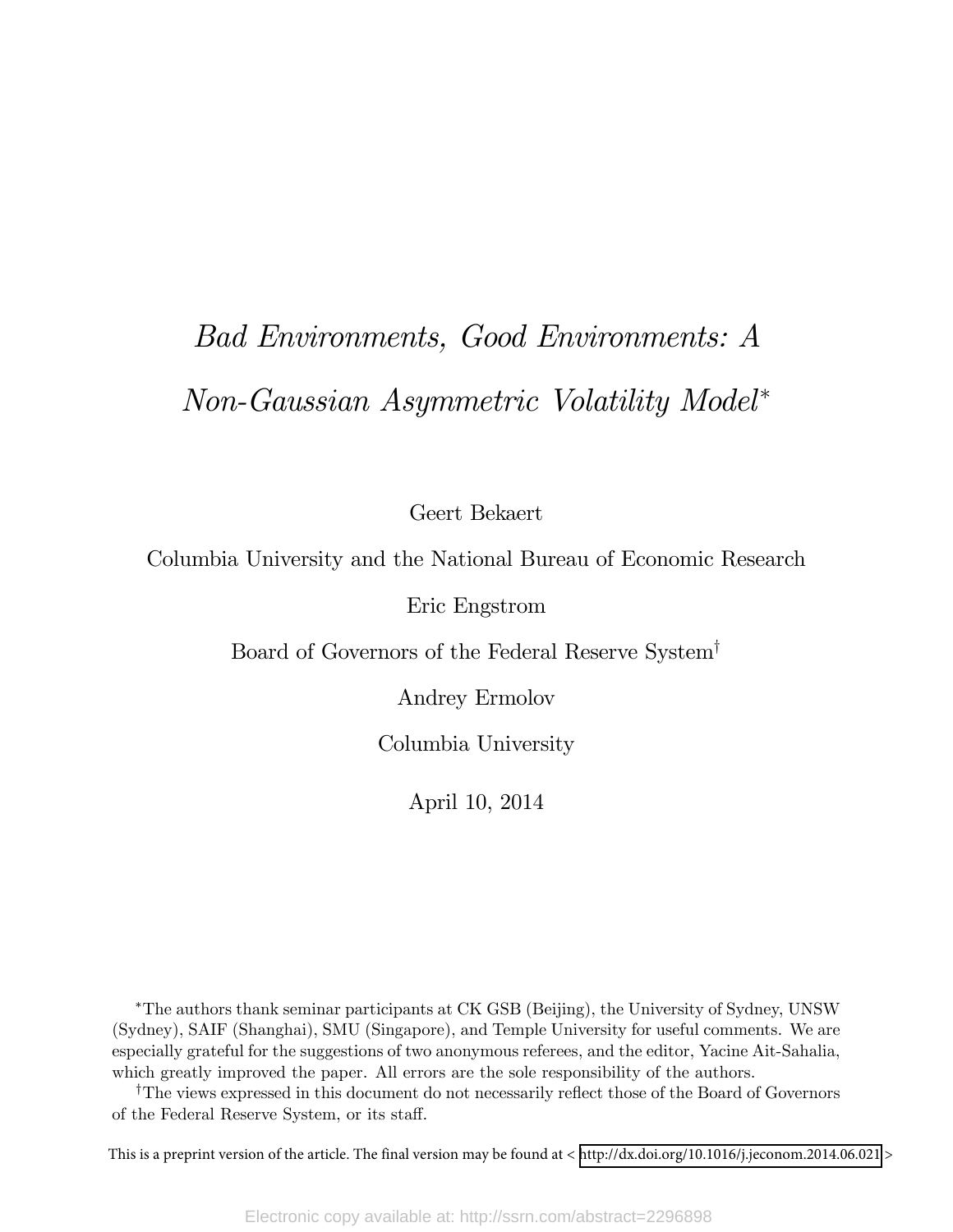#### Abstract

We propose an extension of standard asymmetric volatility models in the generalized autoregressive conditional heteroskedasticity (GARCH) class that admits conditional non-Gaussianities in a tractable fashion. Our "bad environment-good environment" (BEGE) model utilizes two gamma-distributed shocks and generates a conditional shock distribution with time-varying heteroskedasticity, skewness, and kurtosis. The BEGE model features nontrivial news impact curves and closed-form solutions for higher-order moments. In an empirical application to stock returns, the BEGE model outperforms asymmetric GARCH and regime-switching models along several dimensions.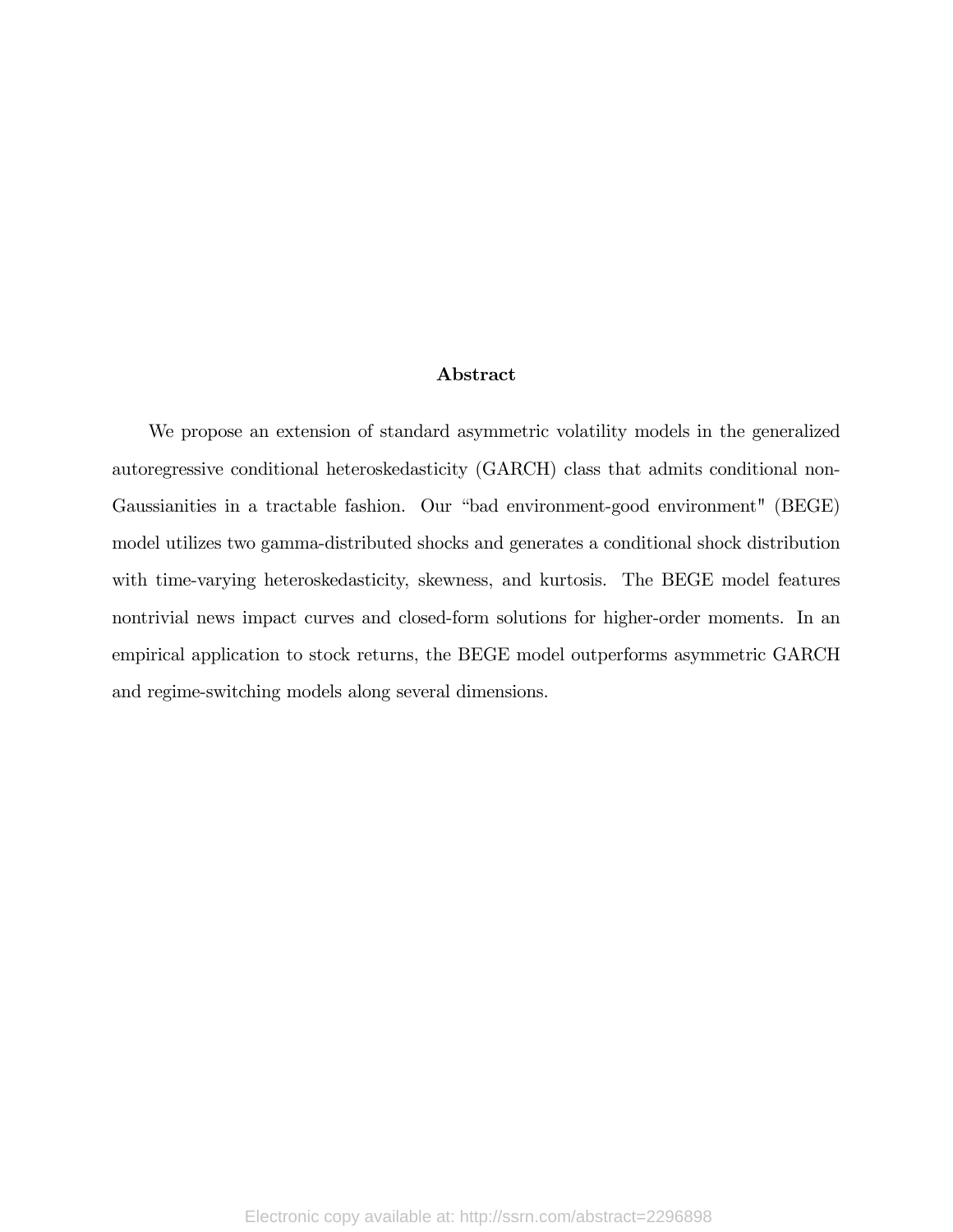### 1 Introduction

Since the seminal work of Engle (1982) and Bollerslev (1986) on volatility clustering, thousands of articles have applied models in the generalized autoregressive conditional heteroskedasticity (GARCH) class to capture volatility clustering in economic and financial time series data. In the basic GARCH  $(1,1)$  model, today's conditional variance is a deterministic linear function of the past conditional variance and contemporaneous squared shocks to the process describing the data. Nelson (1991) and Glosten, Jagannathan, and Runkle (1993, GJR henceforth), motivated by empirical work on stock return data, provide important extensions, accommodating asymmetric responses of conditional volatility to negative versus positive shocks. Engle and Ng (1993) compare the response of conditional variance to shocks ("news impact curves") implied by various econometric models and find evidence that the GJR model fits stock return data the best.

The original models in the GARCH class assumed Gaussian innovations, but nonetheless imply non-Gaussian unconditional distributions. However, time-varying volatility models with Gaussian innovations generally do not generate sufficient unconditional non-Gaussianity to match some financial asset return data (see, e.g., Poon and Granger, 2003). Additional evidence of conditional non-Gaussianity has come from two corners. First, empirical work by Evans and Wachtel (1993), Hamilton and Susmel (1994), Kim and White (2004), and many others has documented conditional non-Gaussianities in economic data. Second, in Önance, a voluminous literature on the joint properties of option prices and stock returns (see, e.g., Broadie, Chernov, and Johannes (2009)) has also suggested the need for models with timevarying nonlinearities. In principle, one can estimate GARCH models consistently using quasi maximum likelihood (see Lumsdaine, 1996; Lee and Hansen, 1994), not worrying about modeling the non-Gaussianity in the shocks. However, fitting the actual non-Gaussianities in the data can lead to more efficient estimates and may be important if the model is to be used in actual applications (for example, option pricing or risk management) that require an estimate of the conditional distribution. Several authors have introduced non-Gaussian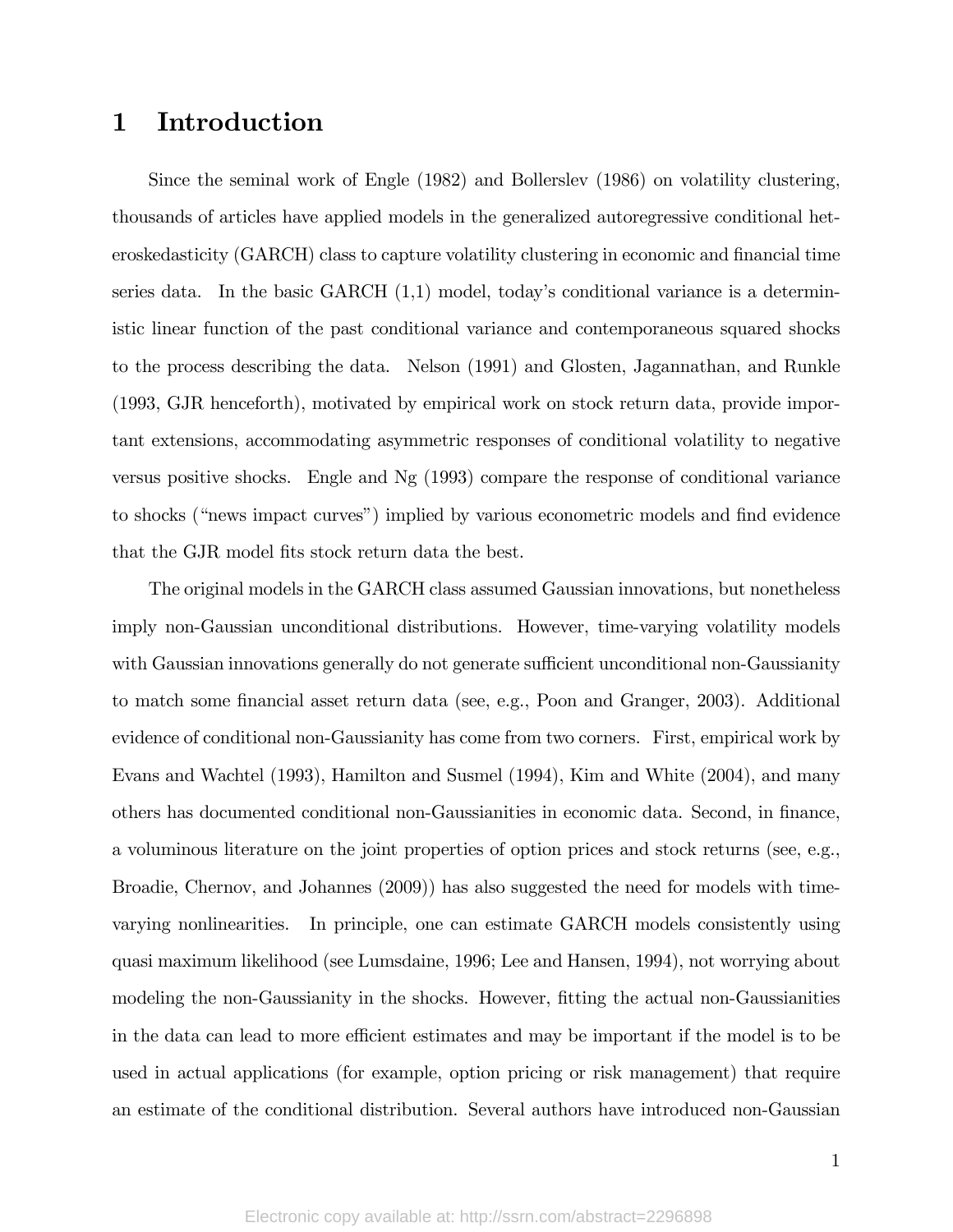shocks in GARCH frameworks (see, e.g., Bollerslev (1987) and Hsieh (1989), who used the t-distribution, and Mittnik, Paolella and Rachev (2002), who used shocks with a distribution in the stable Paretian class). However, extant models in this vein generally cannot fit timevarying non-Gaussianities that are evident in the data.

We present an extension of models in the GARCH class that accommodates conditional non-Gaussianity in a tractable fashion, offering simple closed-form expressions for conditional moments. Our "bad environment-good environment" (BEGE) model utilizes two gammadistributed shocks that together imply a conditional shock distribution with time-varying heteroskedasticity, skewness, and kurtosis. This is accomplished by allowing the shape parameters of the two distributions to vary through time. Hence, our model features nontrivial news impact curves for higher-order moments. We apply the model to stock returns, showing that the model outperforms extant alternatives using a variety of specification tests. In the stock market context, one shape parameter determines the conditional distribution of the "good environment," with positive skewness and "good volatility"; the other shape parameter drives the "bad environment", with negative skewness and "bad volatility." Of course, conditional non-Gaussian models exist outside the GARCH class that may also Öt the data quite well. Regime-switching models, in particular, have shown promise in many applications. We therefore also estimate several types of regime-switching models on our stock returns data sample and show that the BEGE model significantly outperforms various models in this class.

The remainder of the article is organized as follows. In section 2, we present the BEGE model, describe how it nests the standard GJR-GARCH model as a special case, and present various models in the regime-switching class. In section 3, we describe the estimation methodology and the specification tests that we conduct. In section 4, we confront several models from the above classes, including the BEGE model, with monthly U.S. stock return data from 1929 through 2010.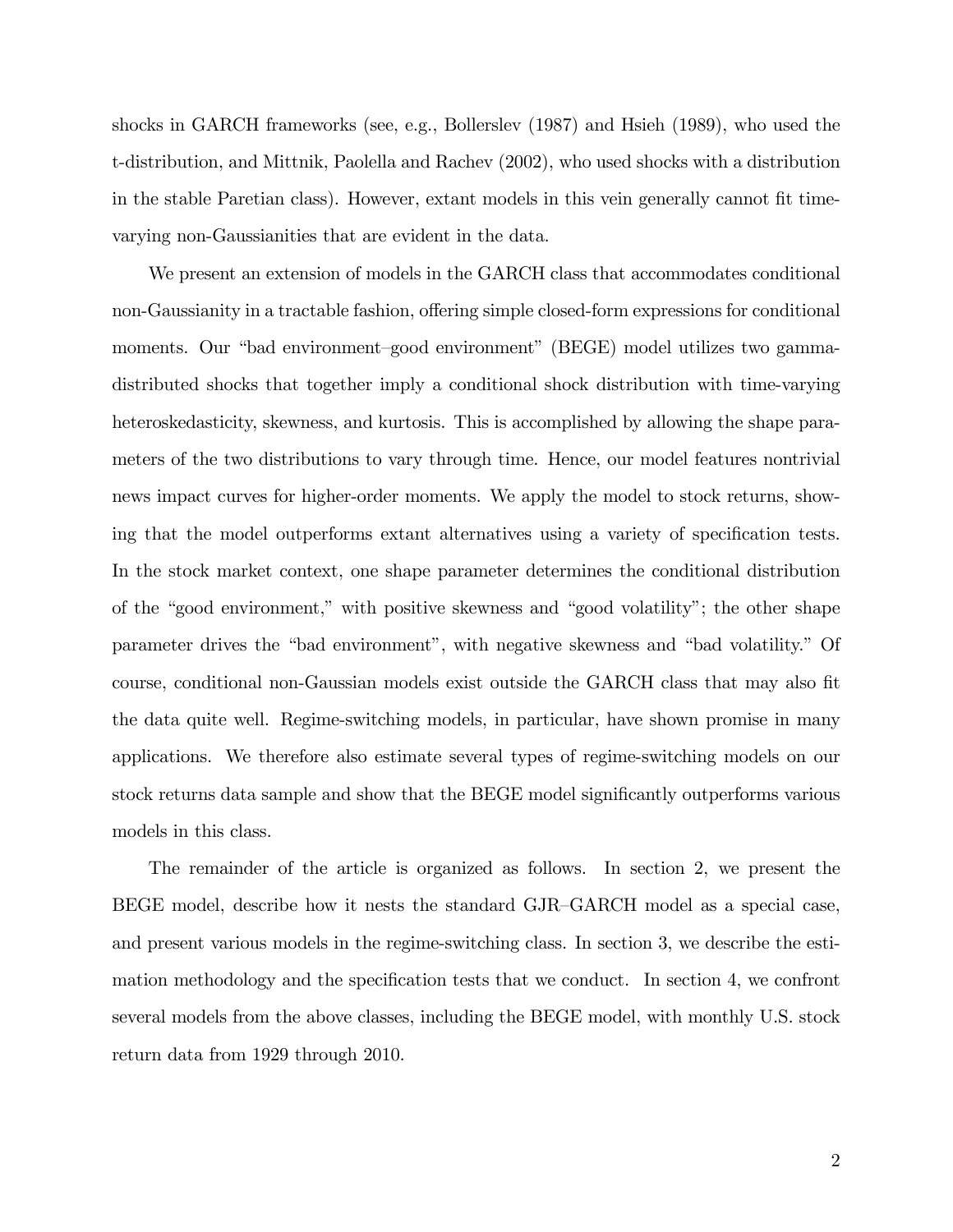### 2 The BEGE-GARCH Model

Before introducing the BEGE model, we begin with a review of the seminal GJR asymmetric GARCH model.

#### 2.1 Traditional  $GJR-GARCH$

Consider a time series  $r_{t+1}$  with conditional mean  $\mu_t$ . The GJR model assumes that the series follows

$$
r_{t+1} = \mu_t + u_{t+1},
$$
  
\n
$$
u_{t+1} \sim N(0, h_t),
$$
  
\nand 
$$
h_t = h_0 + \rho_h h_{t-1} + \phi^+ u_t^2 I_{u_t \ge 0} + \phi^- u_t^2 (1 - I_{u_t \ge 0}).
$$
 (1)

That is, the innovation to returns,  $u_{t+1}$ , has time-varying conditional variance,  $var_t(r_{t+1}) =$  $h_t$ , which is assumed to be a linear function of its own lagged value and squared innovations to returns. One key feature of this model that enables it to better Öt many economic time series is the differential response of the conditional variance of shocks following positive versus negative innovations. In stock return and economic activity data, it is typically found that  $\phi^{-} > \phi^{+}$ , so that negative shocks result in more of an increase in variance than do positive shocks.

#### 2.2 BEGE GJR-GARCH

The BEGE model that we propose relaxes the assumption of Gaussianity by assuming that the  $u_{t+1}$  innovation consists of two components. We assume that  $\omega_{p,t+1}$ , a good environment shock, and  $\omega_{n,t+1}$ , a bad environment shock, are drawn from "demeaned" (or "centered") gamma distributions that have a mean equal to zero.<sup>1</sup> The overall innovation is a linear combination of the two component shocks, which are assumed to be conditionally

<sup>&</sup>lt;sup>1</sup>The centered gamma distribution with shape parameter k and scale parameter  $\theta$ , which we denote  $\widetilde{\Gamma}(k,\theta)$ , has probability density function,  $\phi(x) = \frac{1}{\Gamma(k)\theta^k}(x+k\theta)^{k-1}\exp\left(-\frac{1}{\theta}(x+k\theta)\right)$  for  $x > -k\theta$ , and with  $\Gamma(\cdot)$  representing the gamma function.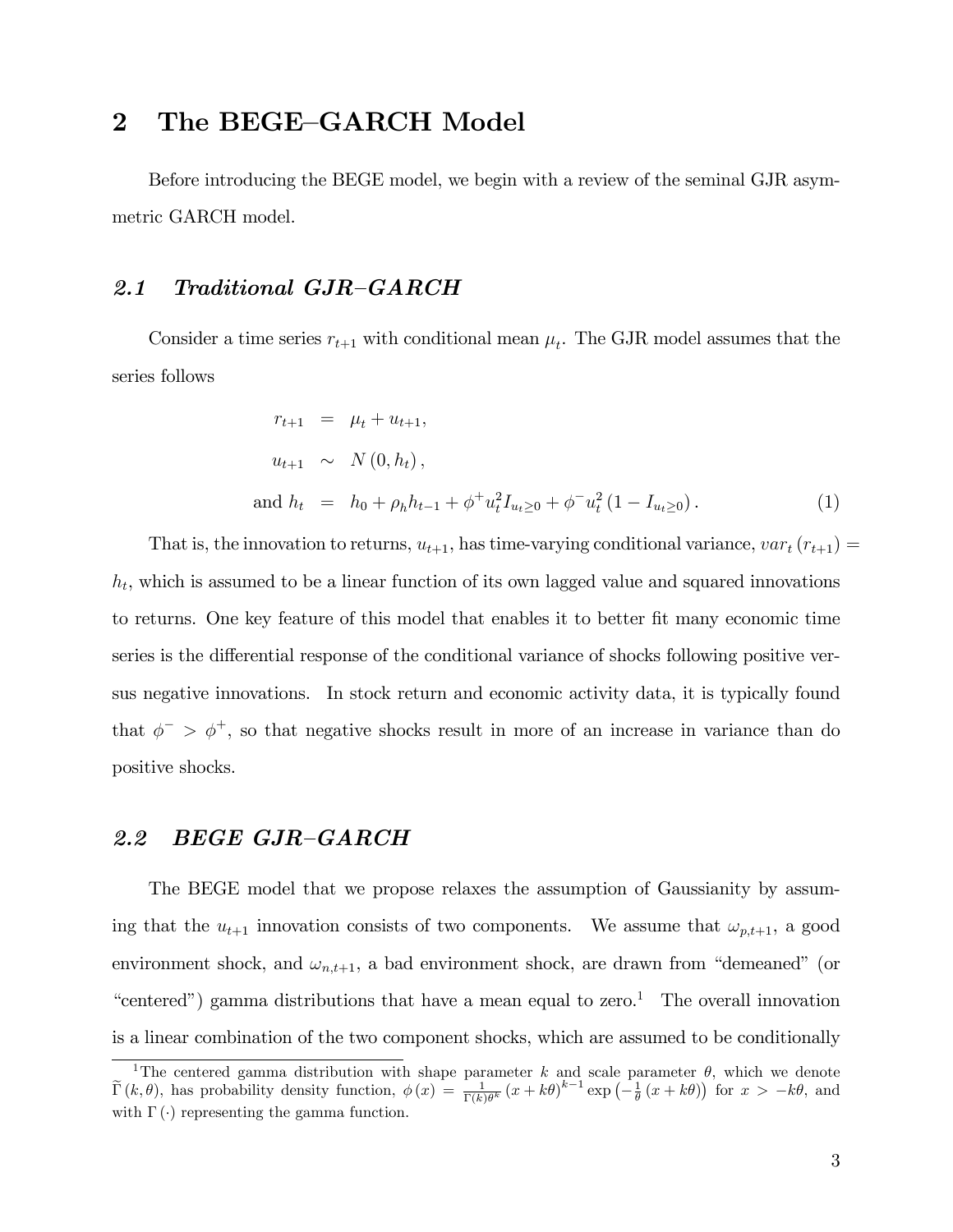independent. The gamma distributions are assumed to have constant scale parameters, but we let their shape parameters vary through time. More precisely, the BEGE framework assumes:

$$
u_{t+1} = \sigma_p \omega_{p,t+1} - \sigma_n \omega_{n,t+1}, \text{ where}
$$
  
\n
$$
\omega_{p,t+1} \sim \widetilde{\Gamma}(p_t, 1), \text{ and}
$$
  
\n
$$
\omega_{n,t+1} \sim \widetilde{\Gamma}(n_t, 1), \text{ and}
$$
 (2)

where  $\tilde{\Gamma}(k, \theta)$  denotes a centered gamma distribution with shape and scale parameters, k and  $\theta$ , respectively. Thus,  $p_t(n_t)$  is the shape parameter for the good (bad) environment shock. Figure 1 provides a visual representation of the flexibility of the BEGE distribution. Plotted are the 1st and 99th percentiles of two sequences of hypothetical distributions. The blue stars illustrate a series of BEGE distributions for which  $p_t$  is fixed at 1.5, but  $n_t$  varies from 0.1 to 3.0, which are the values across the horizontal axis. The lower line of blue asterisks shows the 1st percentiles of these distributions, while the upper line of blue stars shows the 99th percentiles. Clearly, increases in  $n_t$  have an outsized effect on the lower tail, particularly at low values of  $n_t$ . The upper tail is relatively insensitive to changes in  $n_t$ . The green plus symbols show results from the complementary exercise: holding  $n_t$  fixed at 1.5 and varying  $p_t$  from 0.1 through 3.0. Clearly  $p_t$  impacts the upper tail of the distribution much more than it impacts the lower tail. These results highlight the potential benefits of the BEGE distribution. As we will demonstrate, Önancial data provide evidence that some shocks primarily affect the lower tail of the distribution of returns, but leave the upper tail relatively unchanged (see section 4). This is exactly the kind of effect that BEGE is designed to accommodate.

We model the time variation in the shape parameters in a manner that is analogous to that for  $h_t$  in the GJR specification:

$$
p_t = p_0 + \rho_p p_{t-1} + \phi_p^+ u_t^2 I_{u_t \ge 0} + \phi_p^- u_t^2 (1 - I_{u_t \ge 0})
$$
  
and 
$$
n_t = n_0 + \rho_n n_{t-1} + \phi_n^+ u_t^2 I_{u_t \ge 0} + \phi_n^- u_t^2 (1 - I_{u_t \ge 0}).
$$
 (3)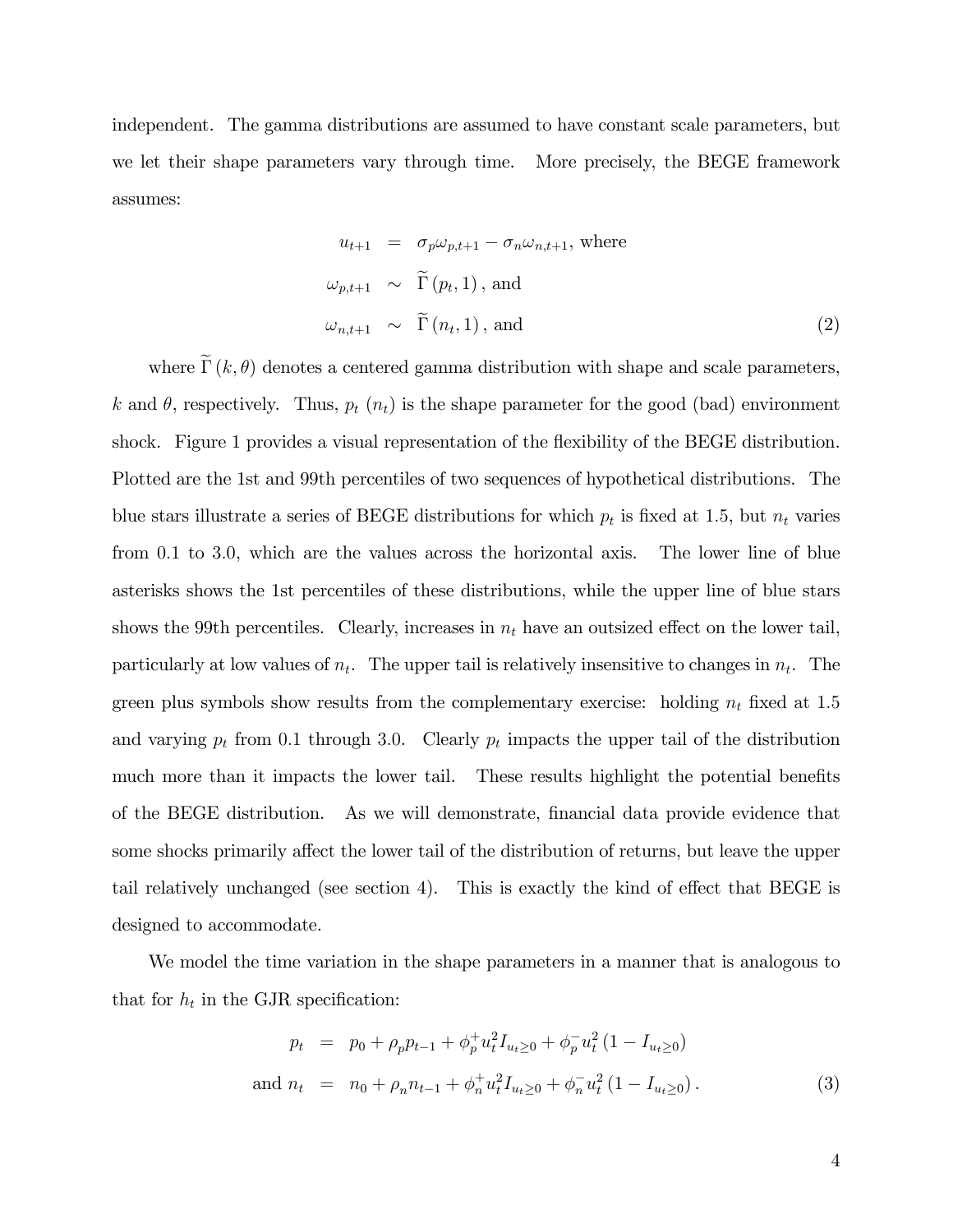In principle, we can accommodate a vector-autoregressive structure, with feedback from  $n_t$  $(p_t)$  to  $p_{t+1}$   $(n_{t+1})$ , but propose the simpler model as our benchmark model. A key feature of the model is that the dynamics of the shape parameters depend on the residual  $u_{t+1}$  and not the separate  $\omega_p$  and  $\omega_n$  shocks. This assumption keeps the model in the GARCH class, in which  $p_t$  and  $n_t$  can be computed recursively from past residuals without requiring the filtering of the separate  $\omega$ -shocks.

The overall conditional variance of  $u_{t+1}$  follows from the moment-generating function of the centered gamma distribution<sup>2</sup>

$$
h_t \equiv var_t \left( r_{t+1} \right) = \sigma_p^2 \ p_t + \sigma_n^2 \ n_t,\tag{4}
$$

where, with some abuse of notation,  $h_t$  now represents the conditional variance under the BEGE model. Higher-order moments also follow in a straightforward manner from the moment-generating function of the gamma distribution. For instance, conditional (unscaled by a function of the conditional variance) skewness and excess kurtosis are given by

$$
s_t \equiv skw_t (r_{t+1}) = 2 (\sigma_p^3 p_t - \sigma_n^3 n_t)
$$
  
and 
$$
k_t \equiv kur_t (r_{t+1}) = 6 (\sigma_p^4 p_t + \sigma_n^4 n_t).
$$
 (5)

The expression for skewness shows that larger values for  $p_t$  generate more positive skewness, while larger values of  $n_t$  generate more negative skewness. Moments of order higher than four are equally easy to compute using the moment generating function and are also affine in  $p_t$  and  $n_t$ . It is this affine structure that makes the model both parsimonious and tractable. The model thus allows for positive or negative skewness, and the sign of skewness may vary through time. Excess kurtosis is always positive, but its magnitude varies as well. Note that the key innovation of the model is to let the shape, not the scale, parameters vary through time. Because the shape parameters determine the shape of the distribution, we

$$
mgf_x(s) \equiv E\left[\exp(sx)\right] = \exp(-k\left(\ln\left(1-\theta s\right)+\theta s\right)).
$$

Successive differentiation of  $mgf_x(s)$  with respect to s, and evaluation at  $s = 0$ , yields, for the first few moments:  $E[x] = 0, E[x^2] = \theta^2 k, E[x^3] = 2\theta^3 k$ , and  $E[x^4] - E[x^2] = 6\theta^4 k$ 

<sup>&</sup>lt;sup>2</sup>The moment-generating function for a random variable, x, with the demeaned gamma distribution with shape parameter, k, and scale parameter,  $\theta$ , is given by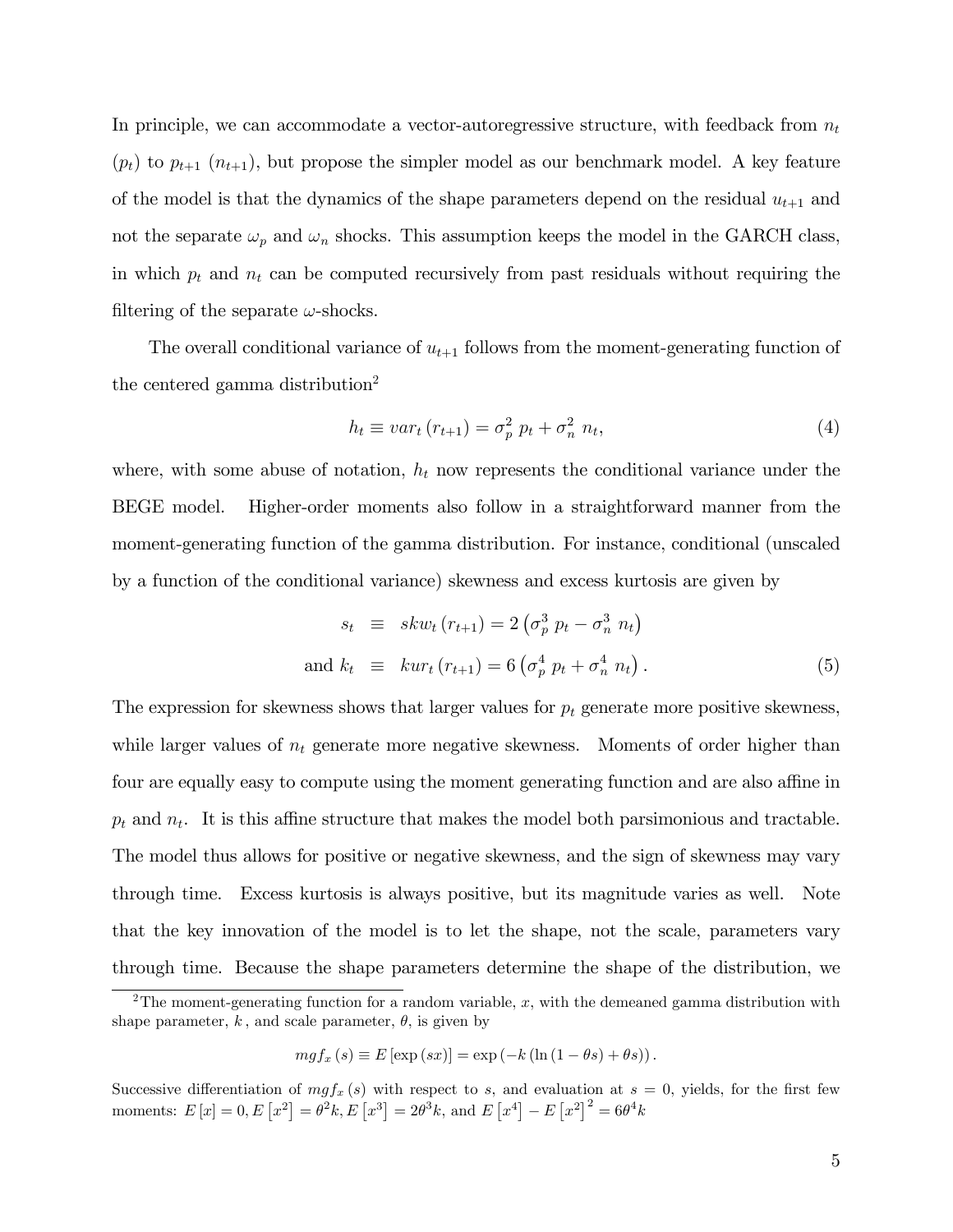parsimoniously generate time-variation in all higher order moments simultaneously.

Asymmetric volatility under the BEGE specification can be generated by either the "good volatility"  $(p_t)$  component or the "bad volatility"  $(n_t)$  component, or both:

$$
\frac{\partial h_{t+1}}{\partial u_t^2} = \begin{cases} \sigma_p^2 \phi_p^+ + \sigma_n^2 \phi_n^+ & \text{if } u_t \ge 0\\ \sigma_p^2 \phi_p^- + \sigma_n^2 \phi_n^- & \text{otherwise} \end{cases}
$$
 (6)

Similar expressions are readily calculated for unscaled conditional skewness and unscaled conditional kurtosis under the BEGE model:

$$
\frac{\partial s_{t+1}}{\partial u_t^2} = \begin{cases} 2\left(\sigma_p^3 \phi_p^+ - \sigma_n^3 \phi_n^+\right) & \text{if } u_t \ge 0\\ 2\left(\sigma_p^3 \phi_p^- - \sigma_n^3 \phi_n^-\right) & \text{otherwise} \end{cases}
$$
(7)

and

$$
\frac{\partial k_{t+1}}{\partial u_t^2} = \begin{cases} 6\left(\sigma_p^4 \phi_p^+ + \sigma_n^4 \phi_n^+\right) & \text{if } u_t \ge 0\\ 6\left(\sigma_p^4 \phi_p^- + \sigma_n^4 \phi_n^-\right) & \text{otherwise.} \end{cases}
$$
\n(8)

Of course, under the traditional Gaussian GJR-BEGE model, conditional skewness and excess kurtosis are zero. The BEGE model thus allows for richer dynamics for the conditional distribution of the data process, with tractable expressions for conditional moments.

An intuitive feature of the model arises from the fact that for a gamma-distributed random variable, as the shape parameter goes to infinity, the distribution converges to a Gaussian distribution. Therefore, the BEGE model can get arbitrarily close to the traditional GARCH model, even in terms of the conditional Gaussianity of the shocks. More concretely, suppose that the two gamma shocks in the BEGE model are symmetric in their autoregressive behavior and in their responses to the innovation,  $u_{t+1}$ . That is, suppose,  $\rho_h = \rho_p = \rho_n, \, \phi_h^+ = \phi_p^+ = \phi_n^+$ <sup>+</sup><sub>n</sub>, and  $\phi_h^- = \phi_p^- = \phi_n^-$ . Substituting, we find

$$
h_t = \left(\sigma_p^2 p_0 + \sigma_n^2 n_0\right) + \rho_h \left(\sigma_p^2 p_{t-1} + \sigma_n^2 n_{t-1}\right)
$$
  
+  $\phi_h^+ \left(\sigma_p^2 + \sigma_n^2\right) u_t^2 I_{u_t \geq 0} + \phi_h^- \left(\sigma_p^2 + \sigma_n^2\right) u_t^2 \left(1 - I_{u_t \geq 0}\right)$   
=  $h_0 + \rho_h h_{t-1} + \widetilde{\phi}_h^+ u_t^2 I_{u_t \geq 0} + \widetilde{\phi}_h^- u_t^2 \left(1 - I_{u_t \geq 0}\right),$  (9)

with the notations  $\widetilde{\phi}_h^+$  and  $\widetilde{\phi}_h^+$  $h$  implicitly defined. Inspection confirms that this volatility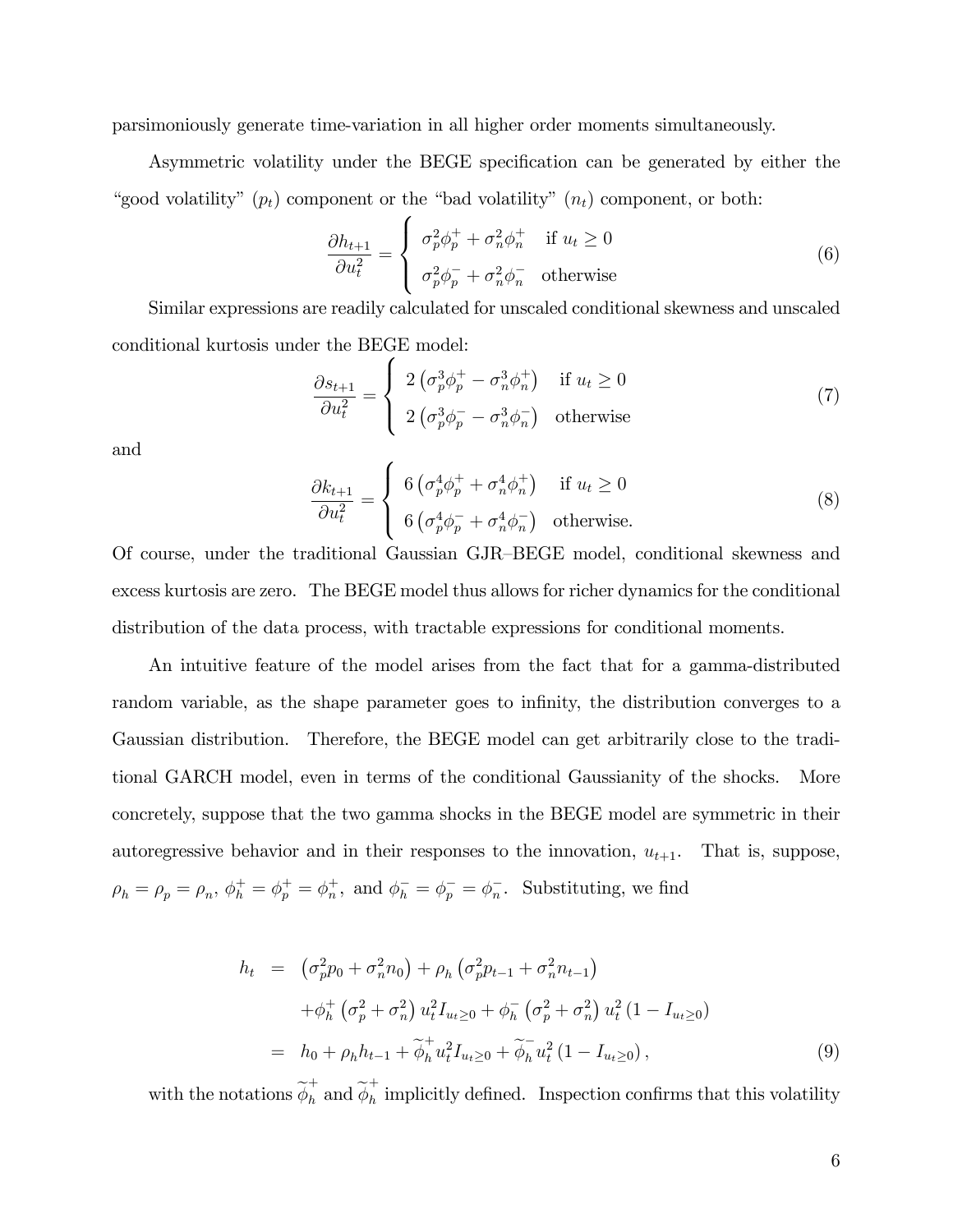process is isomorphic to that of traditional GJR-GARCH. Moreover, if the constants  $p_0$ and  $n_0$  are allowed to become arbitrarily large, the gamma distributions will approach their Gaussian limits, and the BEGE–GJR–GARCH process collapses to the traditional Gaussian GJR-GARCH specification.

Another useful special case of the model is where one of the shape parameters is kept constant. For example, if generating negative skewness is particularly important, then one may consider setting  $p_t$  equal to a constant and only letting  $n_t$  vary. We consider such a model in our empirical application to stock returns.

Finally, we have not yet specified dynamics for  $\mu_t$ , the conditional mean of the economic variable. In most GARCH applications,  $\mu_t$  is set to be a constant, and we follow this custom for our benchmark models. However, we also consider a BEGE model where the conditional mean is a function of  $p_t$  and  $n_t$ .

### 2.3 Regime-switching (RS) models

An alternative approach for generating conditional non-Gaussianity is the regime-switching model introduced by Hamilton (1989) to model GDP growth dynamics. In this model, an unobserved Markov variable causes the process to switch among two or more regimes. In the specific two-regime model on which we focus, the process is assumed to follow

$$
r_{t+1} = \mu + \mu_{12} J_{12,t+1} + \mu_{21} J_{21,t+1} + \sigma_{s_{t+1}} e_{t+1},
$$
\n(10)

where  $s_t$  is a hidden Markov variable. Specifically, we assume  $s_t$  can take on the value of 1 or 2. The transition probabilities are defined as  $p_{ij} = prob(s_{t+1} = j | s_t = i)$ , and are assumed to be constant. The innovation,  $e_t$ , is assumed to be a standard normal random variable. The choice of normal shocks is standard in the literature and suffices for the model to generate time-variation in higher order moments, as it is essentially a conditional mixture of normals model (see Timmermann (2000) for details). It is conceivable, however, to entertain different distributional assumptions, including a BEGE structure for the shock. The J variables are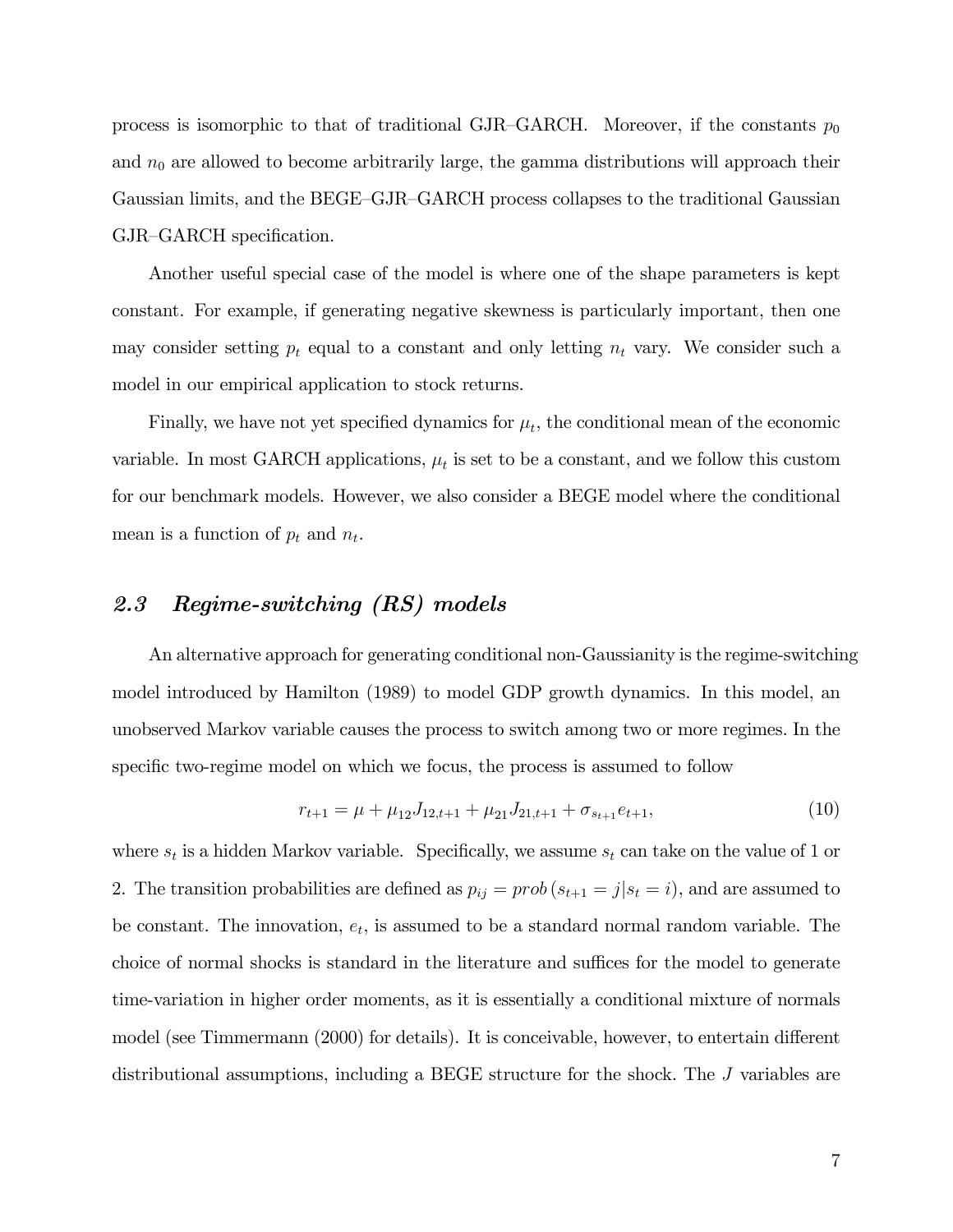dummy variables specified as

$$
J_{12,t+1} = \begin{cases} 1 & \text{if } s_t = 1 \text{ and } s_{t+1} = 2 \\ 0 & \text{otherwise} \end{cases}
$$
 (11)

and similarly for  $J_{21,t+1}$ . Hence, they determine the mean return conditional on a transition between regimes. These "jump" terms are inspired by Mayfield  $(2004)$  and are specifically included for our stock return application. The conditional mean specification allows, for instance, that in the high-variance regime, the conditional mean is potentially higher than in the low-variance regime, because an eventual jump to the low-variance regime is expected, and the return associated with this transition is positive. The reverse applies for the lowvariance regime.

In this model, the conditional distribution of the shock is a mixture of normals with moments that depend on the current regime. For example, the first three uncentered moments of the distribution conditional on being in regime  $s_t = 1$  are given by

$$
E_{s_t=1} (r_{t+1}) = p_{11} (\mu) + p_{12} (\mu + \mu_{12}),
$$
  
\n
$$
E_{s_t=1} (r_{t+1}^2) = p_{11} (\mu^2 + \sigma_1^2) + p_{12} ((\mu + \mu_{12})^2 + \sigma_2^2),
$$
  
\n
$$
E_{s_t=1} (r_{t+1}^3) = p_{11} (\mu^3 + 3\mu\sigma_1^2) + p_{12} ((\mu + \mu_{12})^3 + 3(\mu + \mu_{12})\sigma_2^2),
$$
\n(12)

and analytic expressions are also available for higher-order moments, centered moments, and moments conditional on  $s_t = 2$ . While the mixture-of-normal distributions have a fair amount of flexibility to match moments, it is conceivable that a two regime model fails to generate sufficiently extreme tail behavior. We therefore also consider a RS model with three regimes and we consider RS models in the Multifractal class (Calvet and Fisher, 2001; 2004; 2008). In the latter model, the conditional volatility of the process has a multiplicative form depending on k regime variables, indexed by persistence. In particular,

$$
r_t = \mu + \sigma \sqrt{M_{1,t} M_{2,t} ... M_{k,t}} \varepsilon_t
$$

where  $\mu$  and  $\sigma$  are constants and  $\varepsilon_t$  is a random variable following a standard normal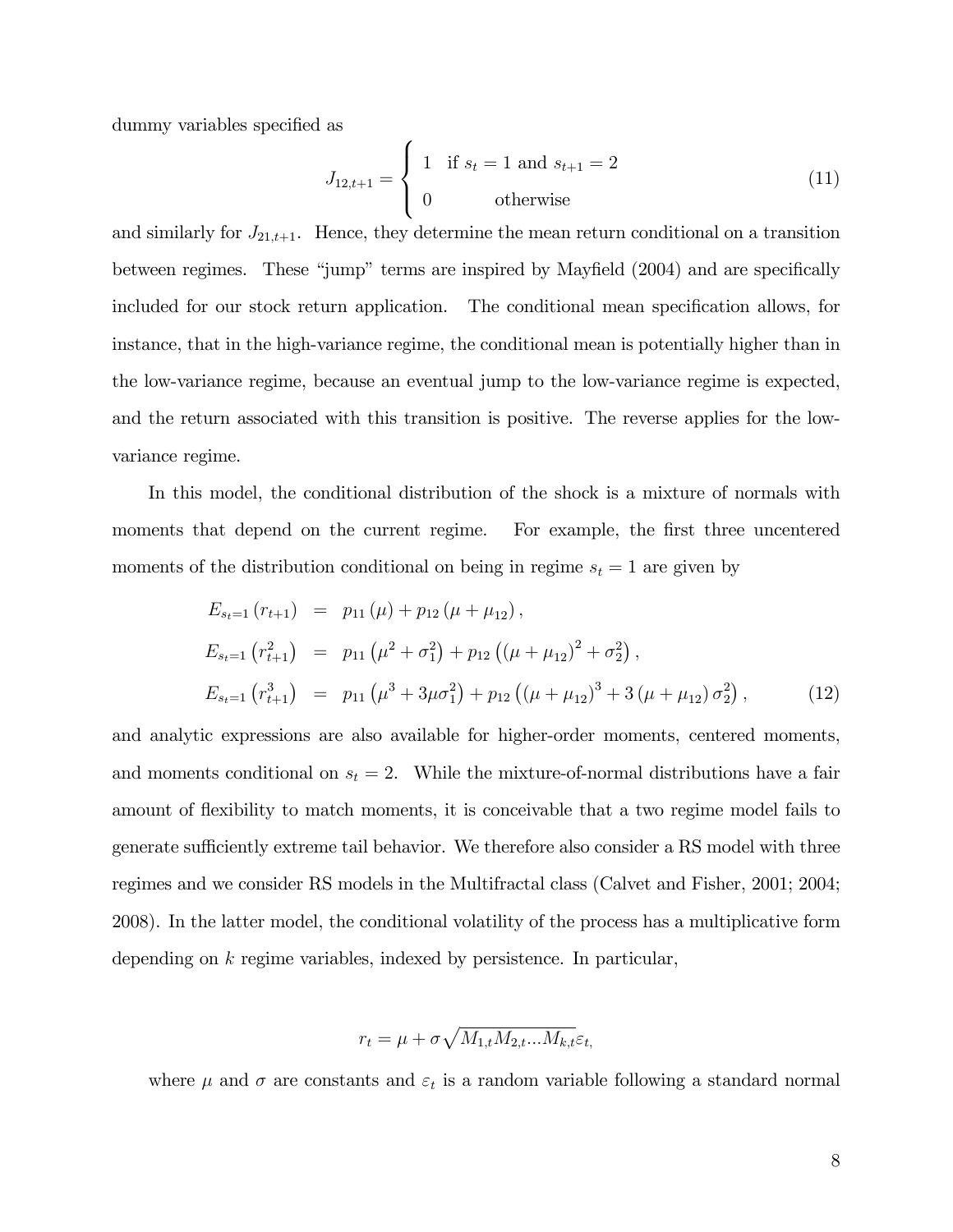distribution.  $M_{i,t}$  are random variables distributed as follows:

- With probability  $\gamma_i$ ,  $M_{i,t}$  is drawn from distribution  $M$ ,
- With probability  $1-\gamma_i$ :  $M_{i,t} = M_{i,t-1}$  (i.e., is equal to the value in the previous period).

 $\gamma_i$  is modeled as follows:

$$
\gamma_i = 1 - \left(1 - \gamma_1\right)^{b^{i-1}},
$$

where  $\gamma_1$  and b are constants,  $\gamma_1$  belongs to the interval  $(0,1)$  and b belongs to the interval  $(1,\infty)$ . M is a binomial distribution taking values  $m_0$  and  $2 - m_0$  with equal probabilities, and m0 is a positive number between 0 and 2. Thus, the parameters of the model are  $\mu$ ,  $\sigma$ ,  $\gamma_1$ , b, and  $m_0$ . The model ranks different regimes on persistence and parsimoniously parameterizes the increase in persistence from regime to regime.

We estimated two versions of the model: a 4 state version and a 10 state version. Calvet and Fisher (2004) show that the model can be estimated via maximum likelihood using standard regime-switching techniques described in Hamilton (1989) and Appendix B of our paper.

### 3 Estimation and Test Statistics

This section brieáy describes the estimation techniques for the models and then introduces the specification tests that we use to assess model performance.

#### 3.1 Estimation

We estimate all models using maximum likelihood  $(ML)$  and report Huber  $(1967)$ White (1982) standard errors. Alternative estimation methods are, of course, possible. In particular, given that the models have closed-form expressions for conditional moments, a moments-based estimator could also be used.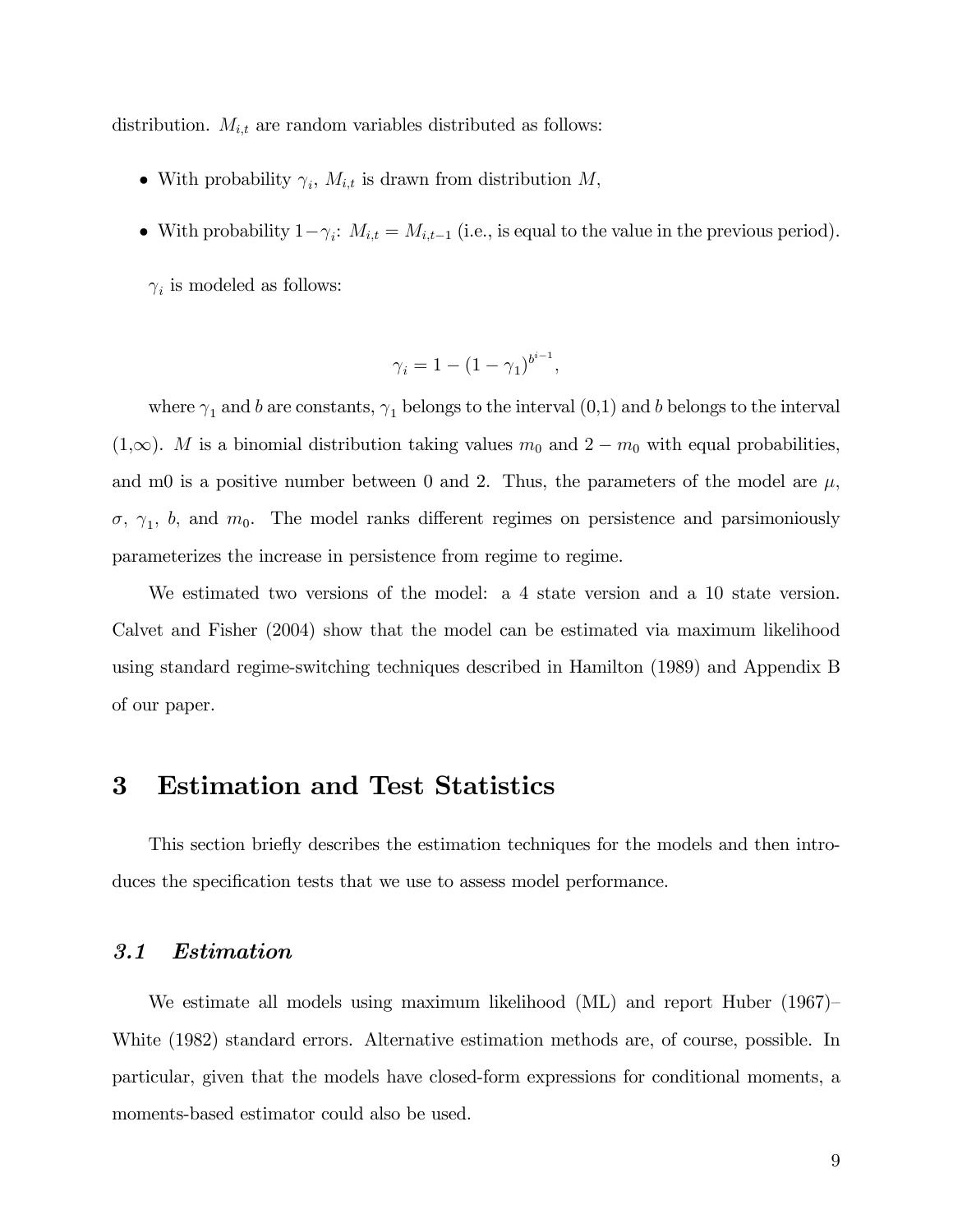While conditional ML estimation procedures for Gaussian GARCH and regime-switching models are well established, evaluation of the BEGE likelihood function is slightly more involved. The BEGE distribution is simply a four parameter distribution, and an analytic, if complex, expression is available for the evaluation of its density. This analytic expression for the BEGE density is derived in Appendix A. We use numerical integration to evaluate the density in most of our calculations. Random variables with the BEGE density take the form  $u = \omega_p - \omega_p$  (suppressing time subscripts) where u is the BEGE-distributed variable, and  $\omega_p$  and  $\omega_p$  are demeaned gamma distributions. The BEGE density,  $f_{BEGE}(u)$ , can be represented

$$
f_{BEGE}(u) = \int_{\omega_p} f_{BEGE}(u|\omega_p) df_{\omega_p}
$$
  
= 
$$
\int_{\omega_p} f_{\omega_n}(\omega_p - u) df_{\omega_p},
$$
 (13)

where  $f_{\omega_p}$  and  $f_{\omega_n}$  are the densities of  $\omega_p$  and  $\omega_n$ , respectively. Numerical integration is straightforward. In practice, we find that numerical evaluation of the BEGE density is faster and more stable when we employ an alternative representation for the BEGE distribution function:

$$
F_{BEGE}(u) = 1 - \int_{\omega_p} F_{\omega_n}(\omega_p - u) \, df_{\omega_p},\tag{14}
$$

where  $F_{BEGE}(\cdot)$  denotes the cumulative distribution function of BEGE. That is, we first evaluate the integral above numerically and then use a finite difference approximation of  $F_{BEGE}$  to arrive at the BEGE density.<sup>3</sup>

#### 3.2 Specification tests

While the ML estimation yields the likelihood value for all models, the standard likelihood ratio test can only be used for the nested models. To assess the relative performance of the models, we report Akaike information criterion (AIC) and Bayesian information criterion

<sup>&</sup>lt;sup>3</sup>MATLAB routines that evaluate the BEGE density and distribution functions are available from the authors upon request.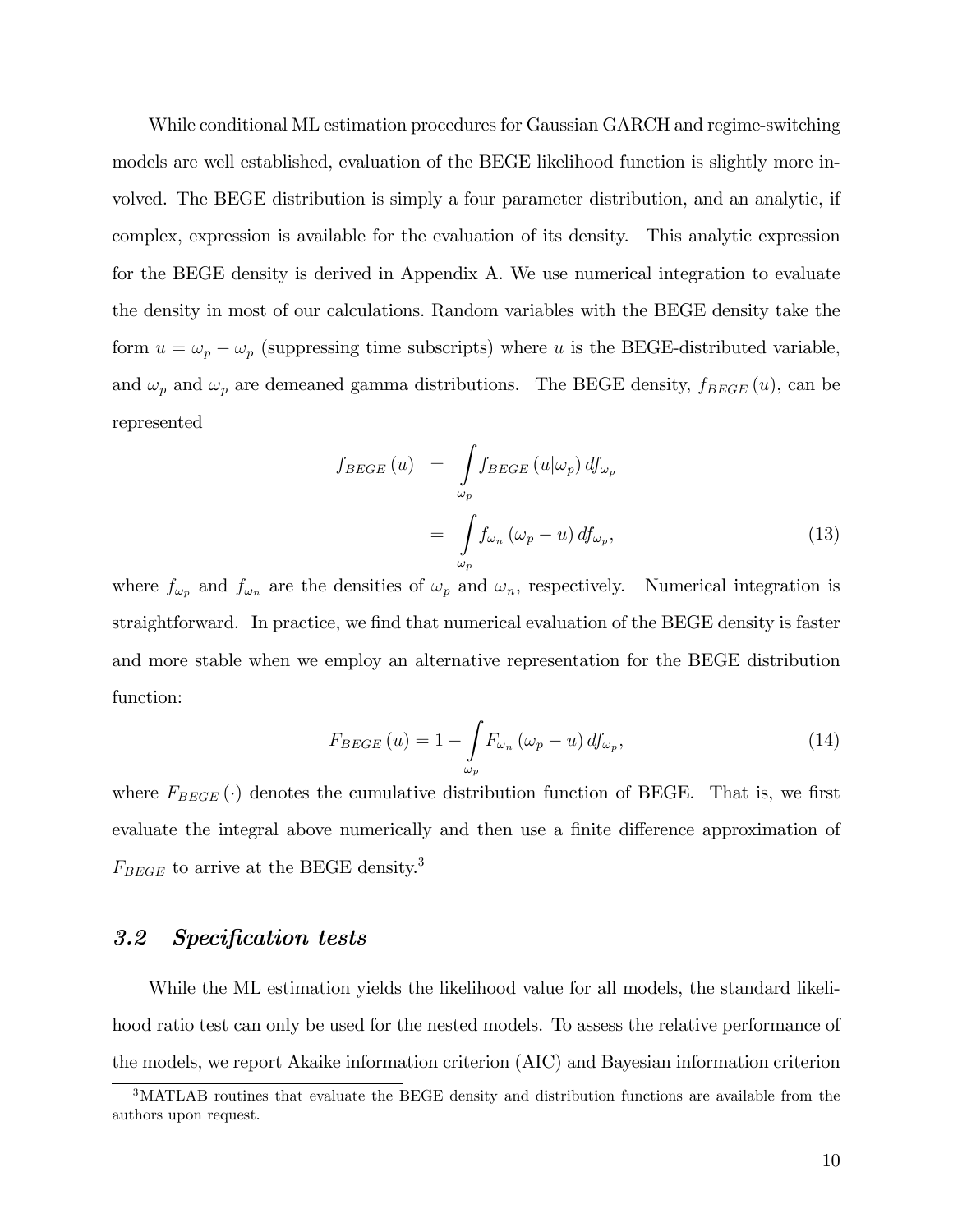(BIC) values for all models. To further parse the performance of the various models with respect to nonlinearities, we employ a battery of additional tests.

#### 3.2.1 Likelihood ratio tests for non-nested models

First, we consider the likelihood ratio tests of Vuong (1989), Rivers and Vuong (2002), and Calvet and Fisher (2004). Vuong (1989), develops the test statistic:

$$
\sum_{t=1}^{T} \ln\left(\frac{f(r_t|R_{t-1}, \hat{\theta}_T)}{g(r_t|R_{t-1}, \hat{\theta}_T)}\right) \equiv \sum_{t=1}^{T} \hat{a}_t,\tag{15}
$$

where  $R_t = [r_t, r_{t-1}, ..., r_0], f$  and g are probability densities for the models being compared,  $\hat{\theta}_T$  is a vector comprised of the estimated parameters for the models, and  $\hat{a}_t$  is implicitly defined. The statistic follows  $N(0, T\sigma^2)$  under the null hypothesis that the models describe the data equally well. In the basic case of i.i.d.  $r_t$ , analyzed in Vuong (1989),  $\sigma^2$  is just the variance of  $a_t$ . In the case of non-i.i.d. observations, Calvet and Fisher (2004) argue that the distribution of the test statistic stays the same with  $\sigma^2$  now being the heteroskedasticity and autocorelation- (HAC-) adjusted variance of  $a_t$ , for example the Newey-West (1987) estimator.

#### 3.2.2 Unconditional moments

It is useful to investigate to what extent the various models are able to generate the unconditional moments observed in the data. Because closed-form solutions for unconditional moments are generally not available for the models that we examine, we use a Monte Carlo methodology to implement these tests. In each Monte Carlo sample, a sequence of observations (of the same length as the historical time series) is generated by randomly drawing error terms from the appropriate conditional distributions using the estimated parameters for each model. Next, the values of variance, skewness, and kurtosis are computed for the generated time series. In the case of the regime-switching models, we first draw the sequence of regimes randomly given the estimated initial distribution of the regimes and the transition probability matrix. Then, conditioning on the regimes, the returns are drawn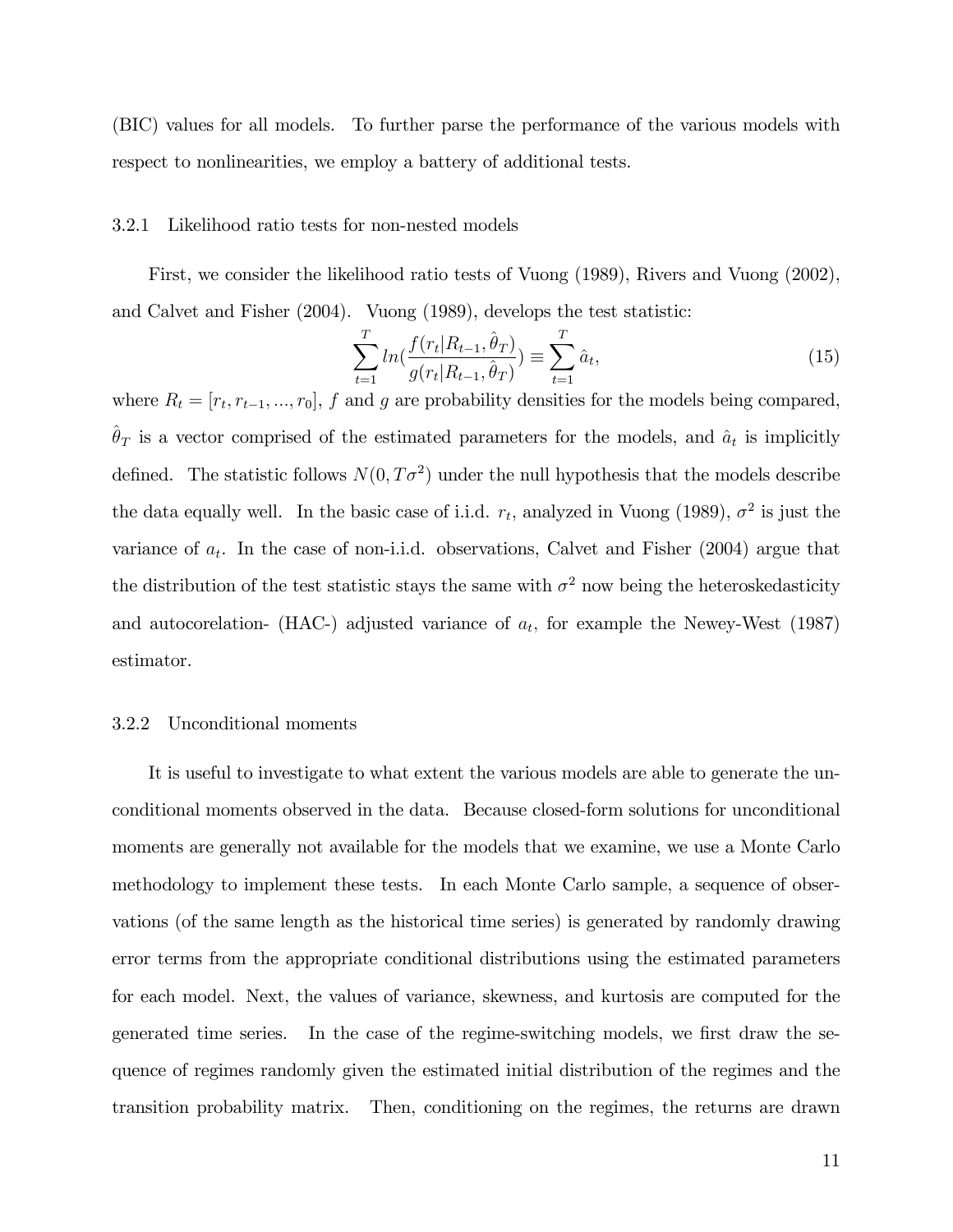from the regime distributions. Repeating the procedure 10,000 times yields the null distributions of variance, skewness, and kurtosis under each model. In addition to conducting these tests at the estimated parameters, we also account for parameter uncertainty, by drawing 100,000 different parameter sets from the estimated asymptotic parameter distribution, and generating an artificial time series for each set.

#### 3.2.3 Conditional distribution: quantile shifts

We also examine several conditional quantile tests to determine which models best match the conditional distribution of returns. In particular, we condition on the return in the previous period having been positive or negative. We consider two cases. In the first case, *positive* and *negative* simply refer to  $r_{t-1}$  being greater or (weakly) less than zero, respectively. In the second case *positive* and *negative* are defined as returns that exceed (fall short) of the unconditional mean of the series plus (minus) one standard deviation. Our sample is sufficiently large to measure these conditional quantiles in the data with reasonable accuracy, and we focus on the quantiles corresponding to the 5th, 10th, 50th, 90th, and 95th percentiles. Specifically, we measure the quantiles based on the entire sample, the quantiles for a restricted sample in which the previous month's return is *negative*, and finally for a restricted sample in which the previous month's return is *positive*. We refer to the differences between negative return and positive return quantiles as quantile shifts. To quantitatively investigate how the various estimated models match the observed quantile shifts, we again use the simulation methodology described above. The simulation procedure yields 10,000 random samples of the same length as our data sample, and for each simulated sample we can compute the quantile shifts under the null of the various models. Finally, we calculate the probability of observing the historical quantile shift under each model. Again, we also conduct this exercise allowing for parameter uncertainty.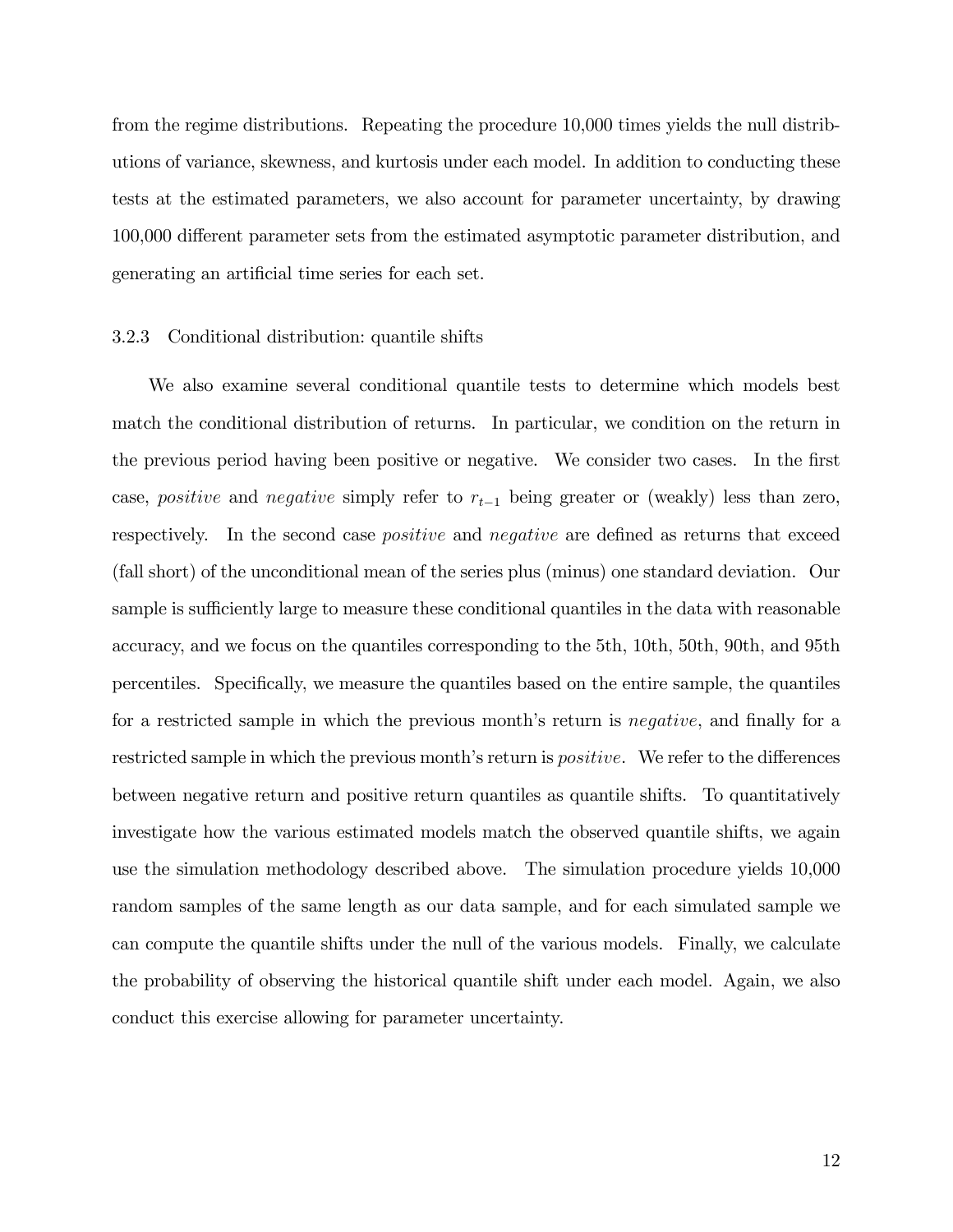#### 3.2.4 Conditional distribution: Engle-Manganelli "hit" test

These tests were developed by Engle and Manganelli (2004) (EM henceforth) to test whether estimates of conditional quantiles under a given model are consistent with the data. EM define the variable  $hit_t^{pr}$  as

$$
hit_{t+1}^{pr} = I_{r_{t+1} < \widehat{q_t(pr)}} - pr,
$$
\n<sup>(16)</sup>

where  $\widehat{q_t(pr)}$  is the model-implied estimate of the conditional pr quantile (e.g. the 1st percentile of the distribution). EM exploit that under correct model specification,

$$
E\left[hit_{t+1}^{pr}z_t\right] = 0\tag{17}
$$

for any time t measurable vector of instruments  $z_t$ , with dimensionality m. For example, if  $z_t = 1$ , then this test assesses, loosely speaking, whether  $r_{t+1}$  falls below the  $pr^{th}$  conditional quantile in  $pr$  percent of observations, consistent with proper specification. The test statistic,

$$
\frac{G'_T \widehat{V}_T^{-1} G_T}{p(1-p)},\tag{18}
$$

where  $G_T = \sum^T$  $t=1$  $\left(hit_{t+1}^{pr}z_t\right)$  and  $\widehat{V}_T = E\left[\left(hit_{t+1}^{pr}z_t\right)\left(hit_{t+1}^{pr}z_t\right)'\right]$ , converges to a  $\chi^2$  distribution with  $m$  degrees of freedom under certain conditions.

#### 3.2.5 Modified Jarque-Bera tests

It would be interesting to use all observations to test how well the various models fit the actual distribution in the data rather than focus on a number of quantiles. To this end, we develop a specification test building on the standard Jarque-Bera (1987, JB henceforth) test for normality. We can easily compute the cumulative distribution function of the data under the null of our various models, yielding a set of numbers on the  $[0,1]$  interval. We then apply the inverse normal cumulative density function to these numbers. If the model is correctly specified, this transformation should lead to a normally distributed variable. This is true because for a correctly specified model, the cumulative distribution function applied to the data should be distributed as uniform on the  $[0,1]$  interval, and, by the inverse probability integral transform, taking the inverse Gaussian distribution function of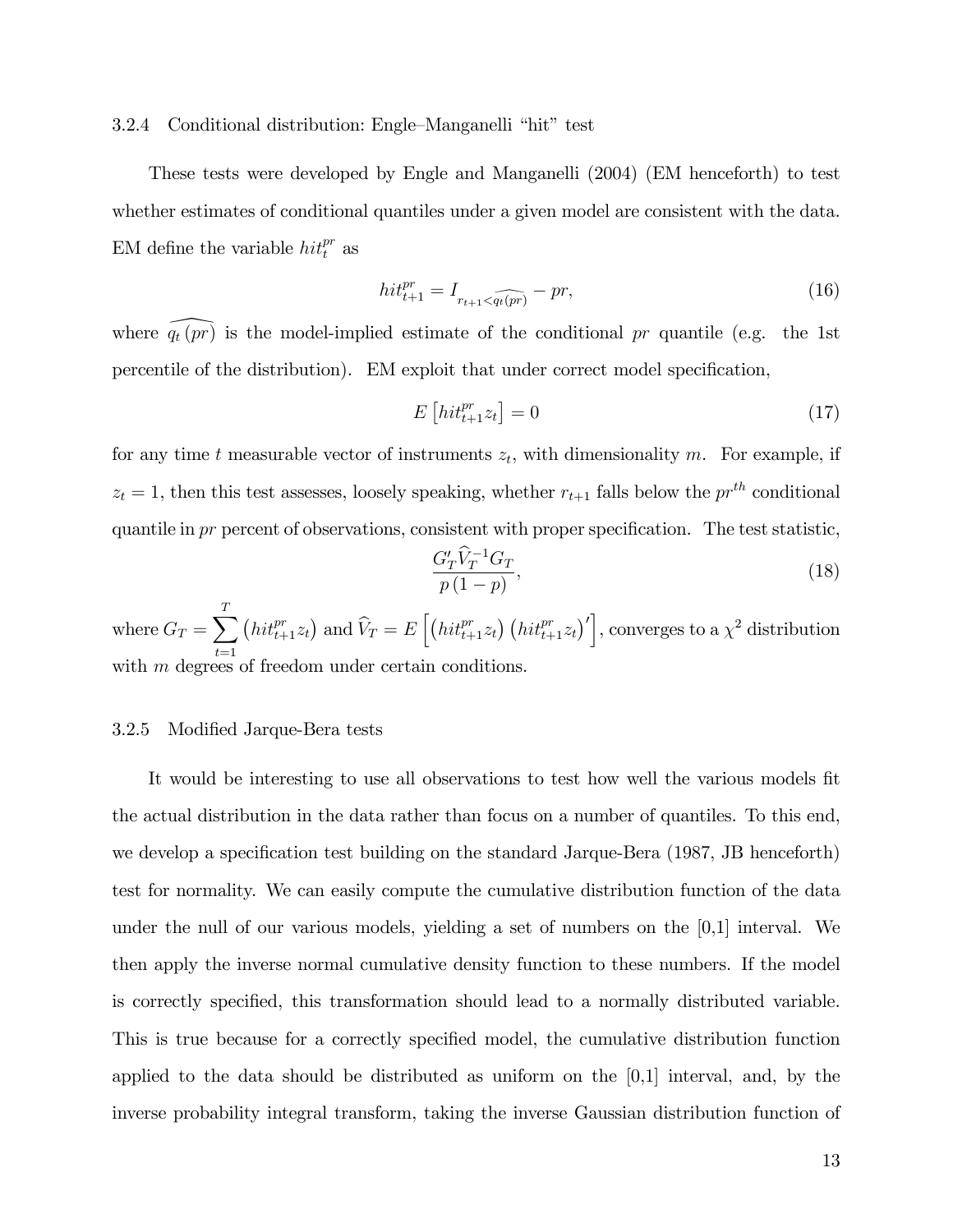a uniform distributed random variable should yield a Gaussian random variable. We then simply conduct the standard JB test on these transformed data.

#### 3.3 Out-of-sample tests

To further assess the performance of the various models and the stability of the model parameters, we also conducted model comparisons on an out-of-sample basis. In addition, we explicitly examined how well the various models forecast realized variances. Hansen and Lunde (2005) examine the ability of a large number of GARCH models to forecast realized variances, inter alia, of IBM returns, finding that asymmetry of the conditional distribution is essential. In our analysis, we split the sample into two equal parts (510 monthly observations each): January  $1926 -$  June  $1968$  (in-sample) is the estimation sample and July 1968-December 2010 (out-sample) is the evaluation period. We then consider the out-of-sample performances for monthly returns in the form of likelihood values and the Calvet – Fisher likelihood ratio tests. For variances, we first compute realized variances using daily return observations (say at month  $t+1$ ), and compute the Mean Absolute Error (MAE) and Mean Squared Error (MSE) with respect to the conditional variance prediction of various models at time t. In addition, we pit one model relative to another using the standard Diebold and Mariano (2002) test. Note that the Diebold and Mariano test only uses the forecast errors and ignores the underlying model structure and estimation. While we could in principle use more complex statistics that take the model structure and estimation into account, recent research suggests that the Diebold and Mariano test works well even in model-based out-ofsample forecasting comparisons (see Clark and McCracken, 2011; Diebold, 2013).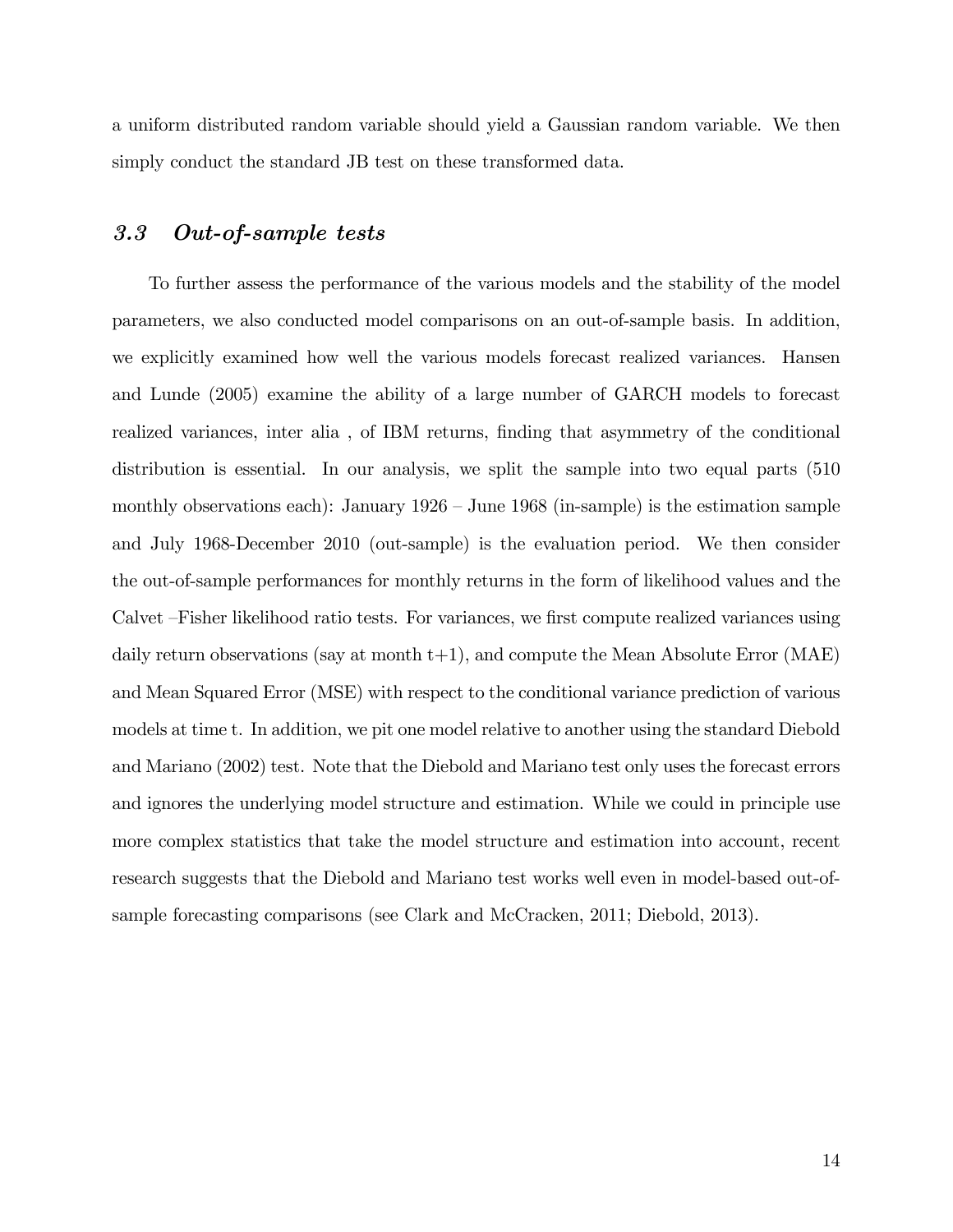# 4 Empirical application: Monthly U.S. Stock returns, 1925-2010

The data we use are monthly log U.S. stock returns including dividends from  $1925-2010$ from the Center of Research in Securities Prices (CRSP). We first describe the parameter estimates of various models, then present the results of several specification tests, and end with a discussion of news impact curves.

#### 4.1 Model estimation results

4.1.1 Overview of models

We estimate three traditional GARCH models that have been previously proposed:

- 1. the standard Gaussian GARCH  $(1,1)$  model, labeled "GARCH" in the table
- 2. the asymmetric GJR model, labeled "GJR-GARCH," with Gaussian innovations
- 3. the asymmetric GJR model assuming a Student's t-distribution for the shock, labeled "TDIST-GJR-GARCH"

We estimate several nested versions of the BEGE–GJR–GARCH model:

- 1. the full-fledged BEGE-GJR model, described in section 2, "Full BEGE-GJR"
- 2. a restricted version that imposes that all  $p_t$  and  $n_t$  coefficients are identical ( $p_0 = n_0$ ,  $\rho_p = \rho_n, \, \sigma_p = \sigma_n, \, \phi_p^+ = \phi_n^+$  $n_{n}^{+}$ ,  $\phi_{p}^{-} = \phi_{n}^{-}$ ). Naturally, these restrictions lead to  $p_{t} = n_{t}$ for all  $t$ . Relative to a GARCH $(1,1)$  model, this model introduces conditional non-Gaussianity, but without admitting any non-zero conditional skewness. We estimate symmetric-GARCH and GJR versions of this model, labeled "Symmetric BEGE" and "Symmetric BEGE-GJR" respectively.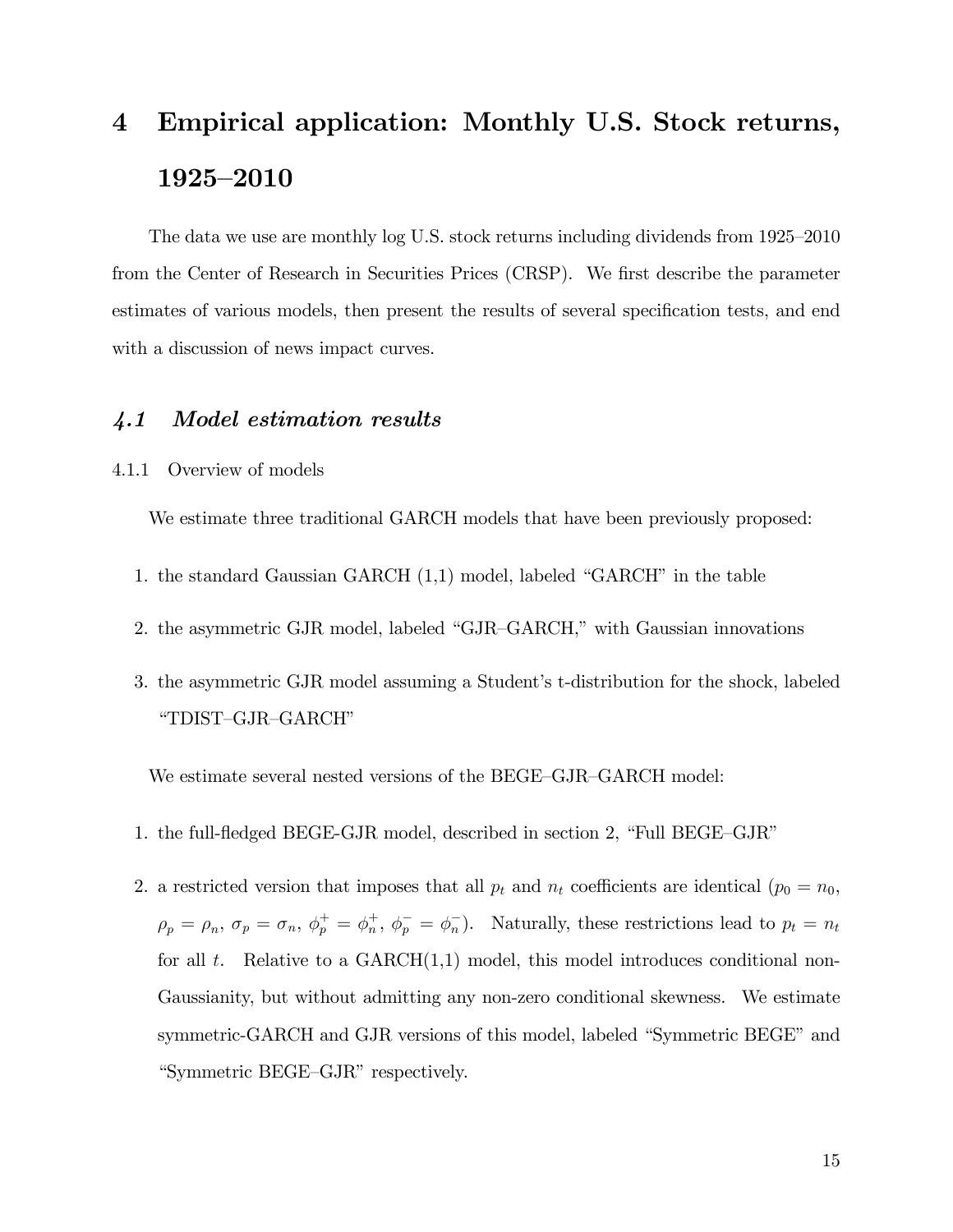- 3. a restricted version with identical scale parameters  $(\sigma_p = \sigma_n)$  but unrestricted processes for the shape parameters,  $p_t$  and  $n_t$ , labeled "BEGE-GJR different shapes"
- 4. a restricted version with only identical shape parameters  $(p_0 = n_0, \rho_p = \rho_n, \phi_p^+ = \phi_n^+$  $_n^+$  $\phi_p^- = \phi_n^-$ ) but without imposing equality of  $\sigma_p$  and  $\sigma_n$ , labeled "BEGE-GJR different scales"
- 5. a restricted version where we set  $p_t = p_0$ . Recall that  $p_t$  governs the width of the positive tail, and  $n_t$  governs the width of the negative tail. Since stock returns are negatively skewed, fitting negative tail behavior may be more important that positive tail behavior. A BEGE specification with  $p_t$  restricted to be constant, and  $n_t$  time  $\sim$ -varying, could therefore substantially improve parameter identification. We label this model "BEGE-GJR  $(p_t = p_0)$ ."

We also estimated a number of more general BEGE models, which proved not very competitive in model specification tests and are therefore omitted from further discussion. One model generalizes the feedback between  $[p_t, n_t]$  and its lag to a VAR(1). Both cross-feedback coefficients are positive, but only the effect of  $p_t$  on  $n_{t+1}$  is statistically significant. Both the coefficient and its standard error are large. A likelihood ratio tests fails to reject the "full BEGE-GJR" model. Perhaps not surprisingly, given these results, the model is not competitive relative to the best BEGE models in terms of AIC and BIC.

We have also estimated a BEGE model where the conditional mean of the stock return depends on  $p_t$  and  $n_t$ . We find that  $p_t$  is associated with lower returns and  $n_t$  is associated with higher returns, but neither coefficient is statistically significant. In particular, the conditional mean specification we estimate is:

$$
r_{t+1} = 0.0096 - 0.9665\sigma_p^2 p_t + (-0.9665 + 1.9427)\sigma_n^2 n_t + u_{t+1},
$$
  
<sub>(0.0025)</sub> (0.8587) (0.8587)

where numbers in brackets are Huber-White standard errors and  $\sigma_p^2 p_t$  and  $\sigma_n^2 n_t$  are "good" and "bad" variances, respectively. This result is consistent with the extensive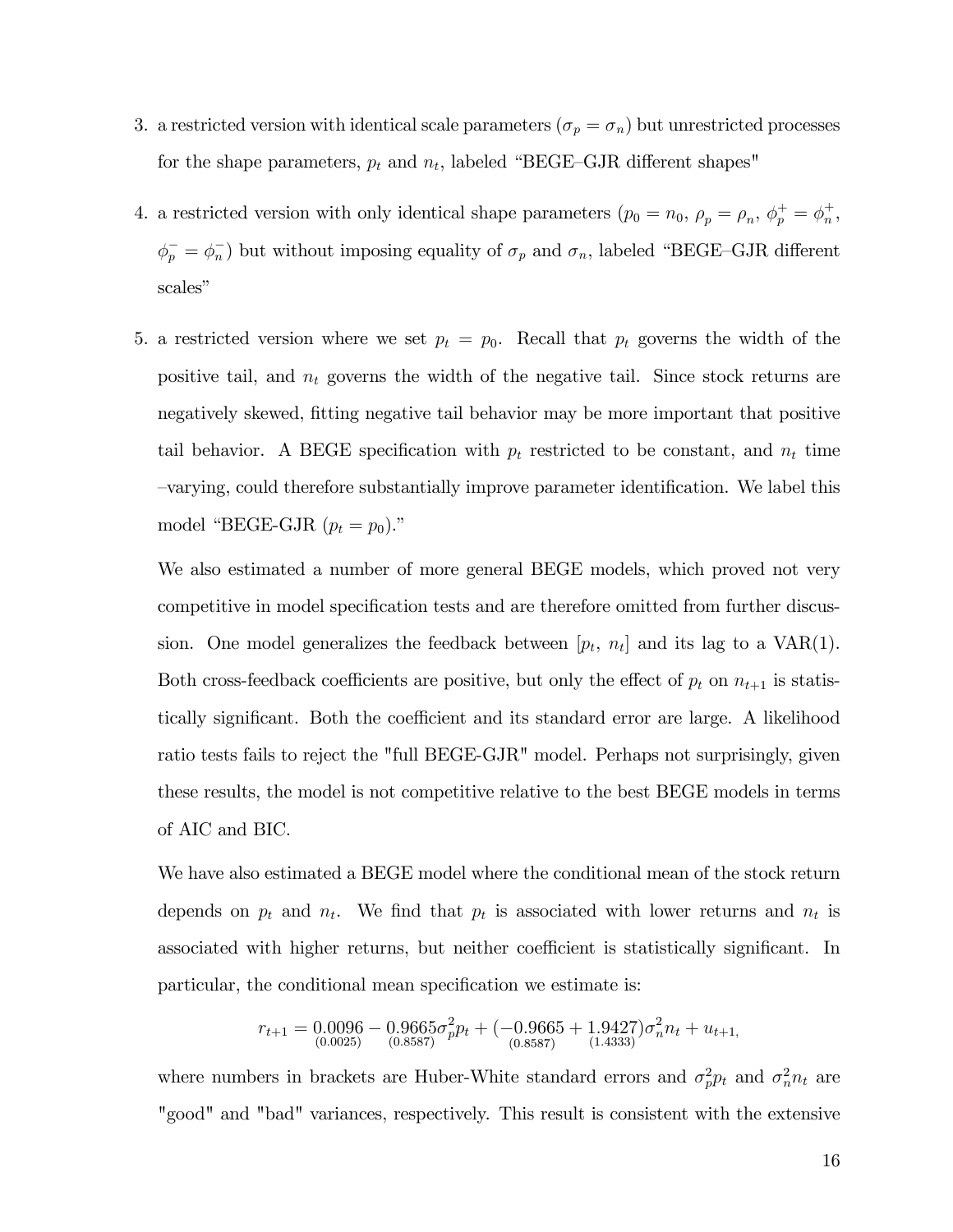literature on the relationship between the conditional variance of stock returns and its conditional mean (starting from the seminal empirical work by French, Schwert and Stambaugh, 1987), where it has been difficult to identify a reliably positive and significant relationship. Splitting the conditional variance into good and bad parts does not resolve the issue. In terms of BIC, the BEGE model with the time-varying conditional mean performs worse than the constant mean BEGE model, so we therefore also exclude it from further testing.

Within the RS class, we consider five different models:

- 1. a two-regime model with the special jump dynamics described in section 2,  $2$ -regime with jump."
- 2. a standard two-regime model with constant mean across regimes, "2-regime"
- 3. a standard three regime model, "3-regime."
- 4. a multifractal model with 4 regimes, "MF-4 regimes"
- 5. a multifractal model with 10 regimes, "MF-10 regimes"

Some of the models that we estimate, particularly those with the highest numbers of parameters, may be difficult to identify using data for returns alone. As a robustness check, we also estimate the full BEGE model using time series data for the realized variance in addition to returns. Realized monthly variances are computed for each period as the sum of intra-period squared daily returns. We assume the following model for the realized variance,  $rvar_t$ :

$$
vvar_t = E_{t-1} vvar_t + \sigma_v \varepsilon_t,\tag{19}
$$

where  $\varepsilon_t \sim N(0, 1)$  is a Gaussian error term and  $E_{t-1}rvar_t$  is the model-dependent conditional variance. Under the BEGE model,

$$
E_t r v a r_{t+1} = \sigma_p^2 p_t + \sigma_n^2 n_t. \tag{20}
$$

17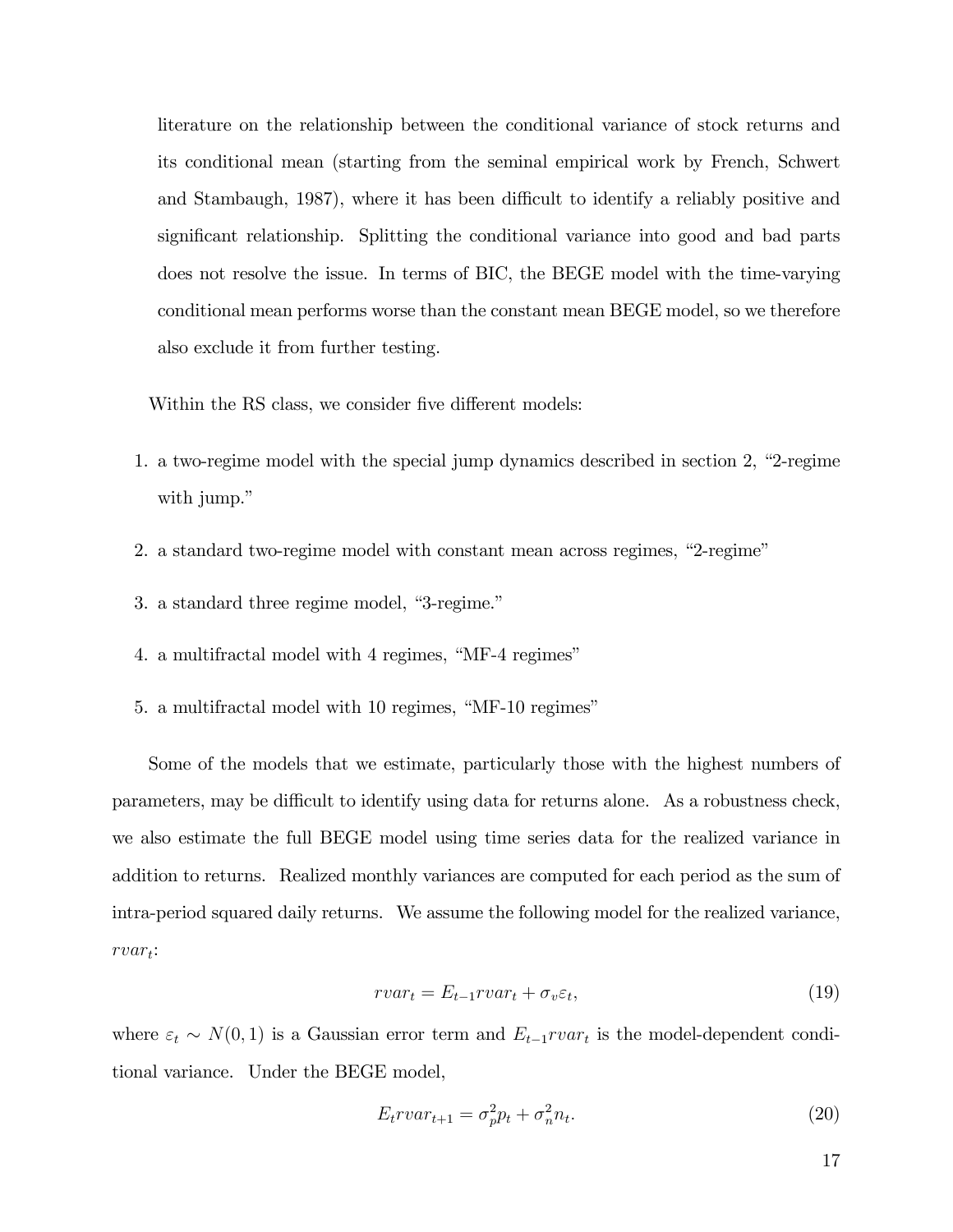The total log likelihood for these estimations is the sum of the log likelihood for returns and the log likelihood for realized variance. For the Full BEGE-GJR "2-series" model, the Huber-White standard errors are much closer to those based solely on the Hessian, consistent with better identification. Yet, this procedure has the disadvantage that parameter identification is tilted towards Ötting variance dynamics as opposed to more extreme tail behavior.

Given that the BEGE model is new to the econometrics literature, and we identify many parameters from one return series, we also assess the small sample properties of our maximum likelihood estimator. Appendix C reports the results of a small scale Monte Carlo experiment on our MLE estimator for the BEGE model (full model, 1 time series). It shows that our sample of 1020 observations seems sufficient to generate unbiased parameter estimates with modest parameter variation.

#### 4.1.2 Selection criteria and parameter estimates

Table 1 shows likelihood values for a variety of different models and their respective AIC and BIC criteria. The models are ranked according to their BIC criterion. As the table indicates, the full BEGE models dominate in terms of AIC and BIC criteria, performing not only better than the standard Gaussian GARCH models and the GJR-GARCH model with an underlying t-distribution, but also better than the regime switching models. Among the standard regime switching models, the two-regime model with jumps performs best, and we restrict attention to that RS model henceforth. The multi-fractal regime switching models perform better than the standard regime switching models however, with the 10 regime model having a slightly better performance than the 4 regime model. We continue to show results for only that model. Within the class of BEGE models, the model with different scales, but otherwise identical  $p_t$  and  $n_t$  parameters, performs best in terms of the BIC criterion (it is a very parsimonious model), but not in terms of the AIC criterion, where the full BEGE model performs best. The model with a time-invariant  $p_t$  is in the top 3 in terms of AIC and BIC and is only beaten by the two best BEGE models, which do feature a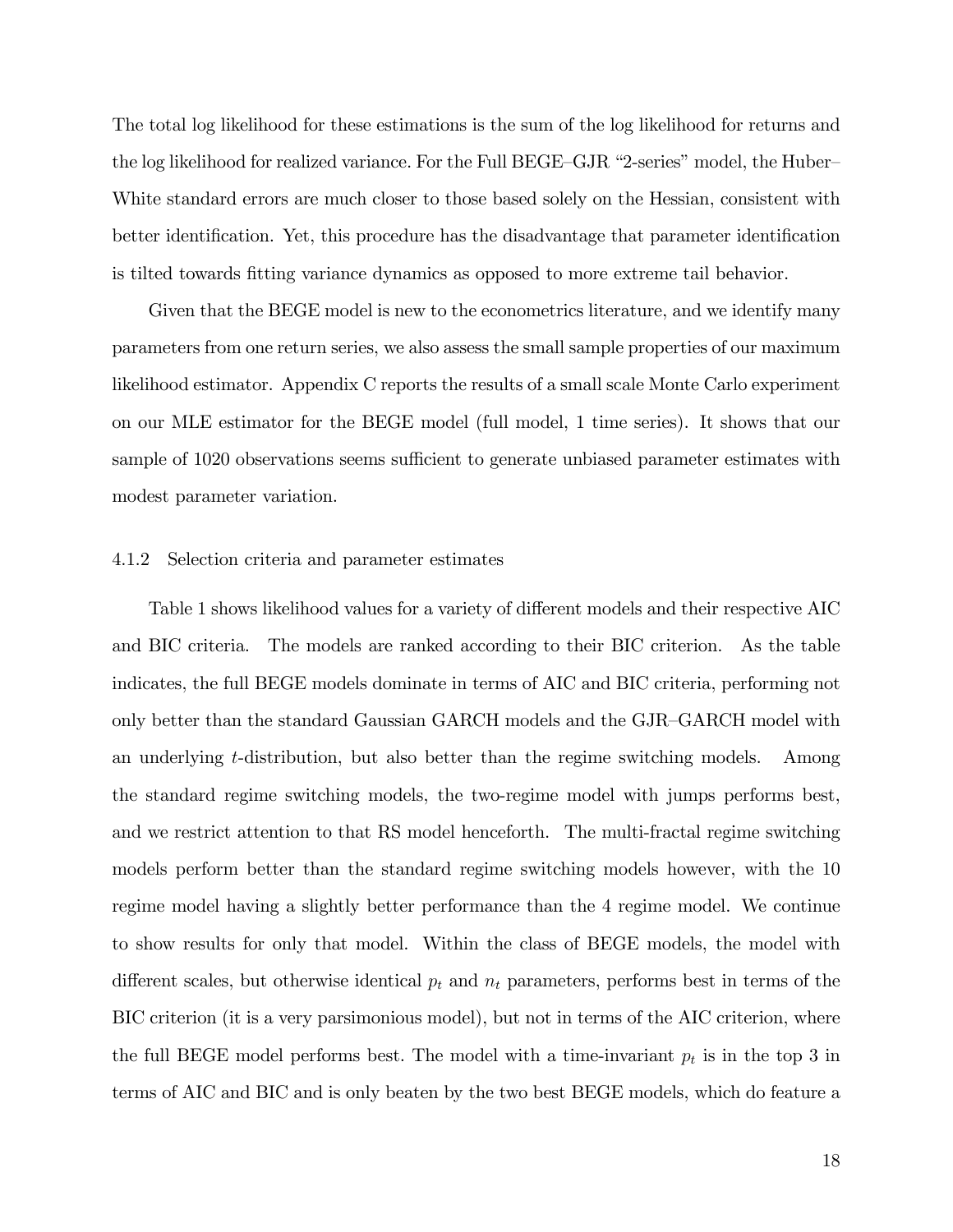time-varying right tail. While this suggests that fitting the left tail is likely relatively more important than fitting the right tail, it also signals that the time-varying right tail remains an important property of the data. The traditional GARCH and GJR-GARCH models perform the worst, but assuming a t-distribution for the shocks improves performance substantially. We also investigate likelihood ratio tests among models within in the same class. Note that full symmetry is rejected for both the GARCH and the BEGE models. Within the class of the BEGE models, likelihood ratio tests reject all simpler models at the 1 percent level compared to the full BEGE–GJR–GARCH specification. For the specification test results of section 4.2, we focus our attention on the best performing models from each class: Gaussian  $GJR-GARCH$ , henceforth referred to as " $GJR$ ",  $GJR-GARCH$  with t-distributed shocks; the two full BEGE–GJR–GARCH models (henceforth referred to simply as BEGE and BEGE, 2-series); the two-regime RS model including jumps, and the 10-state multifractal model.

Table 2 reports the parameter estimates for the GJR-GARCH model (column 1), the BEGE model (column 2), the BEGE model with a constant right tail (column 3), and the BEGE model estimated from 2 time series (column 4). Below every parameter estimate are two sets of standard errors; the first line is based on the inverse on the Hessian and the second uses the usual White (1982) standard errors. It is well-known that in well-specified models, these standard errors should be close to one another.

Several well-known features of the data emerge upon inspection of the parameter values in Table 2. First, under the GJR specification, the conditional variance has a relatively high degree of persistence, with  $\rho_h$  estimated at 0.85. Moreover,  $h_t$  responds positively to squared innovations whether the innovations are positive or negative, as can be seen by the positive estimates for  $\phi_h^+$  $h<sub>h</sub>$  and  $\phi<sub>h</sub>$ , but the response to negative shocks is about twice as large as that to positive shocks. The time series for raw returns and for  $h_t$  are plotted in Figure 2. The large response of volatility to negative shocks is evident, for instance, following the 1987 crash.

Relative to this baseline, the parameter estimates from the BEGE model significantly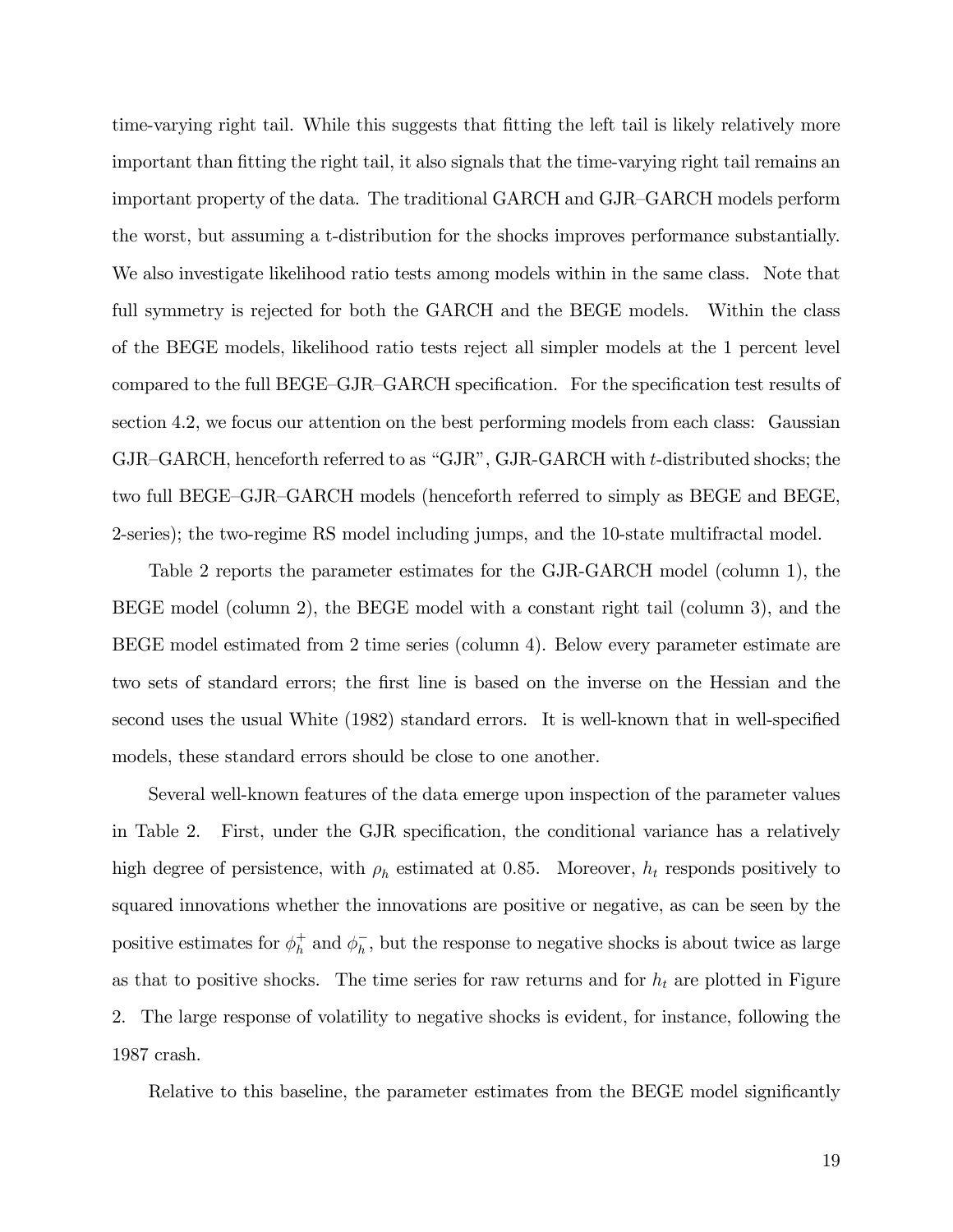refine our description of return dynamics. First,  $\rho_p$  is estimated at about 0.91 while  $\rho_n$  is estimated at 0.78, indicating that the good-environment volatility variable is significantly more persistent than the bad-environment variable. Although these estimates are not statistically distinct (under the inverse Hessian-based estimate of the parameter covariance matrix) for the 1-series estimates of the model; in the 2-series estimates, the standard errors for these parameters are significantly smaller, and  $\rho_p$  and  $\rho_n$  are statistically distinct. In terms of responses of volatility to positive versus negative shocks, the BEGE model suggests more intricate return dynamics. The parameter  $\phi_p^+$  $_p^+$  is substantially larger than  $\phi_p^-$ , indicating that good volatility responds to positive shocks more than it does to negative shocks. In contrast,  $\phi_n^+$  $\frac{1}{n}$  is estimated to be negative (slightly positive) under the 1-series (2-series) estimation, while  $\phi_n^-$  is strongly positive and much larger in magnitude. This indicates that bad volatility, or the negative tail of the return distribution, substantially increases following negative shocks. This, of course, is a feature of the data that has substantial risk-management implications but which standard Gaussian models cannot hope to match. Figure 3 shows the time series patterns of  $p_t$  and  $n_t$  from the BEGE model. Using the 1987 crash as an example again, that negative shock sharply increases the bad volatility variable,  $n_t$ , but it hardly affects  $p_t$  at all. This result implies that the negative tail of the return distribution widened following the crash, but the upper tail was less affected. The BEGE model with constant  $p_t$  also delivers an asymmetric n<sub>t</sub>-process, but less pronounced than in the full model. Strikingly, the Hessian and Huber-White standard errors are now invariably close to one another.

Panel A of Table 3 reports the parameter estimates from the Hamilton-type RS models. We identify the regimes by defining them to be increasing in the innovation variances. As is typically found, the innovation volatilities are very different across regimes. Under the tworegime specification including jumps, the first regime registers a 3.7 percent shock volatility, but the second regime has a 10.7 percent shock volatility. Also typical is the finding that the low-volatility regime is more persistent than the high-volatility regime (see also Ang and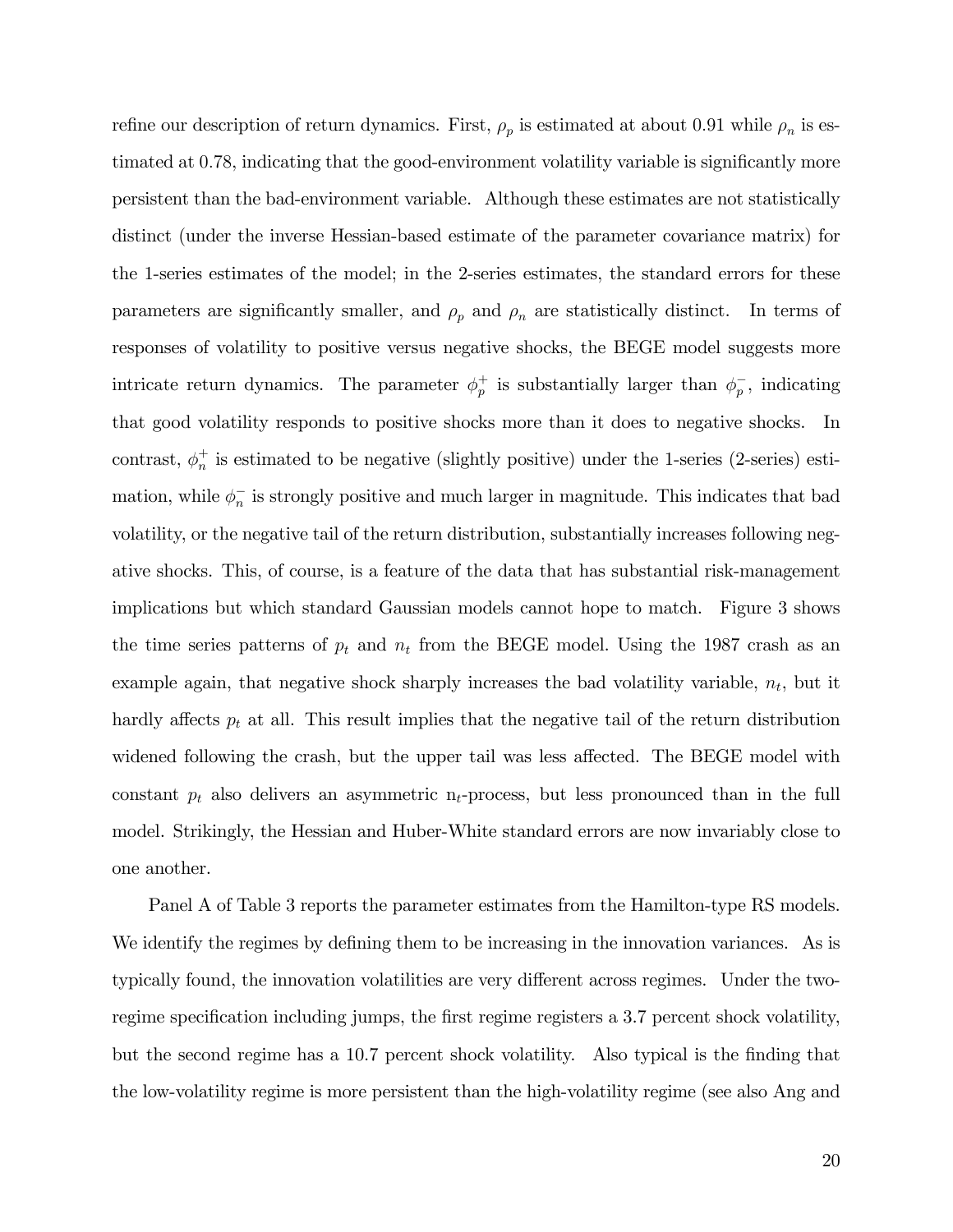Bekaert, 2002). In the models including jumps, note that a transition from the low-volatility to the high-volatility regime is associated with a negative return of 10 percent, whereas a transition from the high variance to the low variance regime entails a positive return of 5 percent. The jump terms imply that the conditional mean in the high-variance regime is higher than in the low-variance regime. In fact, using the estimated transition probabilities, the mean in the high-variance regime is 1.8 percent, but in the low variance regime it is just 0.9 percent. These differences can be contrasted with the overall unconditional mean of 1.10 percent as reported for the two-regime model without jumps. Figure 4 plots smoothed estimates of the probability of being in the high-volatility regime, which are calculated in the usual manner (see Appendix B). High-volatility regimes include the Great Depression, the pre-war period, the Örst oil shock, the October 1987 crash, the period following September 11, 2001; the 1998 Russia and LTCM crises, and the recent global Önancial crisis. The relatively low persistence of the high-volatility regime is readily apparent.

Panel B of Table 3 summarizes the parameter estimates for the multifractal models. Compared to Calvet and Fisher (2004), the persistence of the regimes is relatively low (low  $\gamma_1$ ). This is largely the consequence of us employing monthly data compared to daily data in Calvet and Fisher (2004). Also note that, in line with the results in Calvet and Fisher (2004), as the number of states increases, the persistence of the states decreases (lower  $\gamma_1$ ) and becomes similar across states  $(b \text{ closer to } 1)$ . Econometrically, this mechanism increases the probability of a rapid transition to and from high volatility states: at any point of time many volatility states are likely to change their values from low to high and vice versa. Economically this captures the arrival of unexpected and short-lived high volatility states. The second graph in Figure 4 illustrates this phenomenon showing the conditional variance implied by the 10 regime multi-fractal model.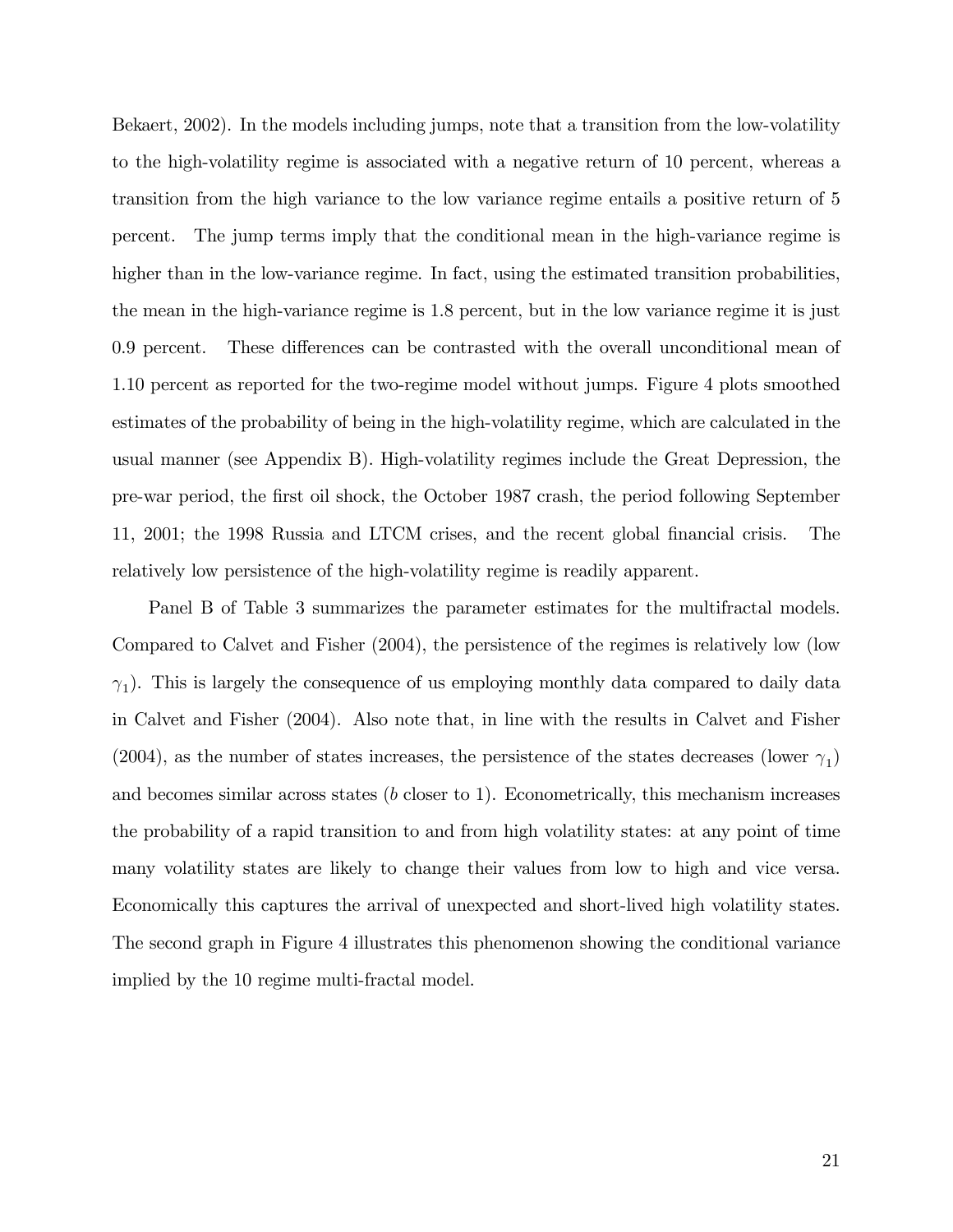### 4.2 Specification test results

#### 4.2.1 Likelihood ratio tests

In Table 4, Vuong–Fisher–Calvet likelihood ratio tests for non-nested models are reported. In the table, positive (negative) entries indicate that the model listed in the row dominates (underperforms) the model listed in the column. In every case, the BEGE models dominate the competing GARCH and RS models. For the simple Vuong tests, rejections are at the 1 percent level, and the 1-series BEGE model rejects the bivariate BEGE model at the 5 percent level.<sup>4</sup> For the Calvet–Fisher test, the 1-series BEGE model rejects the RS model with jumps only at the 5 percent level.

#### 4.2.2 Unconditional moments tests

Table 5 tests how well the various models are able to match the unconditional moments of returns observed in the data (see Panel A). Focusing Örst on panel B, the GJR model performs especially poorly, significantly undershooting the magnitude of unconditional skewness in the data, which is negative, and also undershooting kurtosis. The multifractal model is also rejected with respect to its Öt with either moment. No rejections are found for the RS or 1-series BEGE model, but the 2-series BEGE model is narrowly rejected for both unconditional volatility and kurtosis. By conditioning on the obtained parameter estimates and simulating samples of the length of our actual sample, we account for sampling uncertainty, but ignore estimation error in the parameters. While it is typical in the literature to only consider one of the two, we also checked the effect of accommodating both parameter and sampling uncertainty. To do so, we draw 100,000 different parameter sets from the asymptotic distribution generated by the estimation. For each parameter draw, we repeat the bootstrap we did before using the same number of observations as the sample, with just one bootstrap per parameter value. For the GARCH model, we also performed an experiment

 $40f$  course, this test only considers the return equation, ignoring any difference in the performance of the two models in terms of matching the realized variance series.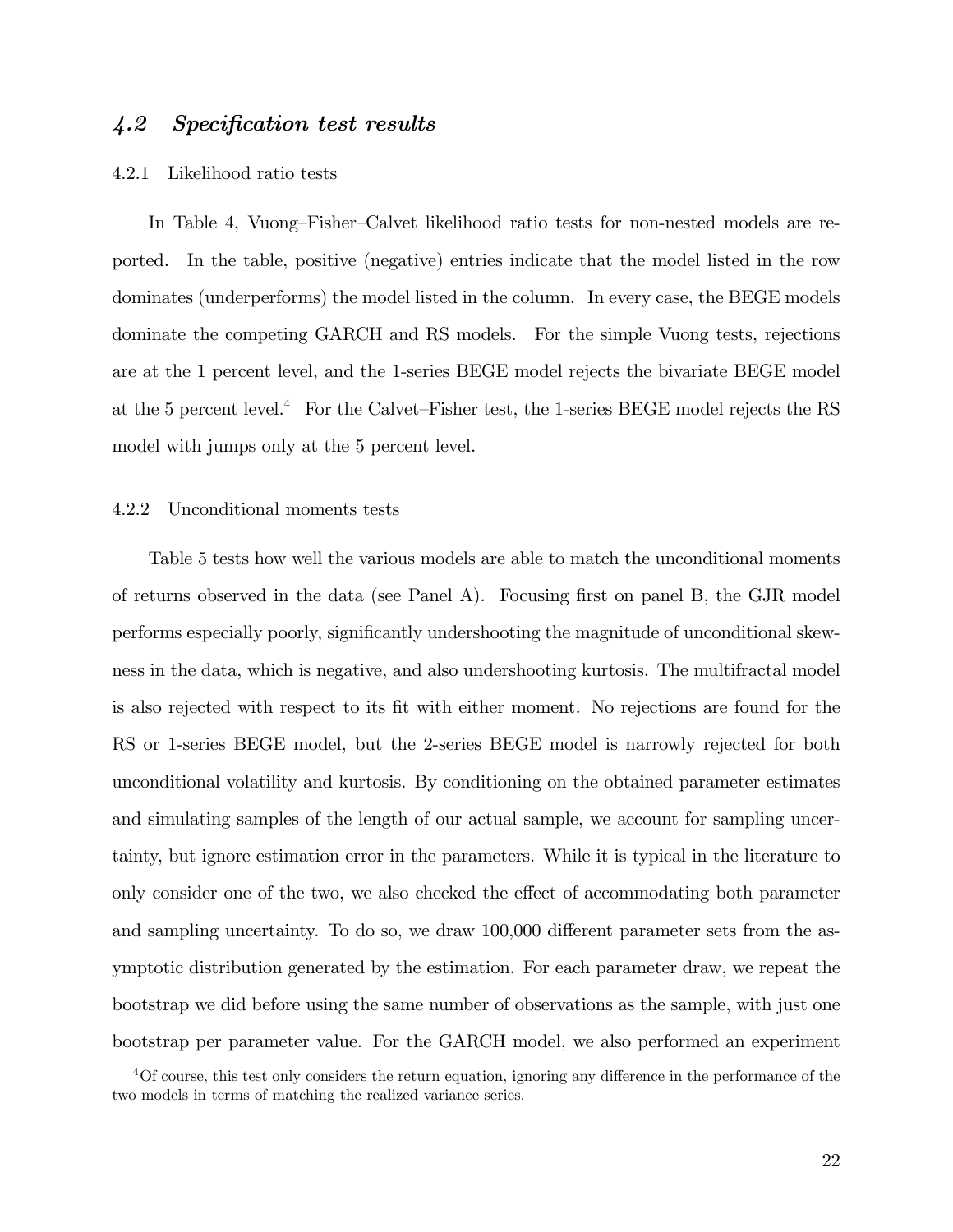with 1,000,000 draws, but the results do not change by increasing the number of draws further. In Panel C of Table 5, we show the results of this exercise. The inference is essentially unchanged from the inferences we drew from Panel B.

#### 4.2.3 Quantile shifts

Tests regarding the conditional distribution of returns are presented in Tables 6 and 7. Specifically, the tests examine how well the models can replicate shifts in the conditional distribution of returns that occur following positive and negative return shocks. Tests of the changes in the lower tail of the distribution coincide with value-at-risk measures, a popular risk-management tool. In Table 6, we test how well the models fit the change in the distribution of returns following negative and positive return realizations. In the upper portion of the table, the column labeled "sample" reports the estimated difference in various quantiles (down the rows) following negative versus positive return realizations. Note that the differences are economically strong and statistically significant especially for the lower percentiles  $(5^{th}, 10^{th}, 25^{th})$ . For example, the  $5^{th}$  quantile is 4.25% lower after a negative realization than it is after a positive realization. The top panel of Figure 5 graphically depicts these quantile shifts. The blue squares plot the unconditional distribution of returns. The green triangles plot the distribution of returns following a positive realization in the previous period, and the red triangles plot the distribution following a negative realization. Clearly, the lower tail of the return distribution is more sensitive to recent return realizations (positive and negative) than are the upper tails of the distribution. Also, negative (positive) shocks lead to a wider (narrower) probability distribution for the next period.

Returning to Table 6, the columns to the right show how well the various models match these historical patterns. To implement the test, we draw 10,000 random samples under each model using the parameters reported in Tables 2 and 3. Each sample has length equal to that of our data sample, 1,020 observations. For each random sample, we calculate quantile shifts exactly as we do for the data. Finally, we report what fraction of observed quantile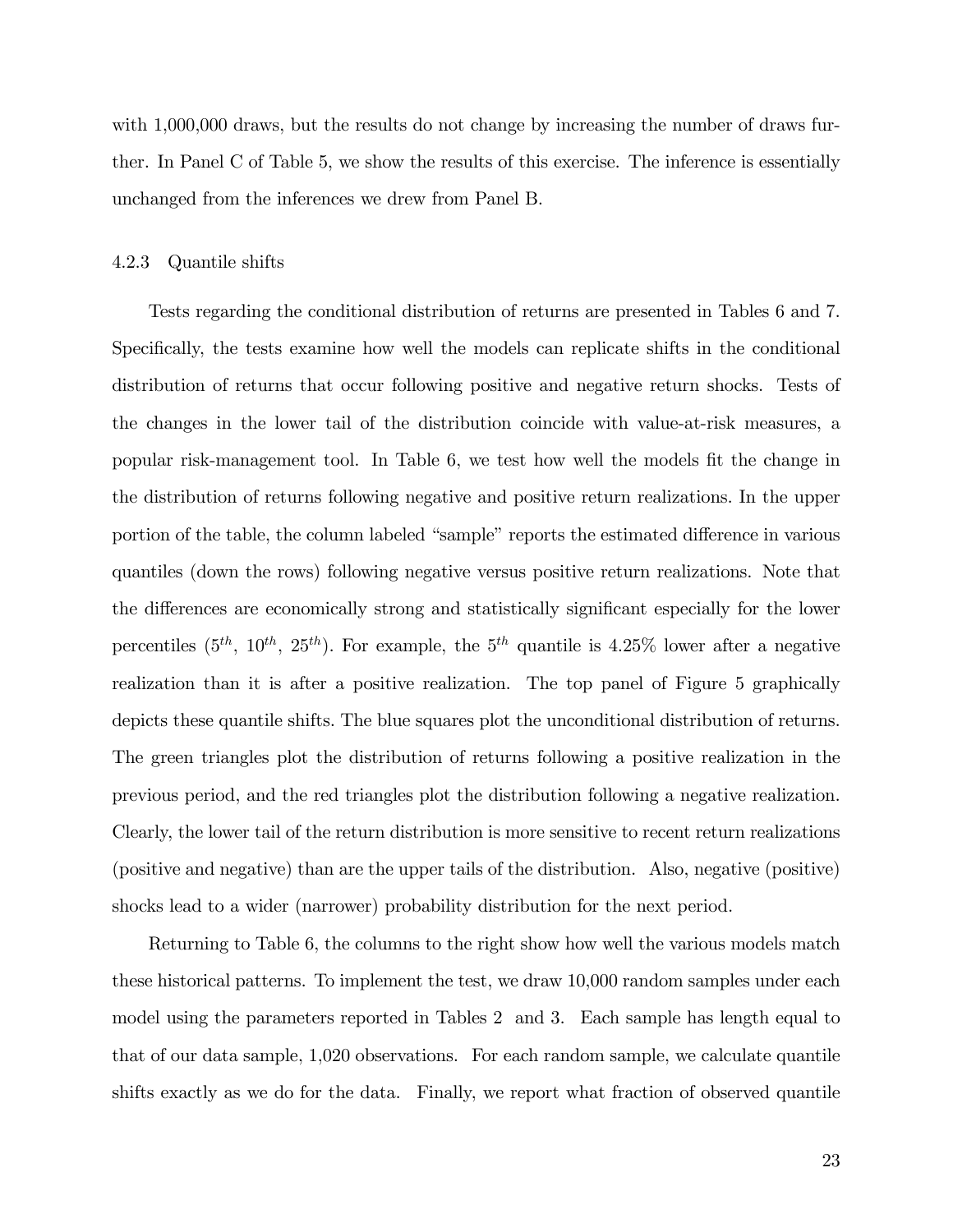shifts in the random samples are lower than those observed in the sample. If this fraction is very small or very large, we conclude that the model is inconsistent with the sample data for that quantile shift. That is, we can observe rejections at either tail of the distribution. We denote rejections at the 1, 5, and 10 percent levels using one, two, or three asterisks.

The second column from the left reports results for a trivial model in which the conditional distribution at each point is simply equal to the unconditional distribution observed for the sample. This model is strongly rejected using tests at the tails of the distribution. This result indicates that the observed quantile shifts in the sample are very unlikely to be observed if the true underlying conditional distribution is constant. The remaining columns show results for our five key models, including the best GARCH model (with t-distributed shocks), the RS model with jumps, and the multifractal model. All of the models suffer some rejections for quantile shifts in the lower portion of the distribution. The GJR model fares the poorest, with strong rejections for the  $5<sup>th</sup>$  and  $10<sup>th</sup>$  quantiles, and two additional  $10<sup>o</sup>$ rejections. The multifractal and jump RS models fail to generate the shifts for the  $5<sup>th</sup>$  and  $10^{th}$  quantiles, but so does the 2 series BEGE model. The p-values are larger for the BEGE (1-series) model, but it still fails to generate the  $10^{th}$  quantile shift at the 5% level and the  $5<sup>th</sup>$  and  $25<sup>th</sup>$  quantile shifts at the 10% level.

Panel A of Table 7 repeats this exercise, but examining quantile shifts following larger (in magnitude) return realizations. Specifically, we now examine return realizations one (unconditional) standard deviation above and below the unconditional mean. In the data, strong quantile shifts are evident at the lower percentiles, with the  $5<sup>th</sup> (10<sup>th</sup>)$  quantile being 7.49% (5.04%) lower after a very negative rather than a very positive return realization. In contrast, there is less evidence of large quantile shifts following positive realizations, as shown in the lower portion of the table. These quantile shifts are illustrated in the lower panel of Figure 5, where we also graph the uncoditional quantiles. It is apparent that the large differences between quantiles after extreme negative and positive returns mostly come from quantile shifts relative to the unconditional distribution in the negative tail. In other words,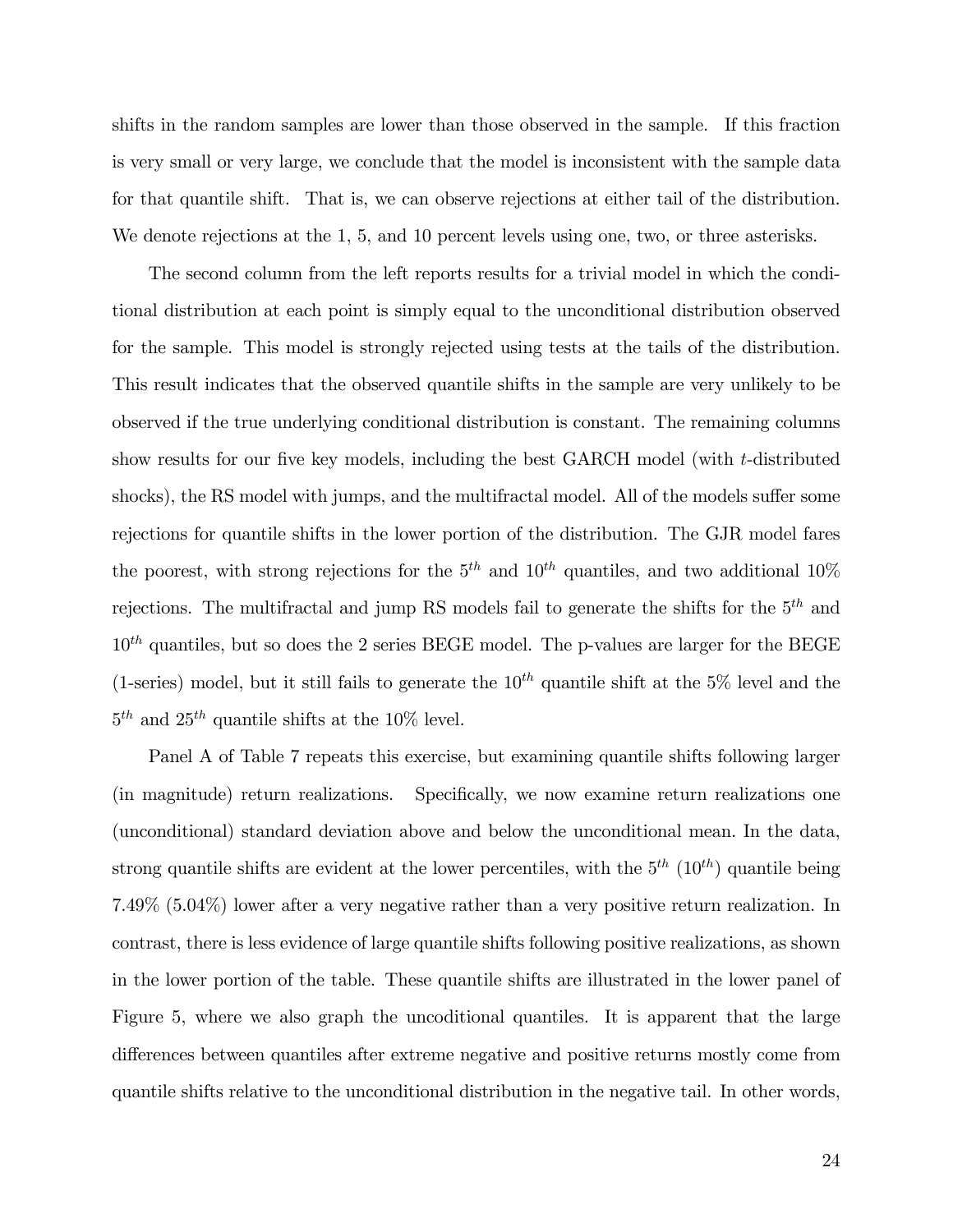negative returns decrease the skewness of returns in a persistent fashion, whereas there is not much of a change in skewness, following positive returns. This is exactly the type of behavior the BEGE model can match in theory, as increases in  $p_t$  increase and increases in  $n_t$  decrease skewness.

It is little surprise that an unconditional model fails to fit the large quantile shifts in the left tail of the distribution. The Öve models that we examine again feature a number of rejections. The T-DIST-GJR model again fares the worst missing the quantile shifts for the four lowest quantiles (5, 10, 25 and 50), but only one of the rejections is at the 1 percent significance level  $(25<sup>th</sup>$  quantile). Perhaps surprisingly, this model also fails to fit the  $95<sup>th</sup>$  quantile shift. Both the multifractal and BEGE (2 series) model miss the quantile shifts at the  $5<sup>th</sup>$ ,  $10<sup>th</sup>$  and  $25<sup>th</sup>$  percentile, with the test rejecting at either the 1% or 5% level. The BEGE model (1 series) and the 2 regime RS model with jumps perform the best. Nevertheless, for the BEGE model two rejections occur at the 5 percent level: quantile shifts at the 25th and 50th percentiles. The  $5<sup>th</sup>$  and  $10<sup>th</sup>$  quantile shifts are only rejected at the 10% level. While the fit is thus not perfect, of the few rejections we record for the BEGE model, none is at the 1 percent level. The RS model with jumps only features one 5% rejection  $(25<sup>th</sup>$  quantile) and thus performs slightly better than the BEGE model for this test.

In Panels B of Tables 6 and 7, we seemingly report results that look very similar to those in Panels A. They are the outcome of the experiment described above where we account for parameter uncertainty, by not conditioning on the estimated parameters, but rather drawing them from the estimated asymptotic distribution. The results are similar to what we observe in Panels A, but, not surprisingly, the power to reject is somewhat lower. We will focus the discussion on the shifts from negative to positive shocks for the more extreme shifts. The unconditional model is still largely rejected. The lower quantile shifts still cannot be generated by a GJR or a multifractal model, with rejections largely at the 1% (5%) level for the multifractal (GJR) model. The BEGE 2 series model is not performing that well either though, being rejected at the 5% or 1% level for the lowest quantiles (see also above).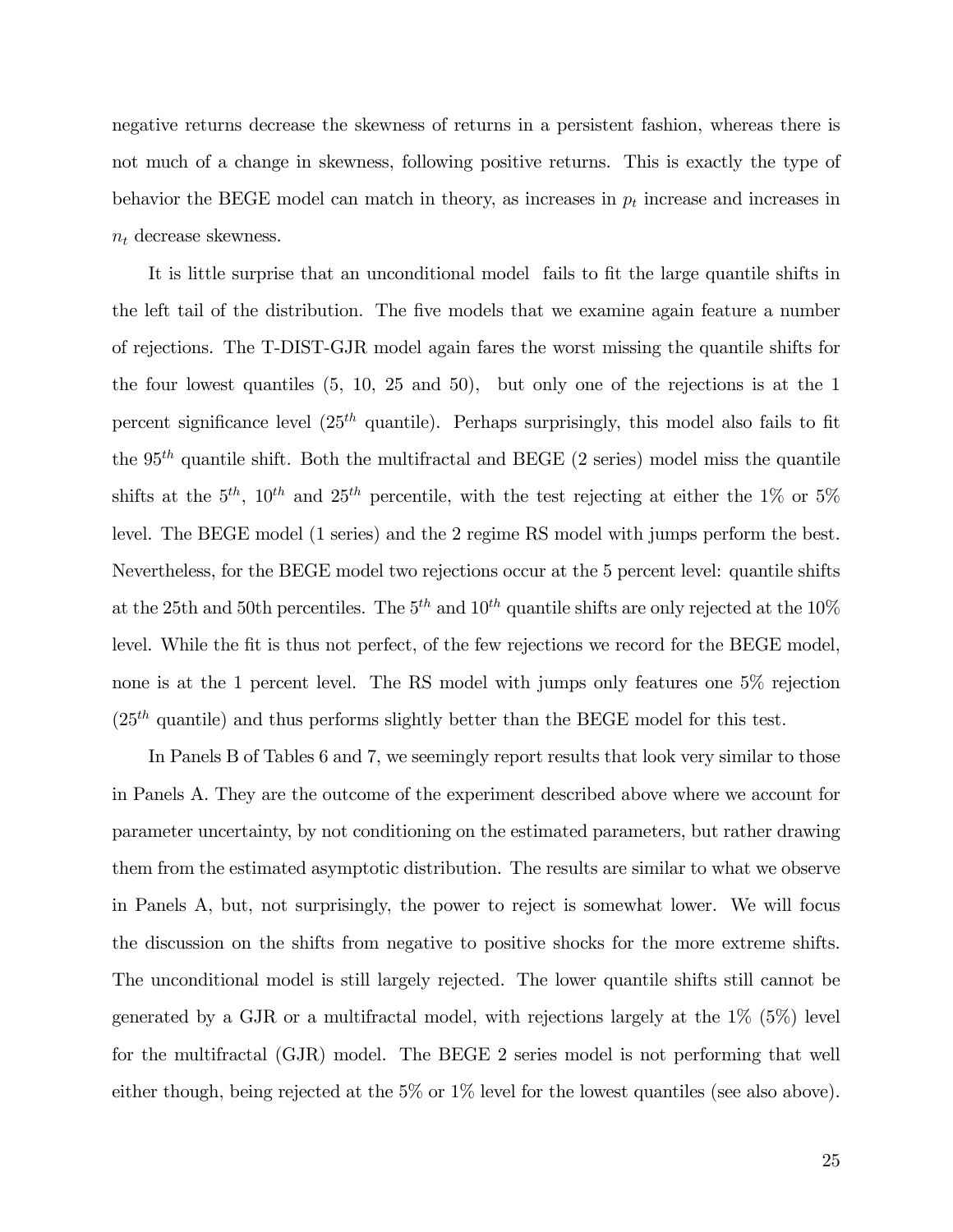This is likely due to fact that the estimation in this model assigns a relatively low weight to the returns time series, where these extreme observations are the most pronounced. The 2 regime jump RS model features the same rejections as in Panel A. However, the BEGE model is only rejected at the  $10\%$  level for the  $25<sup>th</sup>$  quantile and the median. Thus, the evidence against the full BEGE model remains weak, whereas we observe 1% rejections for every other model, except the 2 regime jump model.

#### 4.2.4 Hit tests

To further examine which model provides the most accurate description of the conditional distribution of returns, we turn to the tests of Engle and Manganelli (EM). In doing so, we will focus on the lower portion of the distribution, specifically the 1st and 5th percentiles, which have implications as value-at-risk metrics. Figure 6 plots various conditional quantiles for the T-DIST-GJR model, the multifractal RS model, and the one-series BEGE models (the two-series version looks very similar). Both the GJR and RS models are symmetric and generate symmetric tail behavior, with the peaks and troughs being more extreme for the T-DIST-GJR model. Some non-Gaussian features of the BEGE distribution are readily evident. For instance, the lower quantiles of the distribution have larger magnitudes than do the corresponding upper quantiles. This is equivalent to negative conditional (quantile) skewness.

Armed with the conditional quantiles implied by each model, we proceed to implement the EM tests. For each quantile and model tested, we begin by defining the sequence of hits,  $hit_{t+1}^{pr}$ , as described in section 3. We select a small set of instruments for the test. Specifically, we choose

$$
z_t = [1, hit_t^{pr}, r_t]
$$
\n
$$
(21)
$$

so that we are testing that the mean rate of exceedences of the quantile in question is accurate (e.g., the 1st quantile should be exceeded in 99 percent of observations), as well as orthogonality of  $hit_{t+1}^{pr}$  to  $hit_t^{pr}$  and  $r_t$ . The latter two instruments are intuitive, as one would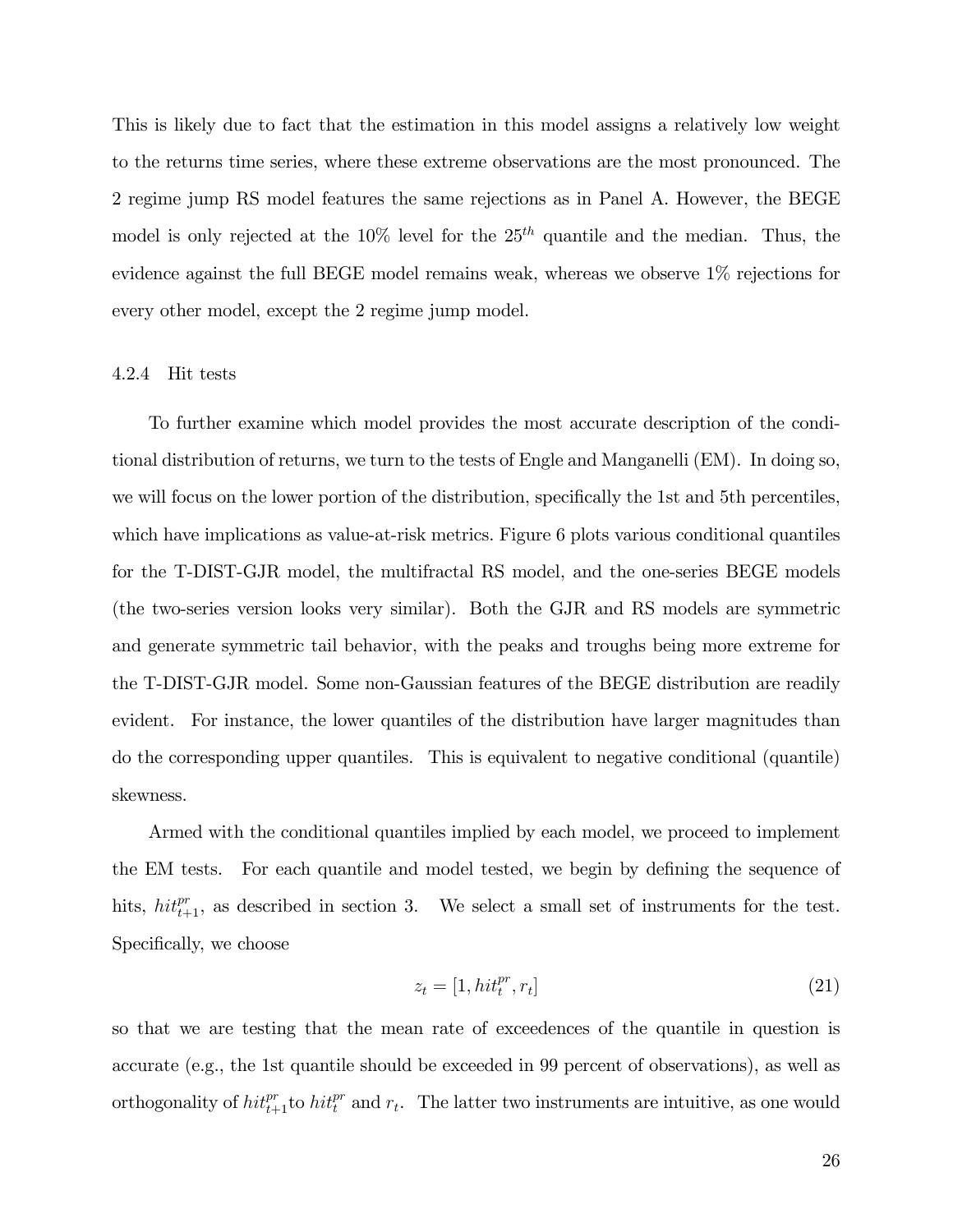surely prefer a model for which hits are not autocorrelated and also for which hits are not forecastable by lagged returns. We test for orthogonality of the instruments individually. To do so, we calculate the statistic,

$$
\frac{G'_T \hat{V}_T^{-1} G_T}{p(1-p)} \xrightarrow{d} \chi_1^2
$$
\n(22)

where  $G_T = \sum_{i=1}^{T}$  $t=1$  $\left(hit_{t+1}^{pr}z_t\right)$  and  $\hat{V}_T = E\left[\left(hit_{t+1}^{pr}z_t\right)\left(hit_{t+1}^{pr}z_t\right)'\right]$ . We compare this statistic to critical values of the standard  $\chi_1^2$  distribution. In doing so, we ignore that our test is conducted on an in-sample basis, which, as EM point out, alters the sampling distribution of the test statistic. Our tests are thus informal. We use a measure of the covariance matrix,  $\widehat{V}_T$ , that is constant across models so that results across models are more comparable.<sup>5</sup>

The top panel of Table 8 shows results for the 1st quantile of the return distribution. The GJR model fails every test, including that based on  $z_t = 1$ . That is, we can reject that the GJR model-implied 1st percentile is exceeded 99 percent of the time. We also reject that GJR hit errors are orthogonal to lagged values of  $hit_t^p$  or lagged returns. The other models perform somewhat better. We do not reject those models for  $z_t = 1$ , but we reject for the other instruments, at either the 1% or 5% level, except for the BEGE (1 series) model; the BEGE (1 series) model only produces rejections at the 10 percent level. Results for the 5th percentile hit-ratio tests, shown in the lower panel of Table 8, are broadly similar, but now some models are even rejected using the  $z_t = 1$  instrument. In contrast, the BEGE models are rejected only for  $z_t = r_t$  (at the 5% level). The joint tests of orthogonality to the instruments provided rejections at the 1 percent level for all of the models for both the  $1<sup>st</sup>$  and  $5<sup>th</sup>$  percentile hit ratio tests. In sum, the EM tests appear to be challenging for all of the models. However, individually, the BEGE model performs fairly well, and quite a bit better than the competing models that we tested.

<sup>&</sup>lt;sup>5</sup>In the results reported, we used an estimate of  $\hat{V}_T$  that is based on the BEGE 1-series models. For robustness, we tried using  $V_T$  estimates from all of the models, which yielded similar results.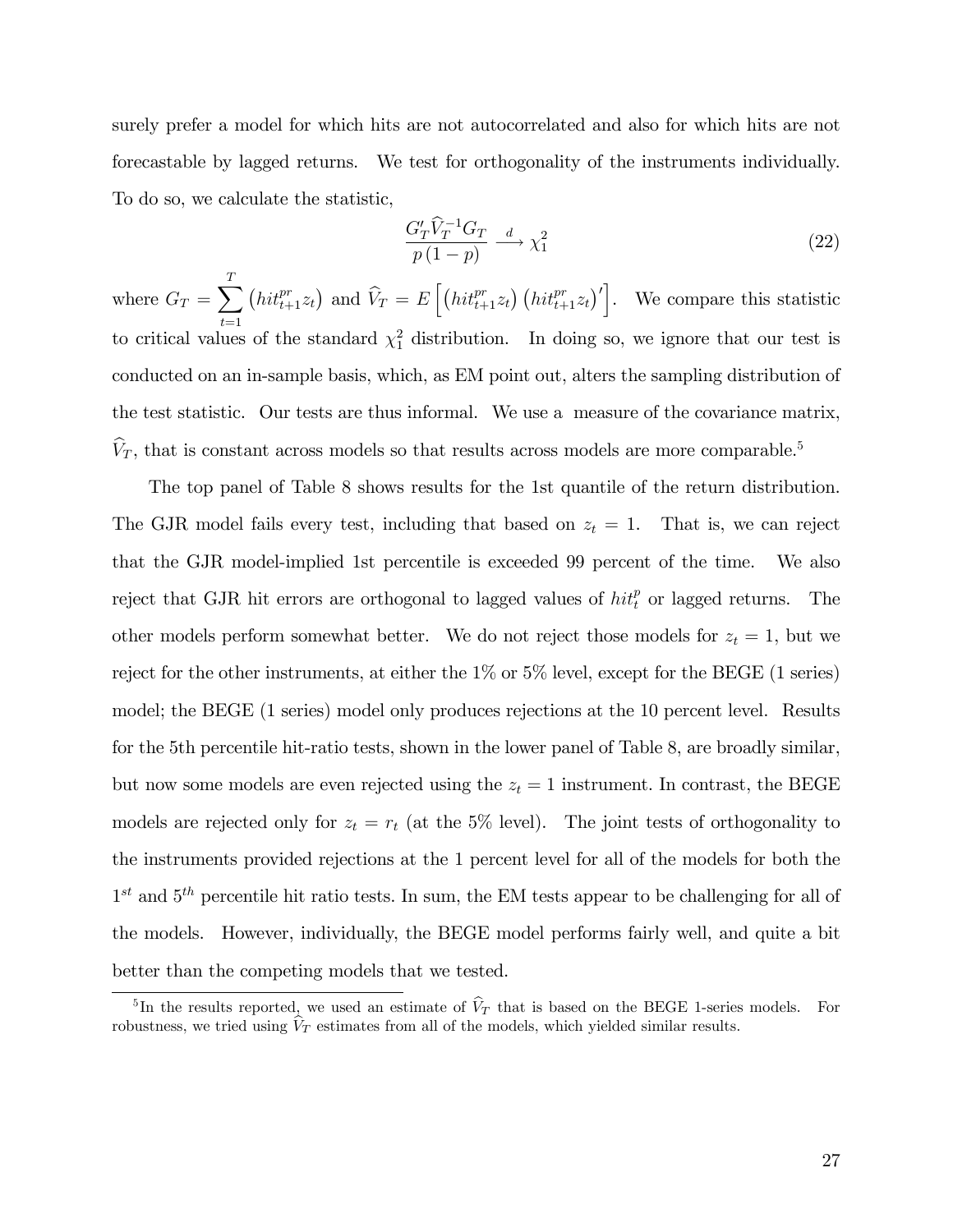#### 4.2.5 Modified Jarque-Bera test

In Table 9, we report the results of the modified Jarque-Bera specification test, which uses all observations to test the Öt of the conditional distribution with the data. We show the asymptotic p-values for the test for our 7 models. The test rejects the GJR-GARCH and multifractal models at the 1% level, with the p-value for the T-DIST-GJR-GARCH model also being close to 1%. This is largely because these models place too many observations in the left tail compared to the normal distribution. This is barely surprising as these models display zero skewness. The regime switching model and the BEGE (2 series) model are rejected at the  $10\%$  level. We find no evidence against the 1 series BEGE model.

#### 4.2.6 Out-of-sample performance

Tables 10 and 11 show that the BEGE models outperform other model classes out-ofsample. We conduct tests for both returns and variances time series. For returns, the 1 time series BEGE model is the best, while for the variances the 2 time series BEGE model is the best. This is intuitive as the 2 time series BEGE model is estimated using the realized variance time series and thus incorporates variance behavior better. Table 10, Panel A, shows that for returns, the T-DIST-GJR-GARCH model is the third best and in Panel B it also generates the third lowest MAEs and MSEs with respect to predicting realized variances.

Table 11 shows that the BEGE's outperformance is mostly statistically significant. Focusing on returns first, the BEGE (1 series) model is significantly better than all non-BEGE models at the 1% or 5% levels, and it also is better than the 2 series BEGE model. For variances, the BEGE (1 series) model is still significantly better than the other models in all cases but one (multifractal model for MSE), but the rejections are often less strong. However, here the BEGE (2 series) model significantly outperforms the BEGE (1 series) model in terms of MAE, but not in terms of MSE.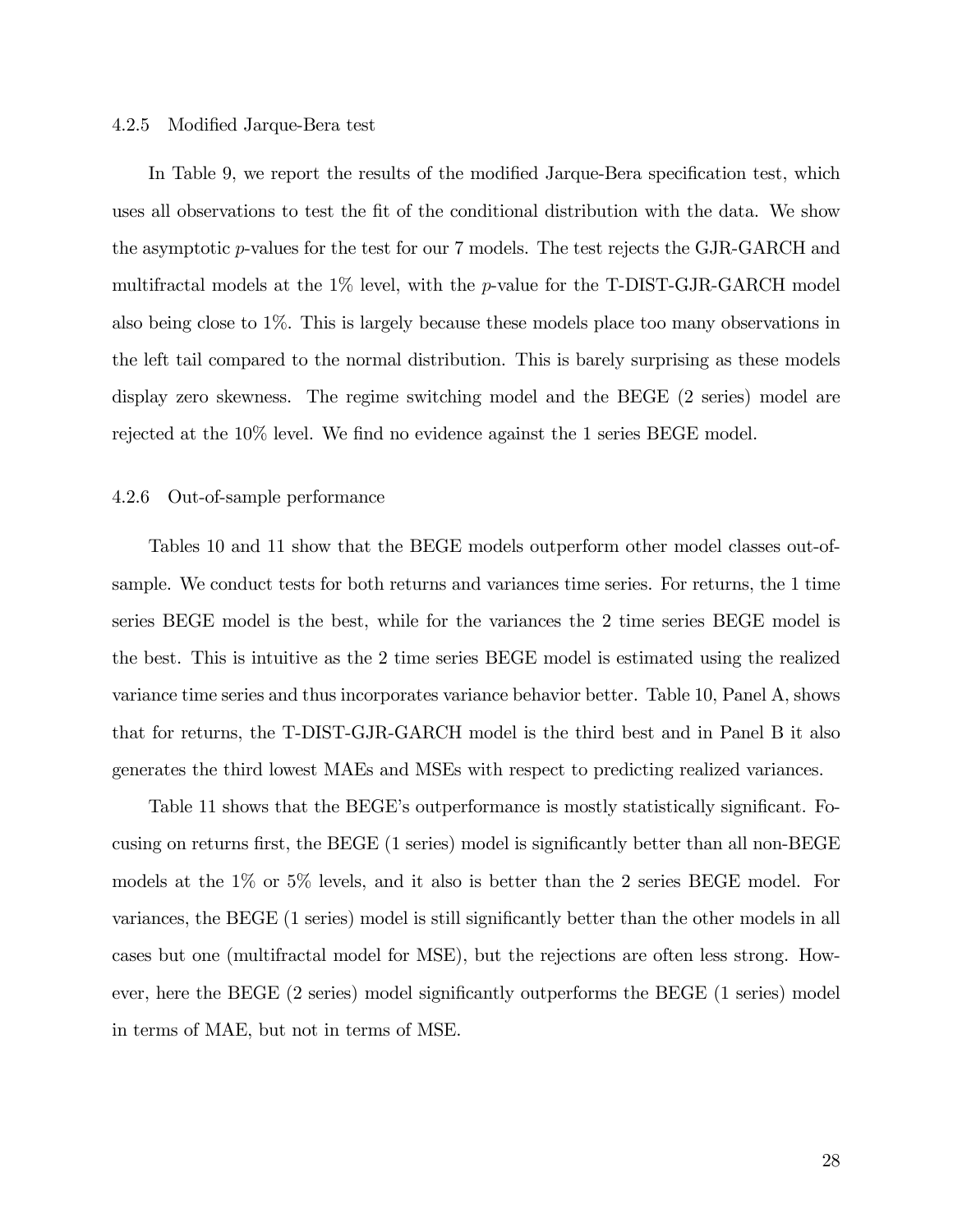#### 4.3 Impact curves

In Figure 7, we report conditional moment impact curves for the GARCH models as inspired by Engle and Ng (1993). That is, the curve describes the relationship between  $h_t$ and the past shock,  $u_{t-1}$ , holding constant (at unconditional means) all information at time  $(t - 2)$ . The analytic expressions describing the impact of a squared shock represent the derivatives of the conditional variance function with respect to the squared shock and were presented in section 2. For all the panels shown, shocks are represented on the horizontal axes, ranging from minus to positive 20 percentage points, representing the range of return shocks present in the data. On the vertical axes are the responses of various conditional moments to the shocks under the model listed. For instance, the upper-left panel shows the response of conditional variance under the GJR model.

As expected, negative shocks are associated with a larger increase in conditional variance than are positive shocks of the same magnitude. The effect is more pronounced under the BEGE model, shown to the right, which suggests that conditional variance is little affected by positive shocks. The second row of panels plot the responses of conditional scaled skewness to return innovations. For the GJR, the effect is identically zero, an artifact of the assumed conditional Gaussianity. The BEGE model, in contrast, suggests an increase in (the generally negative) conditional scaled skewness of returns, which is much stronger, following a positive shock. Only at very large positive shocks does the skewness become positive. The third row shows the responses of conditional scaled kurtosis. Again for the standard GJR model, these are zero, by definition, whereas the BEGE model suggests that conditional scaled kurtosis is generally decreasing the larger the shock is in magnitude, regardless of sign.

It is also instructive to examine the responses of unscaled skewness and kurtosis, to help discern the effects on the third and fourth moments from effects on volatility. These results are shown in the bottom two panels of the figure. For unscaled skewness, the BEGE model generates sharp drops for negative shocks (as the negatively skewed component of the BEGE distribution becomes more important) but increases in skewness for positive shocks,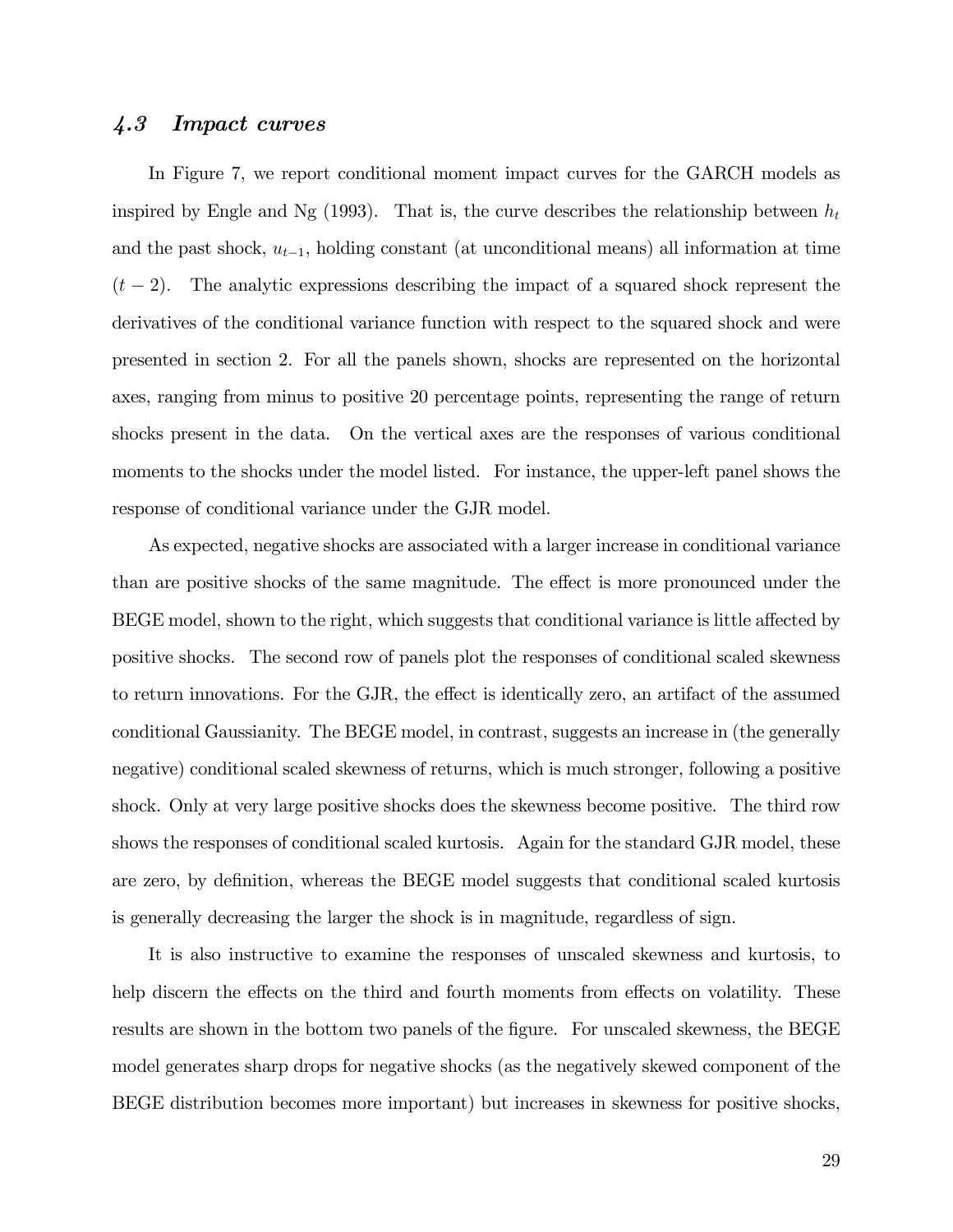although these are less steep. Therefore, the reason that scaled skewness actually increases with negative shocks is that volatility (cubed) goes up by even more than the third moment decreases when negative shocks occur. For unscaled kurtosis, we obtain a flat pattern for positive shocks, and a rather sharp increase for negative shocks. Since actual kurtosis falls with both positive and negative shocks, it must be that volatility effects dominate. All in all, the BEGE model suggests a rich pattern of news impact curves for higher-order moments, which conditional Gaussian models cannot match. The quantile test results in the previous section show that these patterns are necessary to help explain conditional quantile shifts in the data. We suspect that such patterns may also be important for explaining option price dynamics.

### 5 Conclusion

We have introduced an extension of standard asymmetric volatility models in the GARCH class that admits conditional non-Gaussianities in a tractable fashion. Our bad environment good environment (BEGE) model features two gamma-distributed shocks that imply a conditional shock distribution with time-varying heteroskedasticity, skewness and kurtosis. Our model features nontrivial news impact curves for higher-order moments. In an empirical application to monthly U.S. stock returns, the model outperforms standard asymmetric GARCH and regime-switching models along several dimensions.

In this application, we have embedded the BEGE structure in a GARCH framework, which provides for easy estimation since the factors driving conditional volatility and the conditional distribution of returns are essentially observable conditional on the model parameters and the sequence of returns. We believe a number of interesting applications, for example, to risk management, are therefore possible and very tractable. Useful applications in macroeconomics are conceivable as well. While in financial returns the BEGE framework helps fit asymmetries on the downside, for inflation data, the ability of the model to generate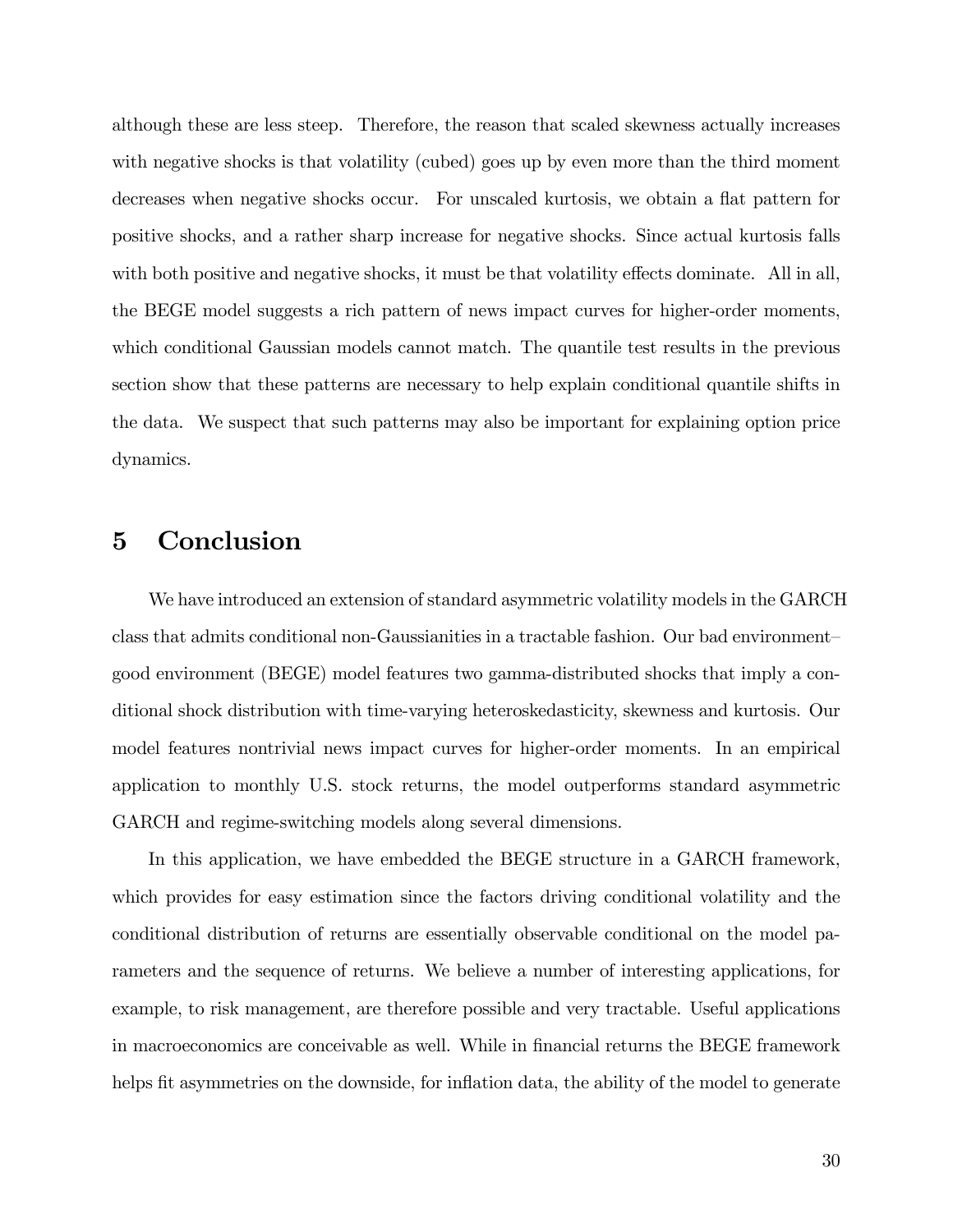positive conditional skewness could help model inflation scares  $-$  periods in which very high inflation becomes more probable.

Of course, the BEGE model is relatively parsimonious, and may miss some important features of economic data. For instance, volatility shocks that are imperfectly correlated with returns help models fit option prices. The option pricing literature therefore typically relies on stochastic volatility models rather than GARCH-type models. It is feasible to create a version of the BEGE framework where the BEGE factors have independent shocks. An additional advantage of the BEGE framework in this regard is tractability, in that riskneutral moments, have closed form solutions in a BEGE framework with independent latent factors.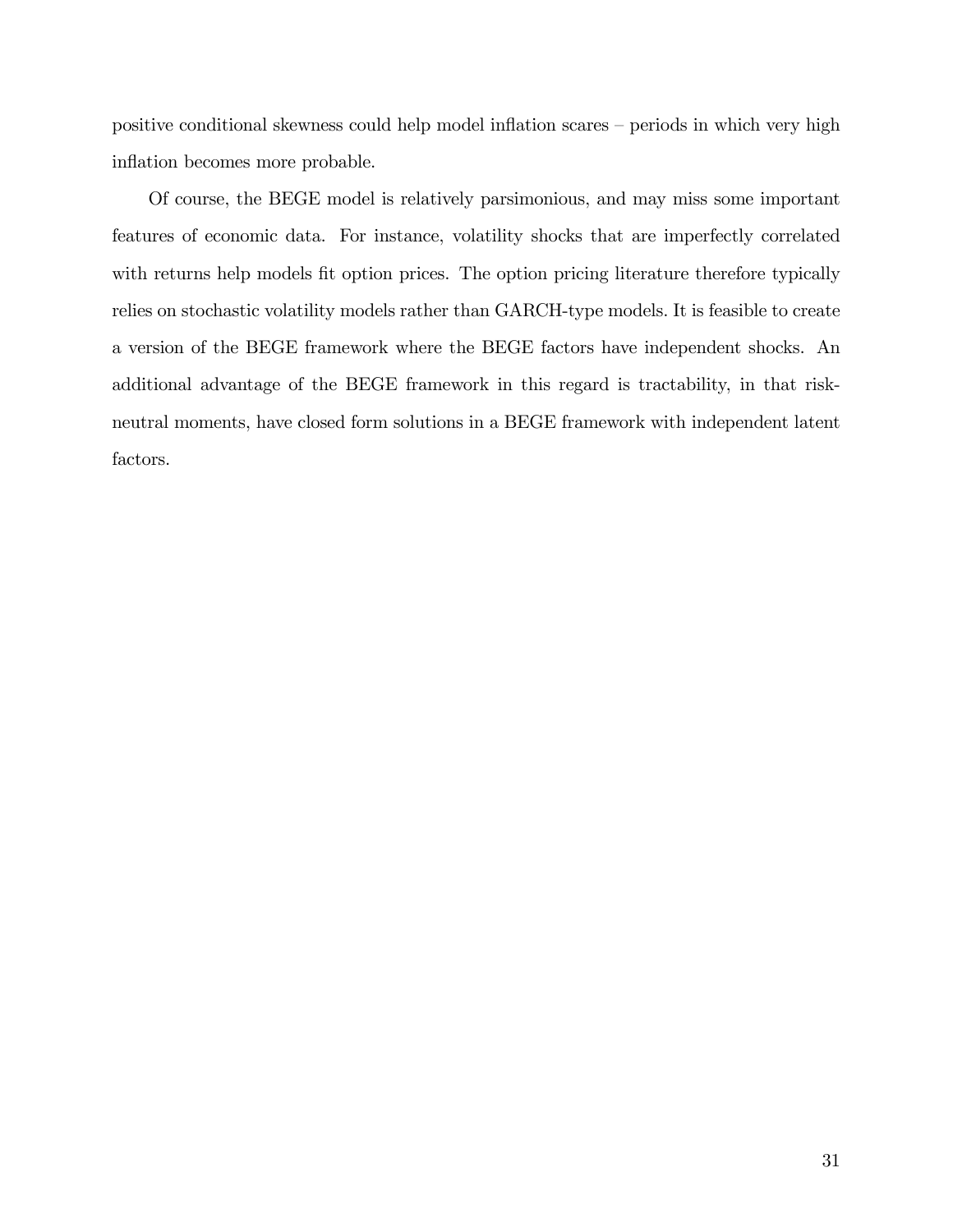## Appendices

### A Evaluating the BEGE density

Random variables with the BEGE density take the form  $x = \omega_p - \omega_n$ , where x is the BEGE-distributed variable, and  $\omega_p$  and  $\omega_n$  are demeaned gamma distributions with parameter vectors (shape and scale) of  $(k_{\omega_p}, \theta_{\omega_p})$  and  $(k_{\omega_n}, \theta_{\omega_n})$ , respectively. We seek an expression for the density of x,  $f_{BEGE}(x)$ . To begin, using Bayes's rule,

$$
f_{BEGE}(x) = \int_{\omega_p} f_x(x|\omega_p) f(\omega_p) d\omega_p
$$

$$
= \int_{\omega_p} f_{\omega_n}(\omega_p - x) f(\omega_p) d\omega_p
$$

Now, let us specialize to the demeaned gamma distribution for  $\omega_p$  and  $\omega_n$ :

$$
f_{\omega_p}(\omega_p) = \frac{\left(\omega_p - \underline{\omega}_p\right)^{k_{\omega_p}-1} \exp\left(-\left(\omega_p - \underline{\omega}_p\right)/\theta_{\omega_p}\right)}{\Gamma\left(k_{\omega_p}\right) \theta_{\omega_p}^{k_{\omega_p}}} \text{ for } \omega_p > \underline{\omega}_p
$$

$$
f_{\omega_n}(\omega_n) = \frac{\left(\omega_n - \underline{\omega}_n\right)^{k_{\omega_n}-1} \exp\left(-\left(\omega_n - \underline{\omega}_n\right)/\theta_{\omega_n}\right)}{\Gamma\left(k_{\omega_n}\right) \theta_{\omega_n}^{k_{\omega_n}}} \text{ for } \omega_n > \underline{\omega}_n
$$

where  $\omega_p = -k_{\omega_p}\theta_{\omega_p}$  and  $\omega_n = -k_{\omega_n}\theta_{\omega_n}$ . The upper limit of integration in the expression for  $f_{BEGE}(x)$  is infinity. The lower limit for  $\omega_p$  must satisfy both  $\omega_p > \omega_p$  and  $(\omega_p - x) > \omega_n$ or  $\omega_p > x + \omega_n$ . Define  $\overline{\omega_p}$  as  $max(\omega_p, x + \omega_n)$ , then,

$$
f_{BEGE}(x) = \int_{\omega_p = \overline{\omega_p}}^{\infty} f_{\omega_p}(\omega_p) f_{\omega_n}(\omega_p - x) d\omega_p
$$
  
=  $A_1 A_2 A_3 \int_{\omega_p = \overline{\omega_p}}^{\infty} (\omega_p - \underline{\omega_p})^{k_{\omega_p} - 1} (\omega_p - x - \underline{\omega_n})^{k_{\omega_n} - 1} \exp(-\omega_p \widetilde{\theta}) d\omega_p$ 

where  $A_1 = \frac{1}{n}$  $\overline{\Gamma\bigl(k\omega_{p}\bigr)\theta_{\omega_{p}}^{k\omega_{p}}}$ 1  $\frac{1}{\Gamma(k_{\omega_n})\theta_{\omega_n}^{k_{\omega_n}}}, A_2 = \exp\left(\frac{\omega_p}{\theta_{\omega_p} + \omega_n/\theta_{\omega_n}}\right), A_3 = \exp\left(x/\theta_{\omega_n}\right)$  and  $\widetilde{\theta} =$  $(1/\theta_{\omega_p} + 1/\theta_{\omega_n})$ . There are known solutions for integrals of the form

$$
W_{k,m}(z) = \frac{\exp(-z/2) z^k}{\Gamma(\frac{1}{2} - k + m)} \int_{t=0}^{\infty} t^{(-k-1/2+m)} \left(1 + \frac{t}{z}\right)^{(k-1/2+m)} \exp(-t) dt
$$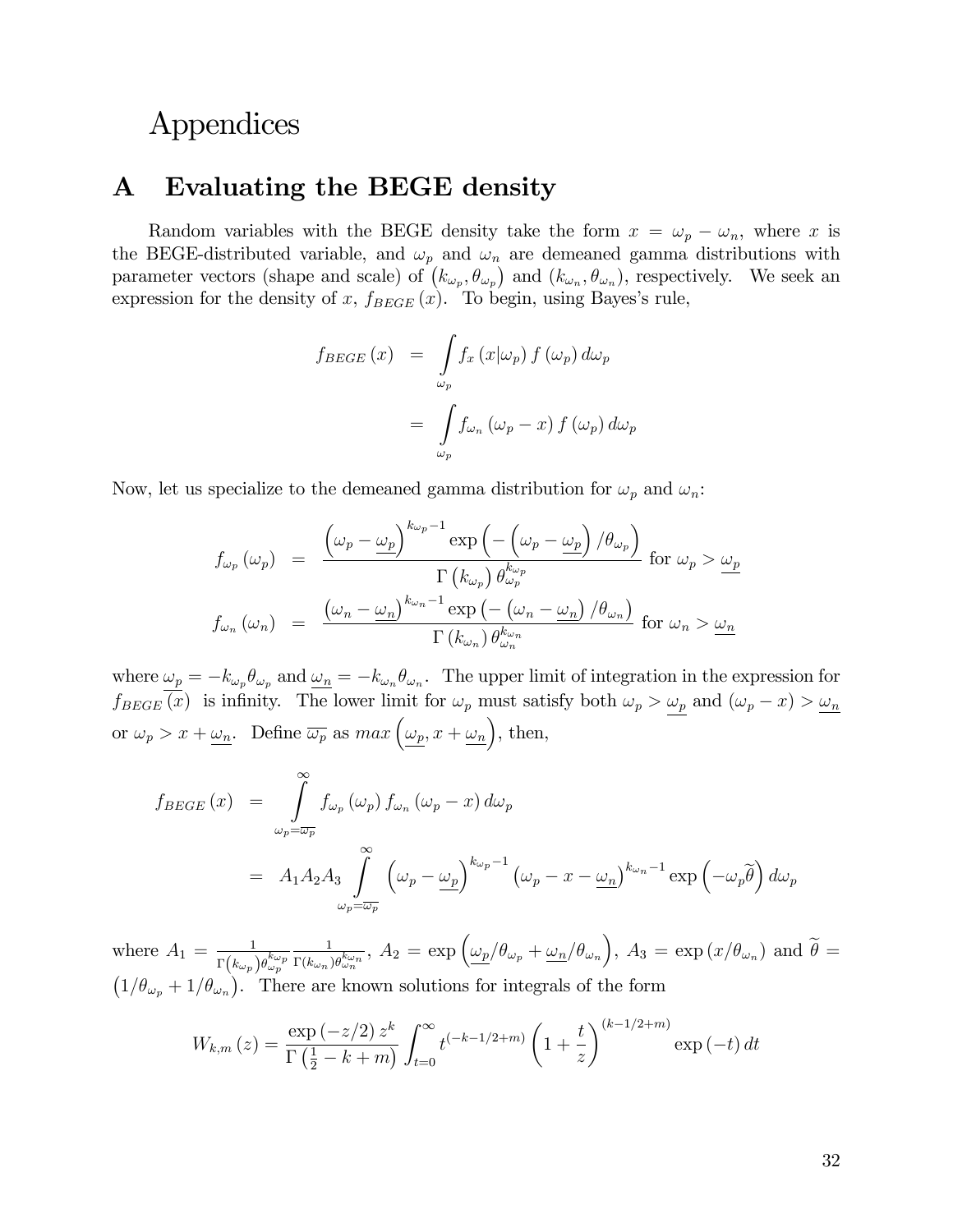where  $W_{k,m}(z)$  is the Whittaker W function. To use this result, we use a change of variables, defining,  $\widetilde{\omega_p} = \omega_p \dot{\theta} - \overline{\omega_p} \dot{\theta}$ . Then,  $\omega_p = \frac{1}{\tilde{\theta}}$  $\frac{1}{\tilde{\theta}}\widetilde{\omega_p} + \overline{\omega_p}$ . Substituting,

$$
f_{BEGE}(x) = A_1 A_2 A_3 \int_{\widetilde{\omega}_p=0}^{\infty} \left( \frac{1}{\widetilde{\theta}} \widetilde{\omega}_p + \overline{\omega}_p - \underline{\omega}_p \right)^{k_{\omega_p}-1} \left( \frac{1}{\widetilde{\theta}} \widetilde{\omega}_p + \overline{\omega}_p - x - \underline{\omega}_n \right)^{k_{\omega_n}-1}
$$

$$
\exp\left(-\widetilde{\omega}_p - \overline{\omega}_p \widetilde{\theta}\right) \frac{1}{\widetilde{\theta}} d\widetilde{\omega}_p
$$

This integral simplifies for the specific cases at hand. First, if  $\overline{\omega_p} = \omega_p$ . Then the integral becomes

$$
f_{BEGE}(x) = A_1 A_2 A_3 A_4 \cdot \int_{\widetilde{\omega}_p=0}^{\infty} \left(\frac{1}{\widetilde{\theta}} \widetilde{\omega}_p\right)^{k_{\omega_p}-1} \left(\frac{1}{\widetilde{\theta}} \widetilde{\omega}_p + \underline{\omega}_p - x - \underline{\omega}_n\right)^{k_{\omega_n}-1} \exp\left(-\widetilde{\omega}_p\right) \frac{1}{\widetilde{\theta}} d\widetilde{\omega}_p
$$
  
=  $A_1 A_2 A_3 A_4 A_5 A_6 \cdot \int_{\widetilde{\omega}_p=0}^{\infty} \widetilde{\omega}_p^{k_{\omega_p}-1} \left(\frac{\widetilde{\omega}_p}{\widetilde{\theta}\left(\underline{\omega}_p - x - \underline{\omega}_n\right)} + 1\right)^{k_{\omega_n}-1} \exp\left(-\widetilde{\omega}_p\right) d\widetilde{\omega}_p$ 

where  $A_4 = \exp\left(-\underline{\omega_p}\widetilde{\theta}\right), A_5 = \left(\frac{1}{\widetilde{\theta}}\right)$  $\theta$  $\int^{k_{\omega_p}}$ ,  $A_6 = \left(\frac{\omega_p}{x} - x - \frac{\omega_n}{x}\right)^{k_{\omega_n}-1}$ . The integral term is now isomorphic to that in the expression for  $W_{k,m}(\overline{z})$  above. Substitution and algebra yields the final expression,

$$
f_{BEGE}(x) = A_1 A_2 A_3 A_4 A_5 A_6 A_7 A_8 W_{k,m}(z)
$$

where  $A_7 = \Gamma\left(\frac{1}{2} - k + m\right)$ ,  $A_8(z) = \exp(z/2) z^{-k}$ ,  $z = \left(\underline{\omega_p} - x - \underline{\omega_n}\right) \tilde{\theta}$ ,  $m = \frac{1}{2}$  $\frac{1}{2}(k_{\omega_n} + k_{\omega_p} - 1),$ and  $k=\frac{1}{2}$  $\frac{1}{2}\left(k_{\omega_n}-k_{\omega_p}\right).$ 

In the second case,  $\overline{\omega_p} = x + \omega_n$ , and similar calculations lead to

$$
f_{BEGE}(x) = A_1 A_2 A_3 A'_4 A'_5 A'_6 A'_7 A'_8 W_{k',m'}(z')
$$

where  $A'_4 = \exp\left(-\left(x + \underline{\omega_n}\right)\tilde{\theta}\right), A'_5 = \begin{pmatrix} \frac{1}{\tilde{\theta}} \\ \frac{1}{\tilde{\theta}} \end{pmatrix}$  $\theta$  $\int^{k_{\omega_n}}$ ,  $A'_6 = \left(x + \underline{\omega_n} - \underline{\omega_p}\right)^{k_{\omega_p}-1}$ ,  $A'_7 =$  $\Gamma\left(\frac{1}{2} - k' + m'\right), A'_8 = \exp\left(z'/2\right)z'^{-k}, z' = -z., m' = m, k' = -k.$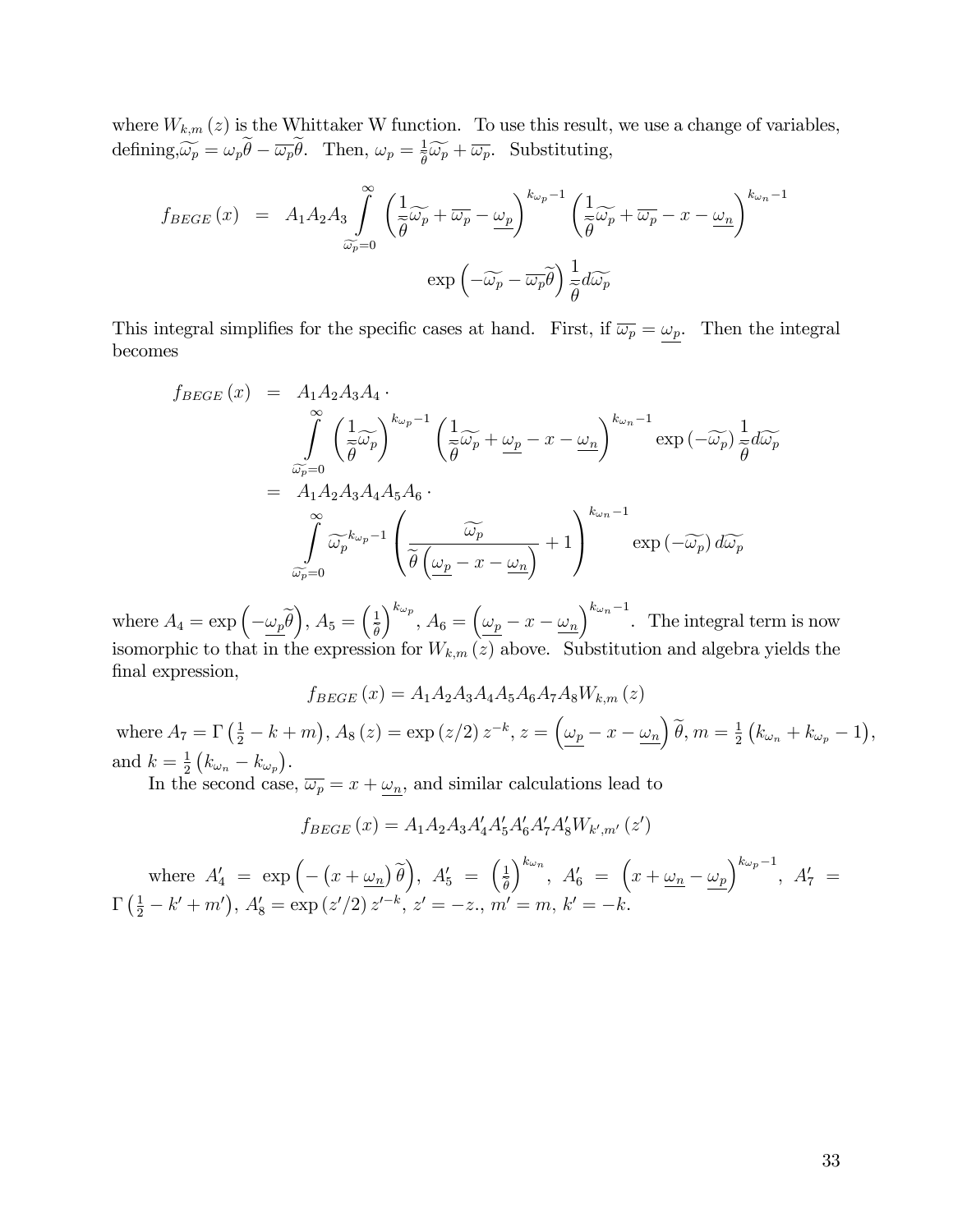## B Regime-switching model specification and estimation

We estimate three regime-switching models: benchmark models with two and three regimes as well as a jump model. The log-likelihood function for this model is:

$$
L({y_1, y_2, ..., y_T}; \theta) = \sum_{t=1}^T \log f(y_t|Y_{t-1}; \theta),
$$

where  $Y_t$  is the history of observations up to time t and f is the probability density function. To evaluate the likelihood, note that:

$$
f(y_t|Y_{t-1};\Theta) = \sum_s p(s_t|Y_{t-1}) f(y_t|Y_{t-1},s),
$$

where  $p(s_t|Y_{t-1})$  is the probability of the regime s at time t conditioned on the observations up to time  $t$  and can be computed as:

$$
p(s_t|Y_{t-1}) = \sum_{s'_{t-1}} P(s_t|s'_{t-1}) p(s'_{t-1}|Y_{t-1})
$$
  
= 
$$
\sum_{s'_{t-1}} P(s_t|s'_{t-1}) \frac{p(s'_{t-1}|Y_{t-2}) f(y_{t-1}|Y_{t-2}, s'_{t-1})}{\sum_{s''_{t-1}} p(s''_{t-1}|Y_{t-2}) f(y_{t-1}|Y_{t-2}, s''_{t-1})}
$$

Each observation is assumed to follow:

$$
r_t = \mu + \sigma(s_t)e_t,
$$

where  $e_t$  is i.i.d. standard normal, so  $y_t = r_t$ . We consider the models with 2 and 3 regimes. The parameters to estimate are the mean return  $(\mu)$ , the standard deviations of the regime distributions  $(\sigma_i)$ , and the transition probability matrix  $(P(s_{t+1} = i | s_t = j))$ . The prior distribution over regimes  $p(s_0)$  is set equal to the unconditional probabilities.

Formally, the estimation is done by numerically maximizing the likelihood function. In order to avoid local maxima, we use different initial parameters for the optimization algorithm. We also check the stability of the final solution by randomly deviating from the estimates, and verifying that the routine returns to the provisional maxima.

In the model allowing for two regimes and jumps, each observation is assumed to follow

$$
r_t = \mu_0 + \mu_{12} J_{12,t} + \mu_{21} J_{21,t} + \sigma(s_t) e_t,
$$

where  $e_t$  is again i.i.d. standard normal and  $J$  is a dummy variable specified as

$$
J_{12,t} = \begin{cases} 1 & \text{if } s_{t-1} = 1 \text{ and } s_t = 2, \\ 0 & \text{otherwise,} \end{cases}
$$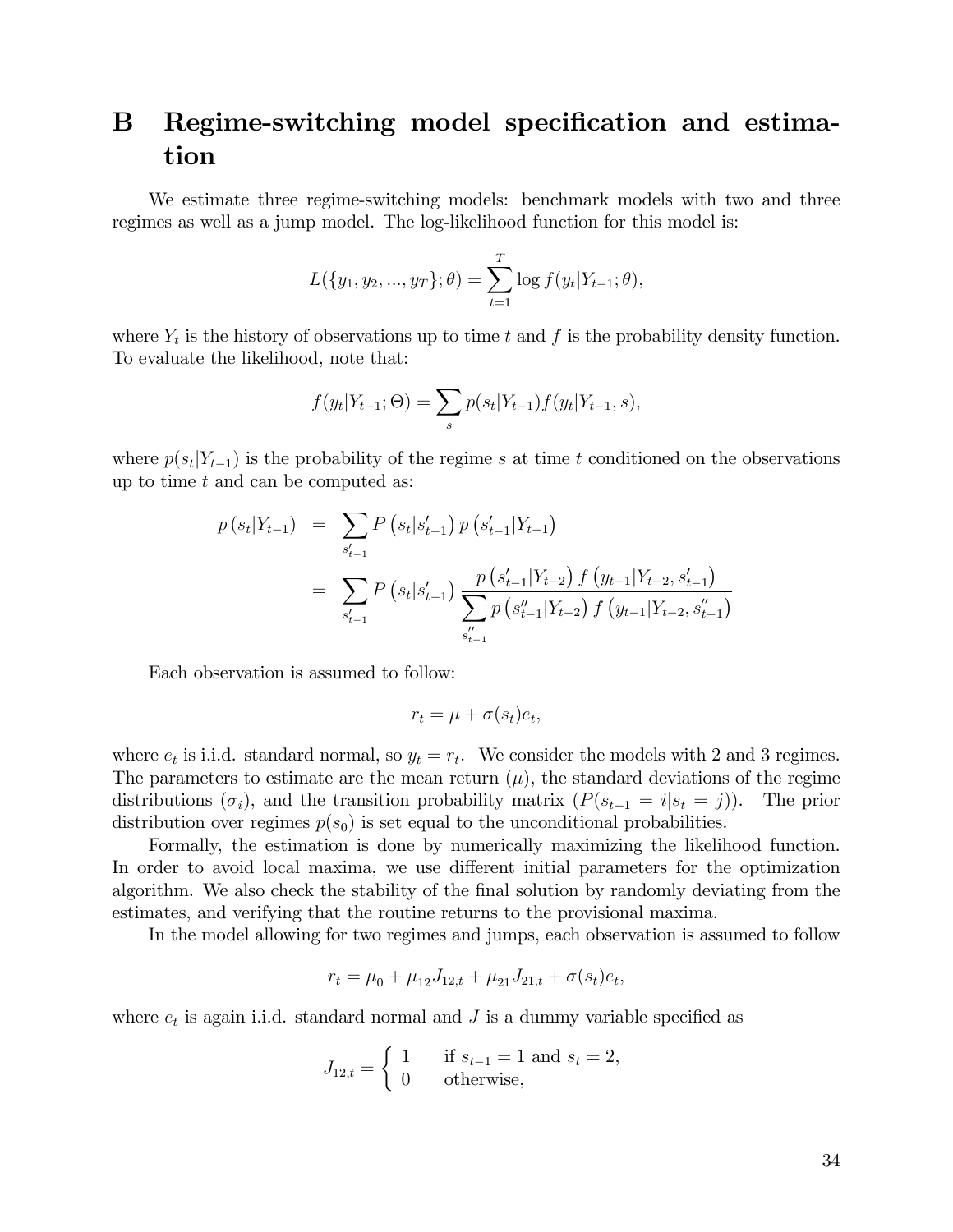and

$$
J_{21,t} = \begin{cases} 1 & \text{if } s_{t-1} = 2 \text{ and } s_t = 1, \\ 0 & \text{otherwise} \end{cases}
$$

For the RS models including jumps, the likelihood function is more complex than in the benchmark case:

$$
f(y_t|Y_{t-1}, s) \sim \begin{cases} N(\mu_0, \sigma_i^2) & \text{if } s_{t-1} = s_t = i \\ N(\mu_0 + \mu_{ji}, \sigma_i^2) & \text{if } s_{t-1} = j \neq i = s_t \end{cases}
$$

This model can be recast as a regime switching model with 4 states, after which the usual likelihood construction can proceed.

The likelihood function for the multi-fractal model can be constructed in an analogous fashion.

### C Small sample properties

Although we have over 1,000 return observations, the BEGE features two shocks, and 11 parameters. To verify that our MLE results are reliable, we conduct a small scale Monte Carlo experiment on our MLE estimator for the BEGE model (full model, 1 time series), following these steps:

1) We simulate 100 samples with the same number of observations (1020) as the actual sample at the estimated parameters.

- 2) For each of these 100 samples, we re-estimate the parameters.
- 3) We examine bias and sampling variation of these estimates.

| Parameter                              | True value |           | Mean Monte-Carlo estimates Standard error of Monte-Carlo estimates |
|----------------------------------------|------------|-----------|--------------------------------------------------------------------|
| $\mu$                                  | 0.0100     | 0.0105    | 0.0012                                                             |
| $p_0$                                  | 0.0891     | 0.0877    | 0.0136                                                             |
| $\sigma_p$                             | 0.0072     | 0.0074    | 0.0008                                                             |
| $\rho_p$                               | 0.9099     | 0.9052    | 0.0138                                                             |
| $n_0$                                  | 0.2204     | 0.2180    | 0.0276                                                             |
| $\sigma_n$                             | 0.0282     | 0.0279    | 0.0026                                                             |
| $\rho_n$                               | 0.7823     | 0.7799    | 0.0317                                                             |
| $\phi_p^+$<br>$\phi_n^-$<br>$\phi_n^+$ | 0.0964     | 0.0997    | 0.0124                                                             |
|                                        | 0.0128     | 0.0131    | 0.0019                                                             |
|                                        | $-0.0790$  | $-0.0807$ | 0.0119                                                             |
| $\phi_n^-$                             | 0.3549     | 0.3549    | 0.0448                                                             |

The results are as follows:

First of all, the estimates are clearly virtually unbiased. Second, the parameter variation is typically small. It is relatively largest for  $p_0$ ,  $n_0$  and  $\phi_n^-$ . Yet, none of our key findings (relative size or persistence of  $p$  and  $n$  shocks) would be over-turned in any of these alternative estimations. We conclude that identification is not problematic in this sample.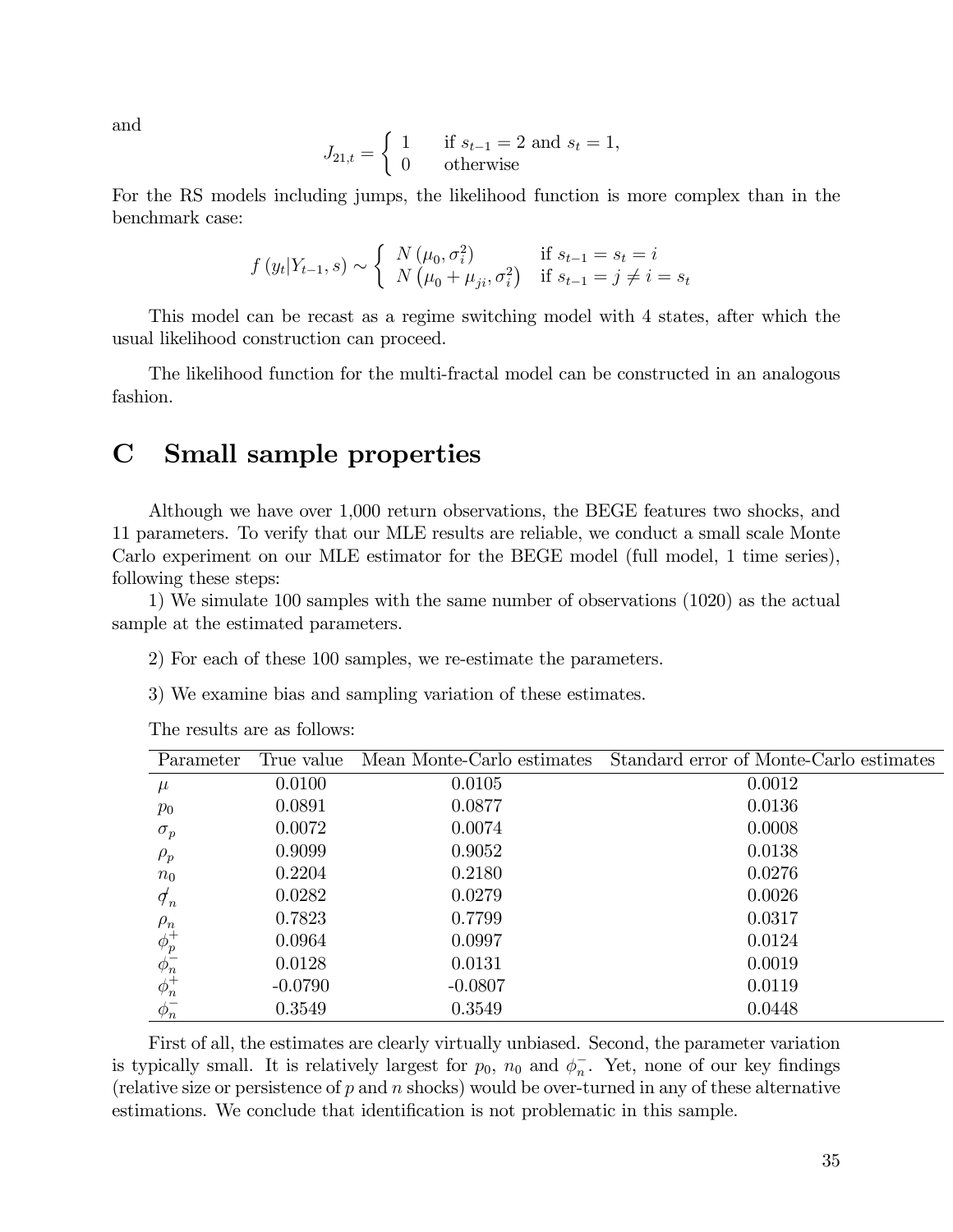### References

- Ang, A., and G. Bekaert, 2002, "International Asset Allocation with Regime Shifts." Review of Financial Studies, 15, 4, pp. 1137-1187.
- Bollerslev, T., 1986, "Generalized Autoregressive Conditional Heteroskedasticity," Journal of Econometrics 31, pp.  $307-28$ .
- Bollerslev, T., 1987, "A Conditionally Heteroskedastic Time Series Model for Speculative Prices and Rates of Return," The Review of Economics and Statistics, MIT Press, vol. 69(3), pp  $542-47$ .
- Broadie, M., Chernov, M., and M. Johannes, 2009, "Understanding Index Option Returns," Review of Financial Studies, Society for Financial Studies, vol.  $22(11)$ , pp 4493–4529.
- Calvet, L. and A. Fisher, 2001, "Forecasting Multifractal Volatility", Journal of Econometrics, 1, pp 27-58.
- Calvet, L. and A. Fisher, 2004, "How to Forecast Long-Run Volatility: Regime-Switching and Estimation of Multifractal Processes," Journal of Financial Econometrics, 2, pp.49 $-83$ .
- Calvet, L. and A. Fisher, 2008,"Multifrequency Jump-Diffusions", Journal of Mathematical Economics, Volume 44, pp. 207-226.
- Clark, T.E. and M. W. McCracken, 2011, "Nested Forecast Model Comparisons: A New Approach to Testing Equal Accuracy", Working paper, Federal Reserve Banks of Cleveland and St. Louis.
- Diebold, F.X., and R.S. Mariano, 1995, Comparing Predictive Accuracy", Journal of Business and Economic Statistics, 13, 253-263.
- Diebold, F. X., 2013, "Comparing Predictive Accuracy, Twenty Years Later: A Personal Perspective on the Use and Abuse of Diebold-Mariano Tests", Working paper, University of Pennsylvania.
- Engle, R.F., 1982, "Autoregressive Conditional Heteroscedasticity with Estimates of the Variance of United Kingdom Inflation," Econometrica, Econometric Society, vol.  $50(4)$ , pp 987–1007.
- Engle R.F. and S. Manganelli, 2004, "CAViaR: Conditional Autoregressive Value at Risk by Regression Quantiles," Journal of Business & Economic Statistics, American Statistical Association, vol. 22, pp  $367-381$ .
- Engle, R.F. and V. Ng,  $1993$ , "Measuring and Testing the Impact of News on Volatility," Journal of Finance, American Finance Association, vol. 48(5), pp 1749–78.
- Evans, M. and P. Wachtel, 1993, "Inflation Regimes and the Sources of Inflation Uncertainty," Journal of Money, Credit and Banking,  $25, 3$ , pp.  $475-511$ .
- French, K. R., G. W. Schwert, and R. F. Stambaugh, 1987, "Expected Stock Returns and Volatility", Journal of Financial Economics, 19, pp. 3-29.
- French, M. and D. Sichel, 1993, "Cyclical Patterns in the Variance of Economic Activity," Journal of Economic and Business Statistics, 11, 1, pp. 113–119.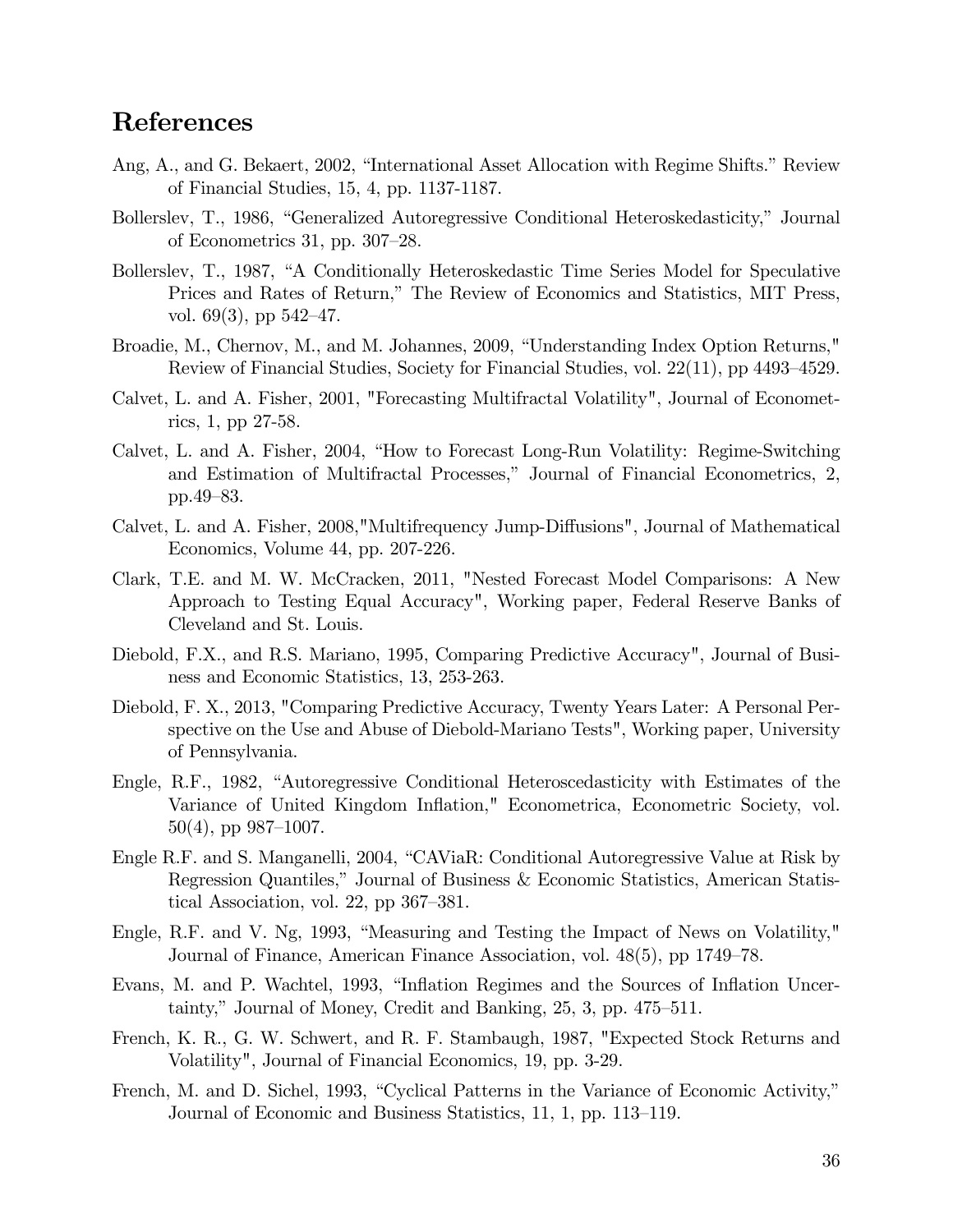- Glosten, L. R., Jagannathan, R. and D. Runkle, 1993, "On the Relation between the Expected Value and the Volatility of the Nominal Excess Return on Stocks," Journal of Finance, American Finance Association, vol.  $48(5)$ , pp 1779–1801.
- Hamilton, J., 1989, "A New Approach to the Economic Analysis of Nonstationary Time Series and the Business Cycle," Econometrica, Econometric Society, vol. 57(2), pp  $357 - 84.$
- Hamilton, J. and R. Susmel, 1994, "Autoregressive conditional heteroskedasticity and changes in regime," Journal of Econometrics, Elsevier, vol.  $64(1-2)$ , pp 307–333.
- Hansen, L., 1982, "Large Sample Properties of Generalized Method of Moments Estimators," Econometrica, Vol. 50, No. 4, pp.  $1029-1054$ .
- Hansen, B.E., and S. Lee, 1994, "Asymptotic Theory for the GARCH(1,1) Quasi-maximum Likelihood Estimator", Econometric Theory, Volume 10, pp. 29-52.
- Hansen, P. and A. Lunde, 2005, "A Forecast Comparison of Volatility Models: Does Anything Beat a  $GARCH(1,1)$ ?", Journal of Applied Economics, Volume 20, pp. 873–889.
- Hsieh, D., 1989, "Testing for Nonlinear Dependence in Daily Foreign Exchange Rates," Journal of Business, Vol.  $62, 3$ , pp.  $339-368$ .
- Huber, P., 1967, "The Behavior of Maximum Likelihood Estimates Under Nonstandard Conditions,î Proceedings of the Fifth Berkeley Symposium on Mathematical Statistics and Probability, pp. 221-233.
- Jarque, C.M., and A.K. Bera, 1987, "A Test for Normality of Observations and Regression Residuals", International Statistical Review, Volume 2, pp. 163–172.
- Kim, C.J., 1994, "Dynamic linear models with Markov-switching," Journal of Econometrics, Elsevier, vol.  $60(1-2)$ , pp  $1-22$ .
- Kim, T.H.. and H. White, 2004, "On more robust estimation of skewness and kurtosis,". Finance Research Letters 1, pp.56-73.
- Lumsdaine, R.L., 1996, "Consistency and Asymptotic Normality of the quasi-Maximum Likelihood Estimator in  $IGARCH(1,1)$  and Covariance Stationary  $GARCH(1,1)$  Models," Econometrica, Vol. 64(3), pp. 575-596.
- Mayfield, E.S., 2004, "Estimating the Market Risk Premium," Journal of Financial Economics 73, no. 3, pp. 465–496.
- Mittnik, S., Paotella, M.S., and S.T. Rachev, 2002, "Stationarity of Stable Power-GARCH Processes," Journal of Econometrics, Vol.  $106(1)$ , pp. 97-107.
- Nelson, D. B., 1991, "Conditional heteroskedasticity in asset returns: A new approach", Econometrica 59, pp.  $347-370$ .
- Newey, W. and K. West, 1987,. "A Simple, Positive Semi-definite, Heteroskedasticity and Autocorrelation Consistent Covariance Matrix," Econometrica, Econometric Society, Vol.  $55(3)$ , pp.  $703-08$ .
- Poon, S.H. and C. Granger, 2003, "Forecasting Volatility in Financial Markets: A Review," Journal of Economic Literature, American Economic Association, vol. 41(2), pp. 478 539.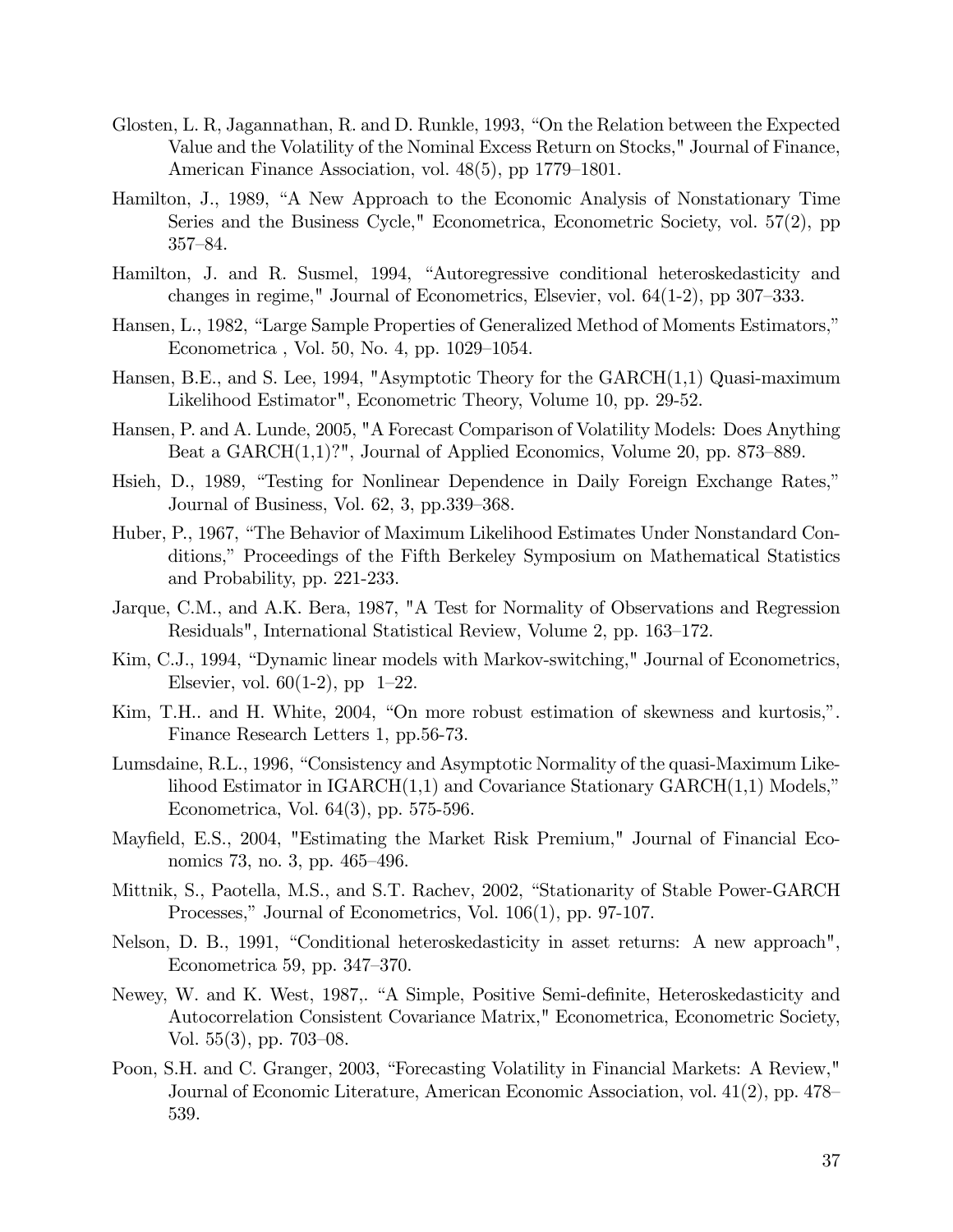- Rivers, D. and Q. Vuong, 2002, "Model selection tests for nonlinear dynamic models," The Econometrics Journal, Vol.  $5, 1, pp. 1-39$ .
- Timmermann, A., 2000, "Moments of Markov switching models," Journal of Econometrics, Elsevier, vol.  $96(1)$ , pp. 75–111.
- Vuong, Q.H., 1989, "Likelihood Ratio Tests for Model Selection and Non-nested Hypotheses," Econometrica, Vol. 57, 2, pp. 307–33.
- White, H., 1982, "Maximum Likelihood Estimation of Misspecified Models," Econometrica, 50, pp.  $1-26$ .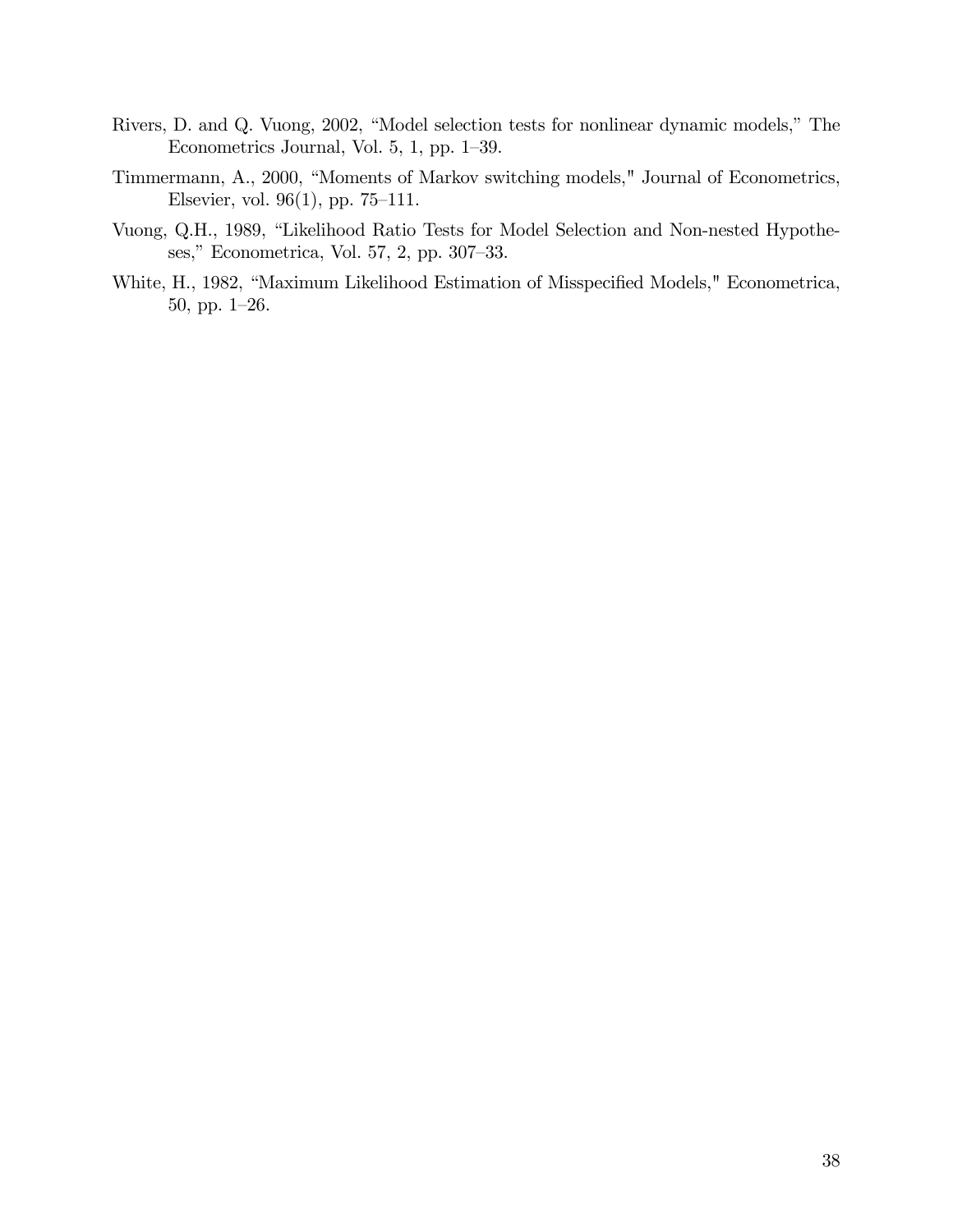| Model                           | $#$ parameters | Log-likelihood | <b>AIC</b> | <b>BIC</b> |
|---------------------------------|----------------|----------------|------------|------------|
| BEGE, different scales          |                | 1716.54        | $-3419.08$ | $-3384.59$ |
| Full BEGE-GJR                   | 11             | 1724.26        | $-3426.53$ | $-3372.32$ |
| BEGE-GJR, constant right tail   | 8              | 1711.82        | $-3407.64$ | $-3368.22$ |
| TDIST-GJR-GARCH                 | 6              | 1703.60        | $-3395.20$ | $-3365.63$ |
| BEGE-GJR, different shapes      | 10             | 1716.67        | $-3413.34$ | -3364.07   |
| 10 states binomial multifractal | 5              | 1697.56        | -3385.12   | $-3360.48$ |
| 4 states binomial multifractal  | 5              | 1696.83        | $-3383.66$ | $-3359.02$ |
| Symmetric BEGE-GJR              | 6              | 1695.50        | $-3379.00$ | $-3349.43$ |
| Symmetric BEGE                  | 5              | 1690.27        | $-3370.55$ | $-3345.91$ |
| Full BEGE-GJR, 2-series         | 11             | 1709.75        | $-3397.50$ | $-3343.30$ |
| $2$ -regime w/jump              | 8              | 1692.74        | $-3369.48$ | $-3330.06$ |
| $2$ -regime                     | 6              | 1682.93        | $-3353.87$ | $-3324.30$ |
| $3$ -regime                     | 12             | 1698.69        | $-3373.37$ | $-3314.24$ |
| <b>GARCH</b>                    | 4              | 1668.72        | $-3329.44$ | $-3309.73$ |
| GJR-GARCH                       | 5              | 1671.77        | $-3330.54$ | $-3308.90$ |

Table 1: Model performance comparison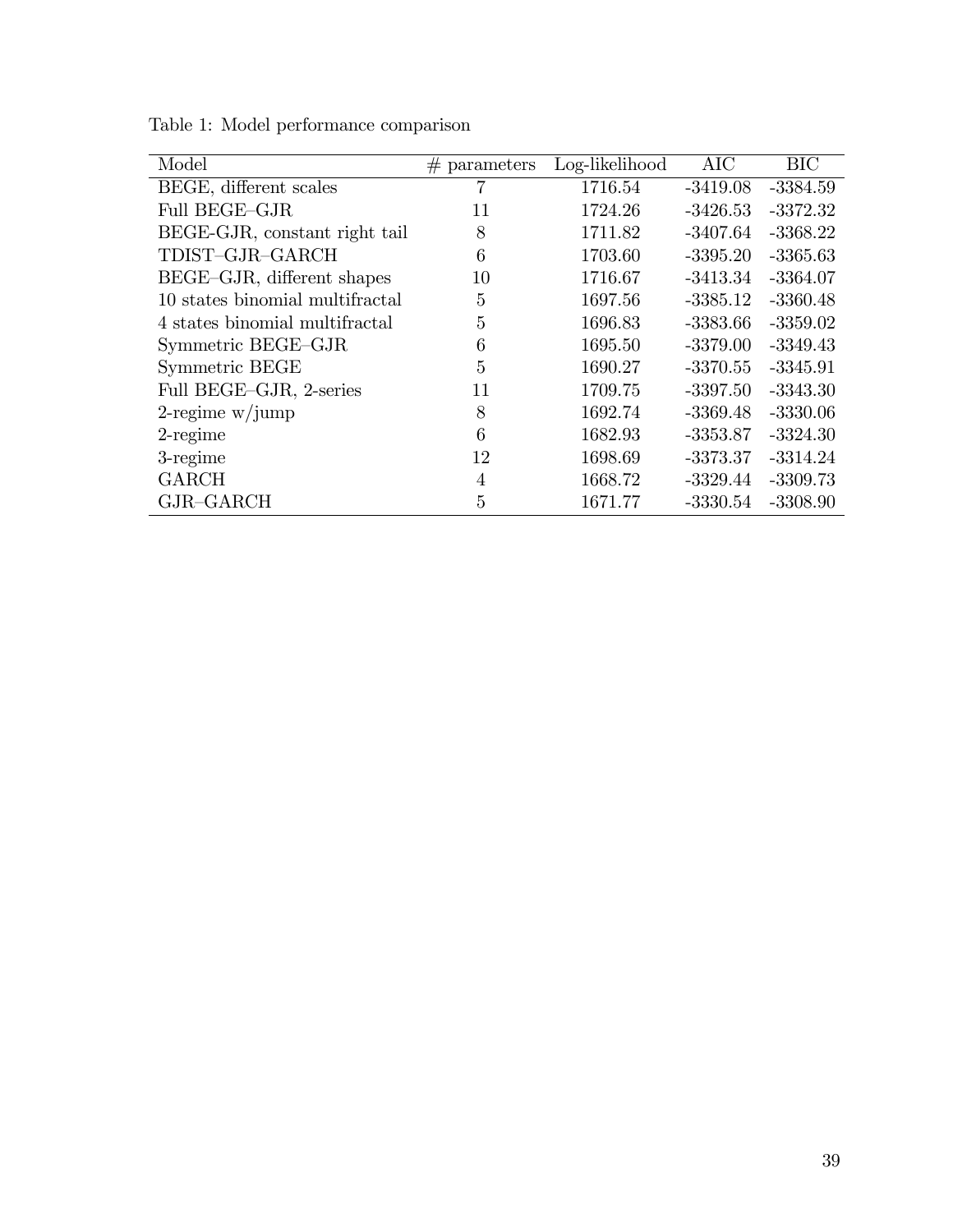| Model               | <b>GJR</b> | <b>BEGE</b> | $\overline{\text{BE}}\text{GE}, p_t = p_0$ | BEGE, 2-series |
|---------------------|------------|-------------|--------------------------------------------|----------------|
| $\mu$               | 0.0089     | 0.0100      | 0.0106                                     | 0.0115         |
|                     | (0.0013)   | (0.0013)    | (0.0011)                                   | (0.0010)       |
|                     | (0.0013)   | (0.0015)    | (0.0011)                                   | (0.0010)       |
| $p_0/h_0$           | 0.00008    | 0.0890      | 3.0966                                     | 0.1728         |
|                     | (0.00003)  | (0.0917)    | (0.3407)                                   | (0.0152)       |
|                     | (0.00005)  | (0.0070)    | (0.2838)                                   | (0.0140)       |
| $n_0$               |            | 0.2204      | 0.1789                                     | 0.4112         |
|                     |            | (0.0839)    | (0.0186)                                   | (0.0410)       |
|                     |            | (0.0111)    | (0.0192)                                   | (0.0490)       |
| $\rho_h/\rho_p$     | 0.8516     | 0.9099      |                                            | 0.8774         |
|                     | (0.0195)   | (0.0855)    |                                            | (0.0083)       |
|                     | (0.0313)   | (0.0009)    |                                            | (0.0037)       |
| $\rho_n$            |            | 0.7822      | 0.8581                                     | 0.6879         |
|                     |            | (0.1200)    | (0.0074)                                   | (0.0260)       |
|                     |            | (0.0086)    | (0.0075)                                   | (0.0436)       |
| $\sigma_p$          |            | 0.0072      | 0.0115                                     | 0.0101         |
|                     |            | (0.0008)    | (0.0009)                                   | (0.0007)       |
|                     |            | (0.0008)    | (0.0007)                                   | (0.0004)       |
| $\sigma_n$          |            | 0.02823     | 0.0220                                     | 0.0224         |
|                     |            | (0.0092)    | (0.0019)                                   | (0.0017)       |
|                     |            | (0.0087)    | (0.0023)                                   | (0.0021)       |
| $\phi_h^+/\phi_p^+$ | 0.0800     | 0.0964      |                                            | 0.1156         |
|                     | (0.0283)   | (0.0440)    |                                            | (0.0081)       |
|                     | (0.0404)   | (0.0426)    |                                            | (0.0054)       |
| $\phi_h^-/\phi_p^-$ | 0.1563     | 0.0128      |                                            | $-0.0116$      |
|                     | (0.0283)   | (0.0125)    |                                            | (0.0033)       |
|                     | (0.0431)   | (0.0139)    |                                            | (0.0029)       |
| $\phi_n^+$          |            | $-0.0789$   | 0.0002                                     | 0.0939         |
|                     |            | (0.0400)    | (0.0159)                                   | (0.0264)       |
|                     |            | (0.0524)    | (0.0178)                                   | (0.0385)       |
| $\phi_n^-$          |            | 0.3548      | 0.2439                                     | 0.4234         |
|                     |            | (0.0473)    | (0.0304)                                   | (0.0490)       |
|                     |            | (0.0901)    | (0.0246)                                   | (0.0612)       |
| $\sigma_v$          |            |             |                                            | 0.0040         |
|                     |            |             |                                            | (0.0001)       |
|                     |            |             |                                            | (0.0001)       |

Table 2: Parameter estimates for GARCH models

For the 2-series case, the monthly realized variances are computed as the sum of squared daily realized logarithmic returns. Asymptotic standard errors are in parentheses. The first standard errors are inverse Hessian standard errors. The second series of standard errors are of the Huber–White sandwich type.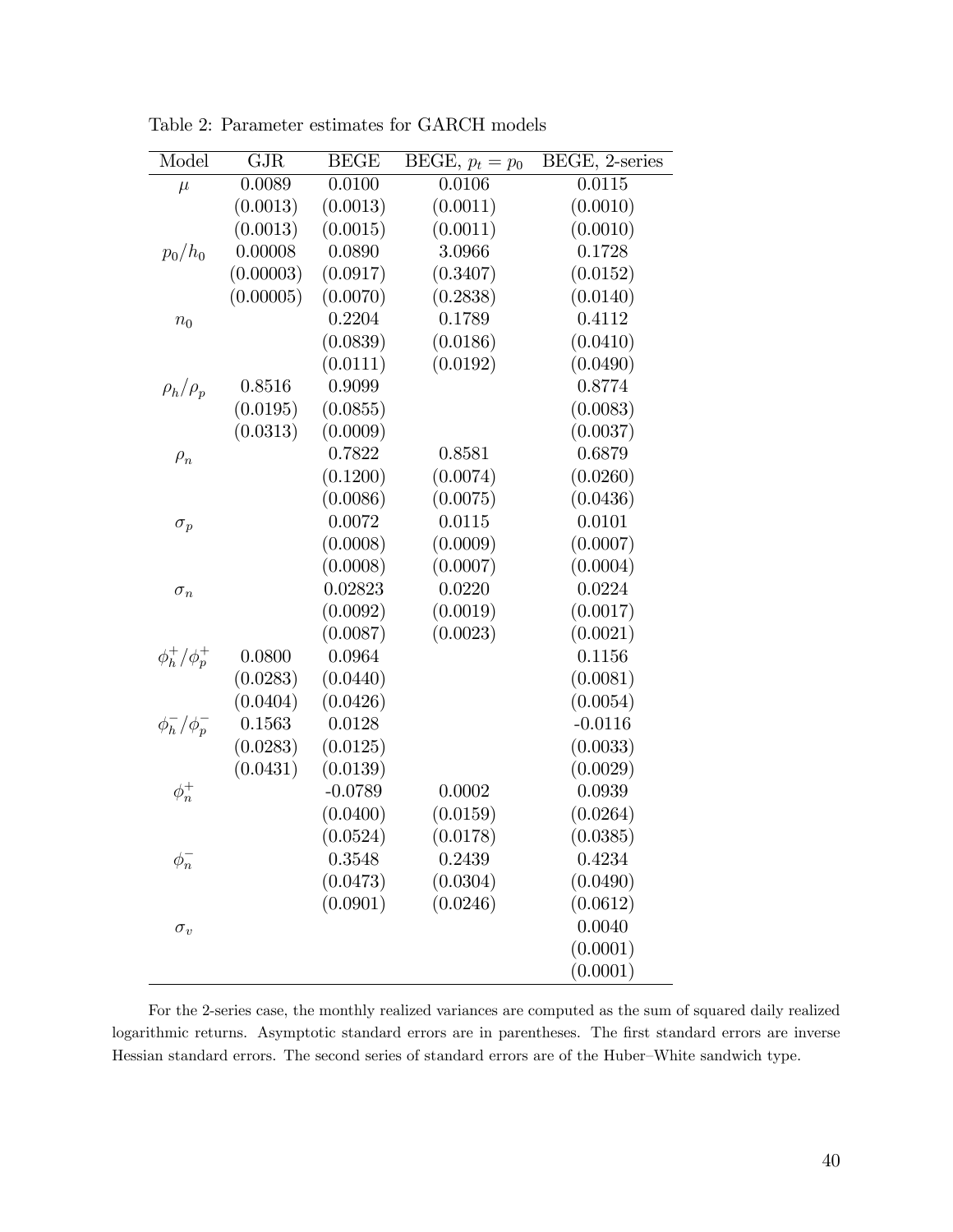|                            | Panel A: Hamilton-type models |             |                                    |  |  |
|----------------------------|-------------------------------|-------------|------------------------------------|--|--|
| Model                      | $2$ -regime                   | $3$ -regime | $2$ -regime w/jump                 |  |  |
| $\mu$                      | 0.0110                        | 0.0111      | 0.0113                             |  |  |
|                            | (0.0014)                      | (0.0013)    | (0.0013)                           |  |  |
| $\mu_{lh}$                 |                               |             | $-0.1048$                          |  |  |
|                            |                               |             | (0.0217)                           |  |  |
| $\mu_{hl}$                 |                               |             | 0.05302                            |  |  |
|                            |                               |             | (0.0104)                           |  |  |
| $\sigma_{low}$             | 0.0375                        | 0.0303      | 0.0371                             |  |  |
|                            | (0.0012)                      | (0.0051)    | (0.0012)                           |  |  |
| $\sigma_{middle}$          |                               | 0.0474      |                                    |  |  |
|                            |                               | (0.0091)    |                                    |  |  |
| $\sigma_{high}$            | 0.1098                        | 0.1237      | 0.1069                             |  |  |
|                            | (0.0104)                      | (0.0190)    | (0.0102)                           |  |  |
| $P(s_{t+1} = l   s_t = l)$ | 0.9834                        | 0.9678      | 0.9806                             |  |  |
|                            | (0.0060)                      | (0.0519)    | (0.0059)                           |  |  |
| $P(s_{t+1} = m   s_t = l)$ |                               | 0.0322      |                                    |  |  |
|                            |                               | (0.0170)    |                                    |  |  |
| $P(s_{t+1} = m   s_t = m)$ |                               | 0.9551      |                                    |  |  |
|                            |                               | (0.0325)    |                                    |  |  |
| $P(s_{t+1} = h   s_t = m)$ |                               | 0.0185      |                                    |  |  |
|                            |                               | (0.0256)    |                                    |  |  |
| $P(s_{t+1} = m   s_t = h)$ |                               | 0.0612      |                                    |  |  |
|                            |                               | (0.0607)    |                                    |  |  |
| $P(s_{t+1} = h   s_t = h)$ | 0.9019                        | 0.9300      | 0.8785                             |  |  |
|                            | (0.0362)                      | (0.0440)    | (0.0362)                           |  |  |
|                            |                               |             | Panel B: Calvet-Fisher-type models |  |  |
| Model                      | 4 states                      | 10 states   |                                    |  |  |
| $\mu$                      | 0.0115                        | 0.0116      |                                    |  |  |
|                            | (0.0013)                      | (0.0013)    |                                    |  |  |
| m <sub>0</sub>             | 1.4381                        | 1.2767      |                                    |  |  |
|                            | (0.0252)                      | (0.0317)    |                                    |  |  |
| σ                          | 0.0665                        | 0.0551      |                                    |  |  |
|                            | (0.0046)                      | (0.0058)    |                                    |  |  |
| $\gamma_1$                 | 0.0114                        | 0.0088      |                                    |  |  |
|                            | (0.0064)                      | (0.0079)    |                                    |  |  |
| $\boldsymbol{b}$           | 1.8900                        | 1.0002      |                                    |  |  |
|                            | (0.2654)                      | (0.1844)    |                                    |  |  |

Table 3: Parameter estimates for regime-switching models

The data are logged monthly dividend-adjusted stock returns from December 1925 to December 2010. The asymptotic Huber-White standard errors are in parentheses. For the Calvet-Fisher type models,  $\mu$  is the unconditional mean of returns,  $\sigma$  is the unconditional standard deviation of returns,  $\frac{m_0}{2-m_0}$  is the ratio of high to low volatility in each state, and  $1-(1-\gamma_1)^{b^{i-1}}$ is the probability that the state  $i$  will shift from a low volatility regime to a high volatility regime and vice versa.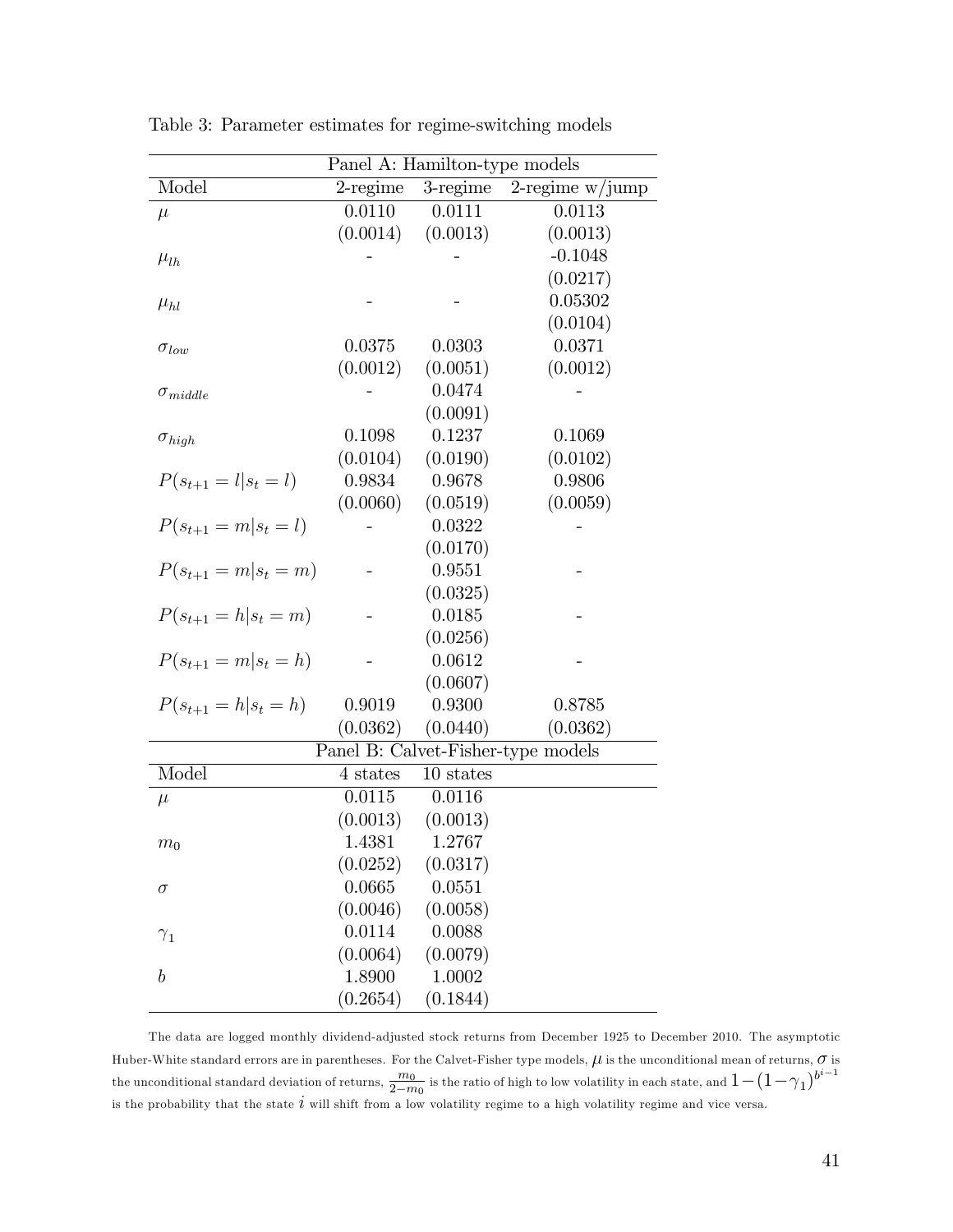| Vuong (1989) $t$ -test |                |             |                               |                    |              |  |  |
|------------------------|----------------|-------------|-------------------------------|--------------------|--------------|--|--|
| Model $1/M$ odel $2$   | BEGE, 2 series | GJR         | T-DIST-GJR                    | $2$ regime w/ jump | Multifractal |  |  |
| BEGE, 1 series         | $2.5016**$     | $3.0710***$ | 2.8489***                     | $3.1426***$        | $3.3369***$  |  |  |
| BEGE, 2 series         |                | $2.5242**$  | 1.2640                        | 1.9776**           | $1.9646**$   |  |  |
| GJR                    | $-2.5242**$    |             | $-2.3243***$                  | $-1.0577$          | $-1.7860*$   |  |  |
| T-DIST-GJR             | $-1.2640$      | $2.3243***$ |                               | 1.1824             | 1.4209       |  |  |
| 2 regime $w/jump$      | $-1.9776**$    | 1.0577      | $-1.1824$                     |                    | $-0.5361$    |  |  |
|                        |                |             | Fisher-Calvet $(2004)$ t-test |                    |              |  |  |
| Model $1/M$ odel $2$   | BEGE, 2 series | GJR         | $\operatorname{T-DIST-GJR}$   | 2 regime $w/jump$  | Multifractal |  |  |
| BEGE, 1 series         | 2.7407***      | $2.9411***$ | 2.8725***                     | $2.4281**$         | $3.5310***$  |  |  |
| BEGE, 2 series         |                | $2.2915**$  | 1.0750                        | 1.5006             | $2.0407**$   |  |  |
| GJR                    | $-2.2915**$    |             | $-2.1604**$                   | $-0.8999$          | $-1.6211$    |  |  |
| T-DIST-GJR             | $-1.0750$      | $2.1604**$  |                               | 1.1824             | 1.2454       |  |  |
| 2 regime $w/_j$ ump    | $-1.5006$      | 0.8999      | $-0.8762$                     |                    | $-0.4306$    |  |  |

Table 4: Likelihood ratio tests for non-nested models

The data are logged monthly dividend-adjusted stock returns from December 1925 to December 2010. A positive number means that the model listed in the row is better than the model listed in the column, and a negative number means that the model listed in the row is worse than the model listed in the column. For the BEGE models estimated from both returns and variance time series, the likelihood is computed only for the time series of returns. The multifractal model is a 10 regime multifractal model. In the Calvet–Fisher tests, the HAC-adjusted variance estimator is the Newey-West (1987) estimator with 12 lags. The asterisks, \*,\*\*, and \*\*\* correspond to statistical significance at the 10, 5, and 1 percent levels, respectively.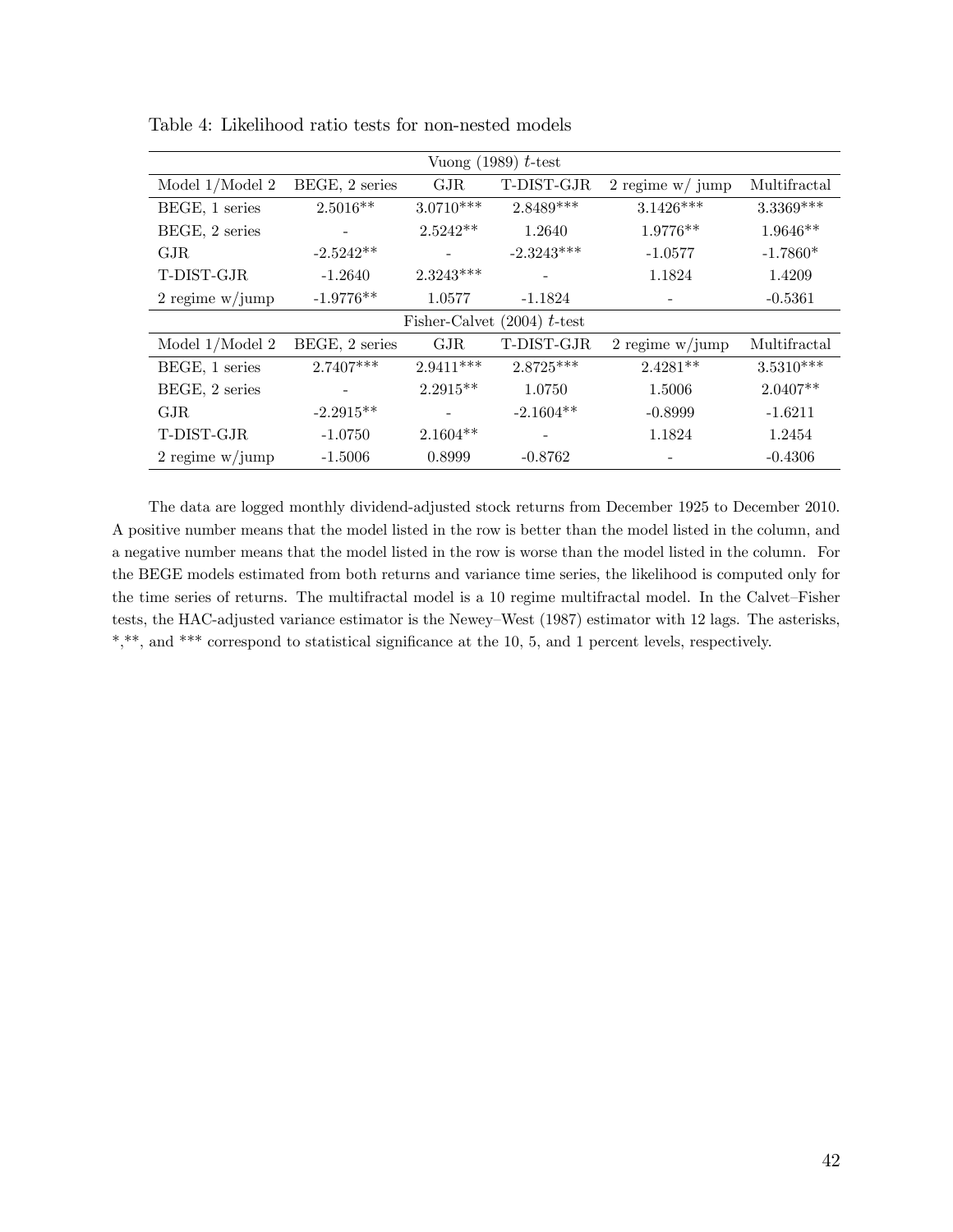|                                                    | Panel A: Historical sample estimates           |            |                 |  |  |  |  |  |
|----------------------------------------------------|------------------------------------------------|------------|-----------------|--|--|--|--|--|
|                                                    | Standard deviation Skewness                    |            | Excess kurtosis |  |  |  |  |  |
|                                                    | 0.0545                                         | $-0.5742$  | 6.6134          |  |  |  |  |  |
| Panel B: Not controlling for parameter uncertainty |                                                |            |                 |  |  |  |  |  |
|                                                    | CDF value from 10,000 samples Monte Carlo      |            |                 |  |  |  |  |  |
| Model                                              | Standard deviation Skewness                    |            | Excess kurtosis |  |  |  |  |  |
| GJR                                                | 0.7104                                         | $0.0086**$ | $0.9812**$      |  |  |  |  |  |
| T-DIST-GJR                                         | $0.9753**$                                     | $0.0319*$  | 0.9293          |  |  |  |  |  |
| 2 regime $w/jump$                                  | 0.5422                                         | 0.2903     | 0.6994          |  |  |  |  |  |
| Multifractal                                       | 0.5934                                         | $0.0129**$ | $0.9801**$      |  |  |  |  |  |
| <b>BEGE</b>                                        | 0.8424                                         | 0.6994     | 0.9481          |  |  |  |  |  |
| BEGE, 2 series                                     | $0.9554*$                                      | 0.5389     | $0.9704*$       |  |  |  |  |  |
|                                                    | Panel C: Controlling for parameter uncertainty |            |                 |  |  |  |  |  |
|                                                    | CDF value from 100,000 samples Monte Carlo     |            |                 |  |  |  |  |  |
| Model                                              | Standard deviation Skewnesss                   |            | Excess kurtosis |  |  |  |  |  |
| <b>GJR</b>                                         | 0.6296                                         | $0.0120**$ | $0.9580*$       |  |  |  |  |  |
| T-DIST-GJR                                         | 0.8728                                         | $0.0326*$  | 0.9101          |  |  |  |  |  |
| 2 regime $w/jump$                                  | 0.5114                                         | 0.3021     | 0.8368          |  |  |  |  |  |
| Multifractal                                       | 0.5763                                         | $0.0208**$ | $0.9594*$       |  |  |  |  |  |
| <b>BEGE</b>                                        | 0.6127                                         | 0.5925     | 0.9319          |  |  |  |  |  |
| BEGE, 2 series                                     | $0.9547*$                                      | 0.5193     | $0.9667*$       |  |  |  |  |  |

Table 5: Unconditional moments test

The data are logged monthly dividend-adjusted stock returns from December 1925 to December 2010. In panel B, in each Monte Carlo sample the time series of 1,020 observations (the same length as the historical time series) is generated by randomly drawing error terms and using the estimated parameters for each model. Next, the values of variance, skewness, and kurtosis are computed for that generated time series. The reported cumulative distribution function (CDF) values are probabilities that the value less than or equal to the historical value is observed under the simulated distribution. Panel C is similar to panel B except in each Monte Carlo sample the parameters of the model are also sampled from their asymptotic maximum likelihood distributions. The asterisks,  $*,**$ , and  $***$  correspond to statistical significance at the 10, 5, and 1 percent levels, respectively.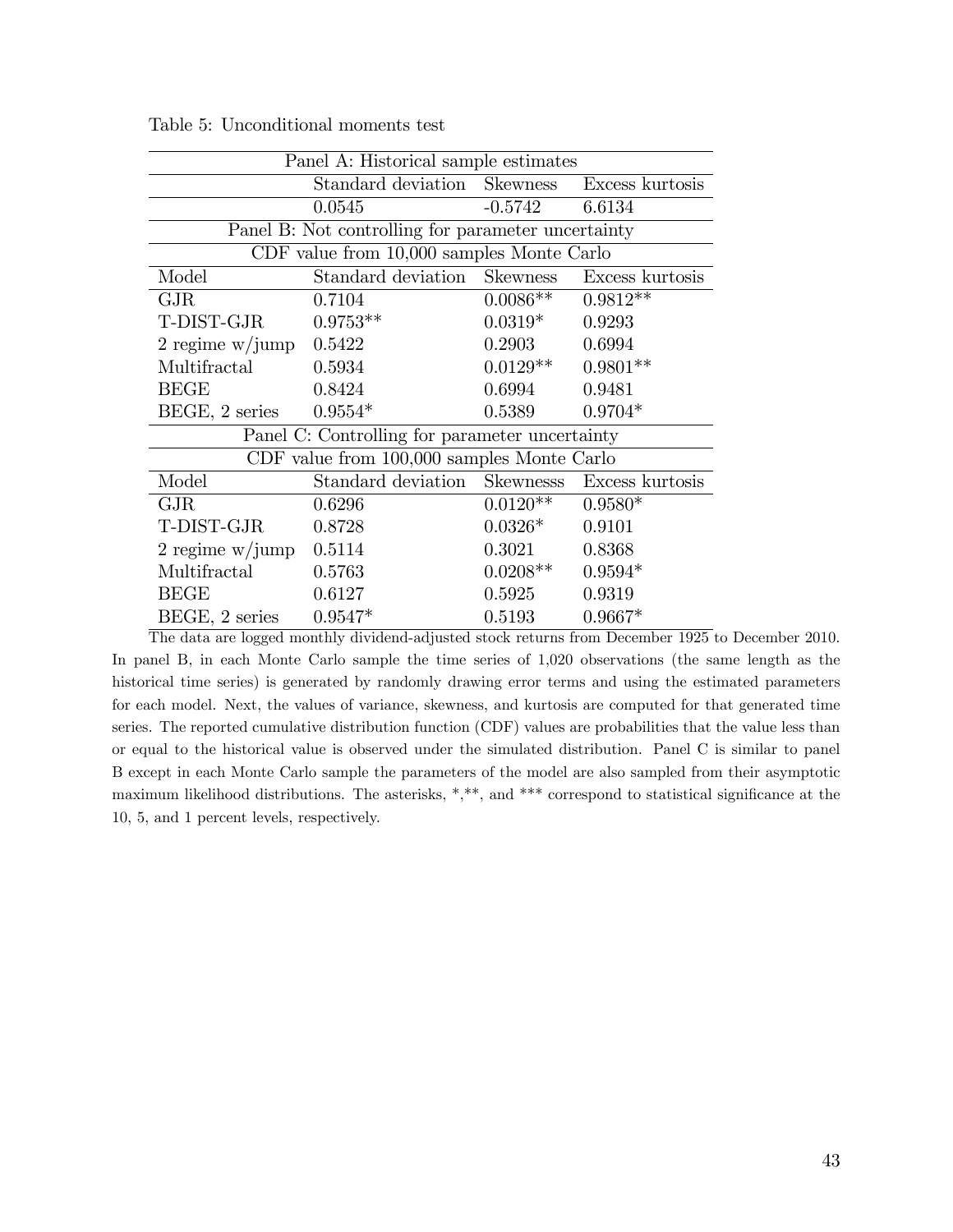| Panel A: Not controlling for parameter uncertainty |           |                                                |                                               |                    |              |             |               |  |  |
|----------------------------------------------------|-----------|------------------------------------------------|-----------------------------------------------|--------------------|--------------|-------------|---------------|--|--|
|                                                    |           |                                                | $CDF$ value from $10,000$ samples Monte Carlo |                    |              |             |               |  |  |
|                                                    | Sample    | Unc                                            | T-DIST-GJR                                    | $2$ -regime w/jump | Multifractal | <b>BEGE</b> | BEGE,2 series |  |  |
| $Q_5^n - Q_5^p$                                    | $-0.0425$ | $0.0002***$                                    | $0.0006***$                                   | $0.0200**$         | $0.0012***$  | $0.0265*$   | $0.0077**$    |  |  |
| $Q_{10}^n - Q_{10}^p$                              | $-0.0328$ | $0.0000$ ***                                   | $0.0002***$                                   | $0.0001***$        | $0.0001***$  | $0.0072**$  | $0.0026***$   |  |  |
| $Q_{25}^n - Q_{25}^p$                              | $-0.0092$ | $0.0112**$                                     | $0.0351*$                                     | $0.0184**$         | 0.0600       | 0.1472      | 0.1088        |  |  |
| $Q_{50}^n - Q_{50}^p$                              | $-0.0049$ | 0.0579                                         | $0.0469*$                                     | 0.0540             | 0.0681       | $0.0365*$   | $0.0364*$     |  |  |
| $Q_{75}^n - Q_{75}^p$                              | 0.0031    | 0.8116                                         | 0.5764                                        | 0.6240             | 0.5634       | 0.2961      | 0.3551        |  |  |
| $Q_{90}^n - Q_{90}^p$                              | 0.0104    | $0.9958***$                                    | 0.8258                                        | 0.8350             | 0.8038       | 0.6404      | 0.7321        |  |  |
| $Q_{95}^n - Q_{95}^p$                              | 0.0178    | $0.9938***$                                    | 0.8995                                        | 0.8390             | 0.8759       | 0.7970      | 0.8829        |  |  |
|                                                    |           | Panel B: Controlling for parameter uncertainty |                                               |                    |              |             |               |  |  |
|                                                    |           |                                                | CDF value from 100,000 samples Monte Carlo    |                    |              |             |               |  |  |
| $Q_5^n - Q_5^p$                                    | $-0.0425$ | $0.0002***$                                    | $0.0120^{\ast\ast}$                           | $0.0196**$         | $0.0009***$  | 0.0527      | $0.0082**$    |  |  |
| $Q_{10}^n - Q_{10}^p$                              | $-0.0328$ | $0.0000$ ***                                   | $0.0081**$                                    | $0.0017***$        | $0.0001***$  | $0.0350*$   | $0.0025***$   |  |  |
| $Q_{25}^n - Q_{25}^p$                              | $-0.0092$ | $0.0112**$                                     | $0.0474*$                                     | $0.0248**$         | $0.0478*$    | 0.1761      | 0.1102        |  |  |
| $Q_{50}^n - Q_{50}^p$                              | $-0.0049$ | 0.0579                                         | 0.0585                                        | 0.0578             | $0.0497*$    | 0.0535      | $0.0311*$     |  |  |
| $Q_{75}^n - Q_{75}^p$                              | 0.0031    | 0.8116                                         | 0.5493                                        | 0.6260             | 0.5740       | 0.2887      | 0.3570        |  |  |
| $Q_{90}^n - Q_{90}^p$                              | 0.0104    | $0.9958***$                                    | 0.7978                                        | 0.8268             | 0.8151       | 0.6038      | 0.7400        |  |  |
| $Q_{95}^n - Q_{95}^p$                              | 0.0178    | $0.9938***$                                    | 0.8698                                        | 0.8090             | 0.8830       | 0.7527      | 0.8755        |  |  |

Table 6: Quantile shift test 1

The data are logged monthly dividend-adjusted stock returns from December 1925 to December 2010.  $Q_i^n$  is the  $i^{th}$  percentile of the  $r_t$  distribution conditioning on  $r_{t-1} < 0$ .  $Q_i^p$  is the  $i^{th}$  percentile of the  $r_t$ distribution conditioning on  $r_{t-1} \geq 0$ . In panel A, in each Monte Carlo sample the time series of 1,020 observations (the same length as the historical time series) was generated by randomly drawing the errors and using the optimal parameters for each model. Next, the values of  $Q_i^n - Q_i^p$  were computed for that generated time series. Repeating the procedure 10,000 times yielded the null distributions of  $Q_i^n - Q_i^n$ under each model. The reported cumulative distribution function (CDF) values are probabilities that the value less or equal to the historical value is observed under the simulated distribution. Panel B is similar to panel A except in each Monte Carlo sample the parameters of the model are also sampled from their asymptotic maximum likelihood distributions. Unc refers to the case where the time series was formed by randomly sampling (with replacement) historical monthly returns. The asterisks, \*,\*\*, and \*\*\* correspond to statistical significance at the 10, 5, and 1 percent levels, respectively.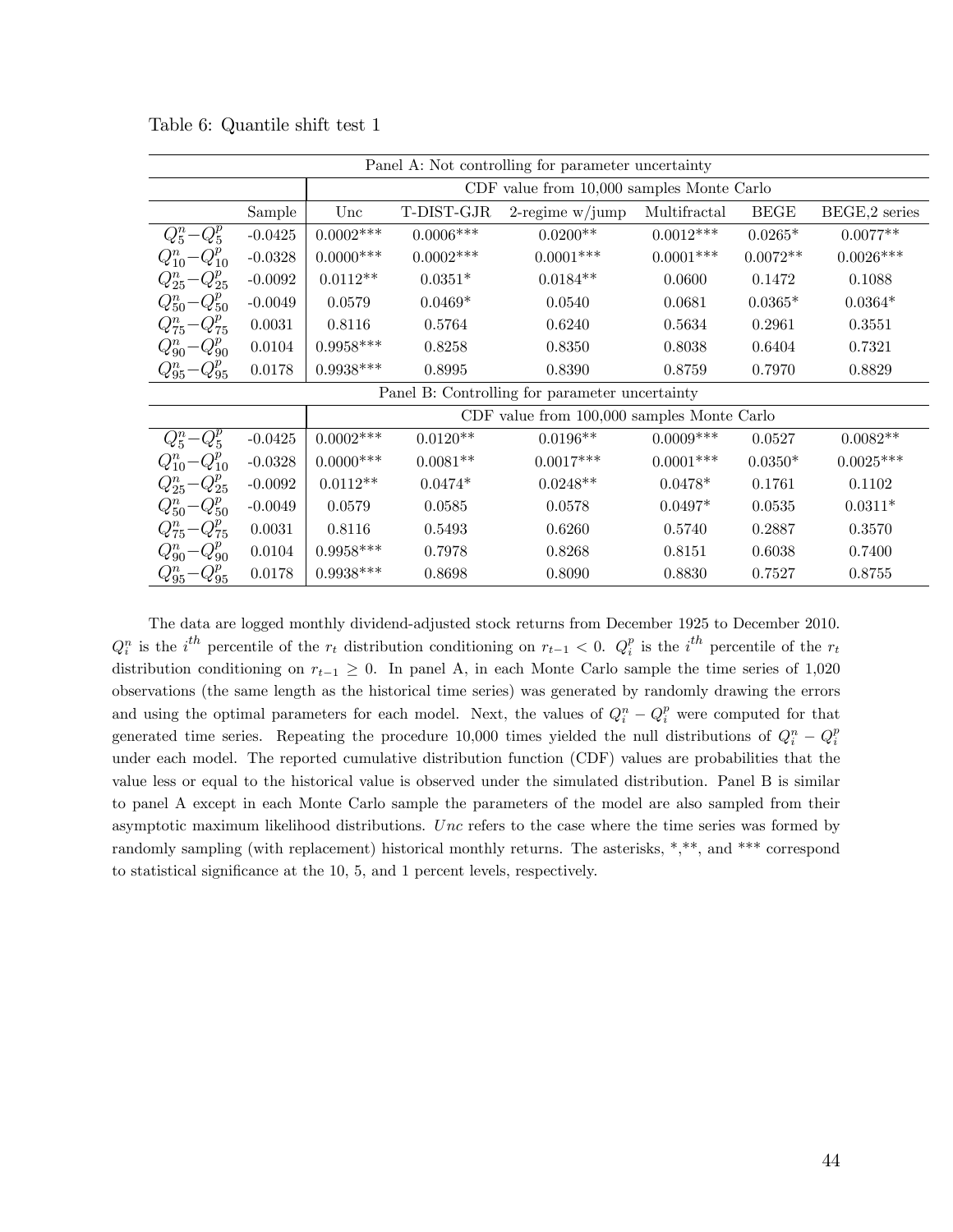| Panel A: Not controlling for parameter uncertainty |           |                                                |                                               |                                                |              |             |               |  |  |
|----------------------------------------------------|-----------|------------------------------------------------|-----------------------------------------------|------------------------------------------------|--------------|-------------|---------------|--|--|
|                                                    |           |                                                | $CDF$ value from $10,000$ samples Monte Carlo |                                                |              |             |               |  |  |
|                                                    | Sample    | Unc                                            | $\operatorname{T-DIST-GJR}$                   | $2$ -regime w/jump                             | Multifractal | <b>BEGE</b> | BEGE,2 series |  |  |
| $Q_5^n - Q_5^p$                                    | $-0.0749$ | $0.0026***$                                    | $0.0320*$                                     | $0.0441*$                                      | $0.0057**$   | $0.0288*$   | $0.0103**$    |  |  |
| $Q_{10}^n - Q_{10}^p$                              | $-0.0504$ | $0.0015***$                                    | $0.0148**$                                    | $0.0384*$                                      | $0.0044***$  | $0.0373*$   | $0.0118**$    |  |  |
| $Q_{25}^n - Q_{25}^p$                              | $-0.0379$ | $0.0001***$                                    | $0.0018***$                                   | $0.0057**$                                     | $0.0029***$  | $0.0057**$  | $0.0035***$   |  |  |
| $Q_{50}^n - Q_{50}^p$                              | $-0.0150$ | $0.0133**$                                     | $0.0149**$                                    | $0.0340*$                                      | 0.0527       | $0.0214**$  | $0.0171**$    |  |  |
| $Q_{75}^n - Q_{75}^p$                              | 0.0062    | 0.7916                                         | 0.5533                                        | 0.5630                                         | 0.7364       | 0.4156      | 0.5346        |  |  |
| $Q_{90}^n - Q_{90}^p$                              | 0.0138    | 0.9481                                         | 0.3818                                        | 0.5610                                         | 0.8090       | 0.6084      | 0.7498        |  |  |
| $Q_{95}^n - Q_{95}^p$                              | 0.0279    | $0.9662*$                                      | $0.9893**$                                    | 0.6940                                         | 0.8880       | 0.8299      | 0.9130        |  |  |
|                                                    |           | Panel B: Controlling for parameter uncertainty |                                               |                                                |              |             |               |  |  |
|                                                    |           |                                                |                                               | $CDF$ value from $100,000$ samples Monte Carlo |              |             |               |  |  |
| $Q_5^n - Q_5^p$                                    | $-0.0749$ | $0.0026***$                                    | $0.0223**$                                    | $0.0364*$                                      | $0.0029***$  | 0.0507      | $0.0127**$    |  |  |
| $Q_{10}^n - Q_{10}^p$                              | $-0.0504$ | $0.0015***$                                    | $0.0221**$                                    | $0.0434*$                                      | $0.0017***$  | 0.0655      | $0.0147**$    |  |  |
| $Q_{25}^n - Q_{25}^p$                              | $-0.0379$ | $0.0001***$                                    | $0.0114**$                                    | $0.0071**$                                     | $0.0004***$  | $0.0252*$   | $0.0020***$   |  |  |
| $Q_{50}^n - Q_{50}^p$                              | $-0.0150$ | $0.0133**$                                     | $0.0291*$                                     | $0.0390*$                                      | $0.0460*$    | $0.0352*$   | $0.0148**$    |  |  |
| $Q_{75}^n - Q_{75}^p$                              | 0.0062    | 0.7916                                         | 0.5788                                        | 0.5794                                         | 0.7325       | 0.4240      | 0.5519        |  |  |
| $Q_{90}^n - Q_{90}^p$                              | 0.0138    | 0.9481                                         | 0.6466                                        | 0.6103                                         | 0.8139       | 0.6102      | 0.7493        |  |  |
| $Q_{95}^n – Q_{95}^p$                              | 0.0279    | $0.9662*$                                      | 0.7954                                        | 0.7128                                         | 0.9037       | 0.7956      | 0.9110        |  |  |

Table 7: Quantile shift test 2

The data are logged monthly dividend-adjusted stock returns from December 1925 to December 2010.  $Q_i^n$  is the  $i^{th}$  percentile of the  $r_t$  distribution conditioning on  $r_{t-1} < \mu - \sigma$ , where  $\mu$  and  $\sigma$  are unconditional mean and standard deviation of the returns time series.  $Q_i^p$  is the  $i^{th}$  percentile of the  $r_t$  distribution conditioning on  $r_{t-1} > \mu + \sigma$ . In panel A, in each Monte Carlo sample the time series of 1,020 observations (the same length as the historical time series) was generated by randomly drawing the errors and using the optimal parameters for each model. Next, the values of  $Q_i^n - Q_i^p$  were computed for that generated time series. Repeating the procedure 10,000 times yielded the null distributions of  $Q_i^n - Q_i^p$  under each model. The reported cumulative distribution function (CDF) values are probabilities that the value less or equal to the historical value is observed under the simulated distribution. Panel B is similar to panel A except in each Monte Carlo sample the parameters of the model are also sampled from their asymptotic maximum likelihood distributions. Unc distribution refers to the case where the time series was formed by randomly sampling (with replacement) historical monthly returns. The asterisks, \*,\*\*, and \*\*\* correspond to statistical significance at the  $10, 5$ , and  $1$  percent levels, respectively.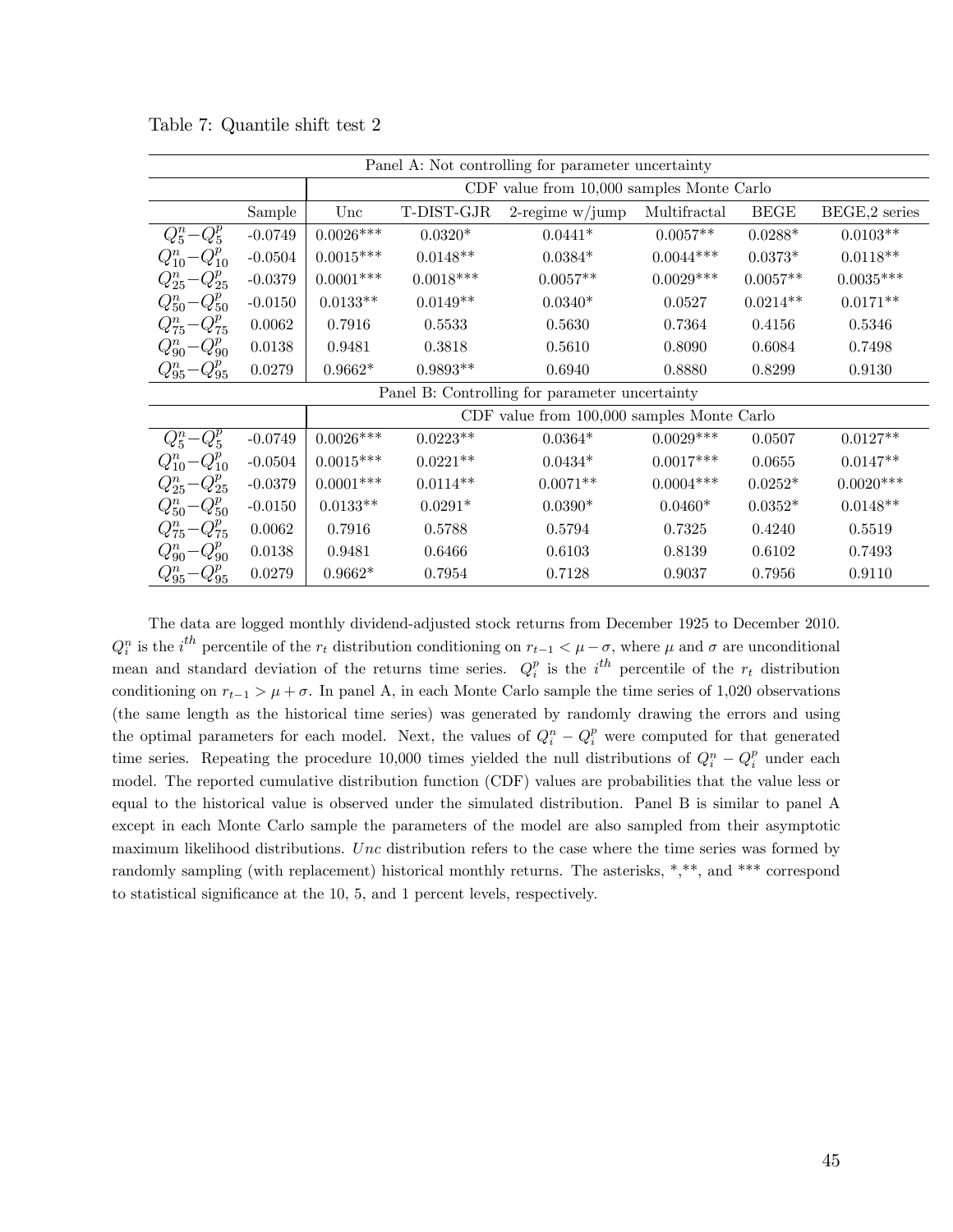| $1\%$ Hit ratio test |                      |              |             |  |  |
|----------------------|----------------------|--------------|-------------|--|--|
| Model/Instrument     | 1                    | $hit_{t-1}$  | $r_{t-1}$   |  |  |
| GJR-GARCH            | $8.8859***$          | 150.6957***  | $5.6194**$  |  |  |
| T-DIST-GJR-GARCH     | 2.6437               | $11.3479***$ | $4.8450**$  |  |  |
| $2$ -regime w/jump   | 0.0734               | $4.0332**$   | $6.3024**$  |  |  |
| Multifractal         | 2.3444               | 11.0060***   | $4.9447**$  |  |  |
| <b>BEGE</b>          | 0.0046               | 2.7828*      | 2.8697*     |  |  |
| BEGE, 2 series       | 0.3718               | $5.5149**$   | $4.7248**$  |  |  |
|                      | $5\%$ Hit ratio test |              |             |  |  |
| Model/Instrument     | 1                    | $hit_{t-1}$  | $r_{t-1}$   |  |  |
| GJR                  | $3.2132*$            | $4.6906**$   | $7.8811***$ |  |  |
| T-DIST-GJR-GARCH     | $8.0554***$          | $2.8864*$    | $8.1539***$ |  |  |
| $2$ -regime w/jump   | $3.7711*$            | 7.6508***    | $7.6541***$ |  |  |
| Multifractal         | 8.8529***            | $6.2661**$   | $7.9220***$ |  |  |
| <b>BEGE</b>          | 1.4281               | 0.6922       | 4.9023**    |  |  |
| BEGE, 2 series       | 1.4281               | 0.0553       | $6.0696**$  |  |  |

Table 8: Quantile hit test

Each cell reports EM hit test statistic as described in the text. The asterisks, \*,\*\*,and \*\*\* correspond to statistical significance at 10%, 5%, and 1% levels, respectively, using the  $\chi^2$  distribution.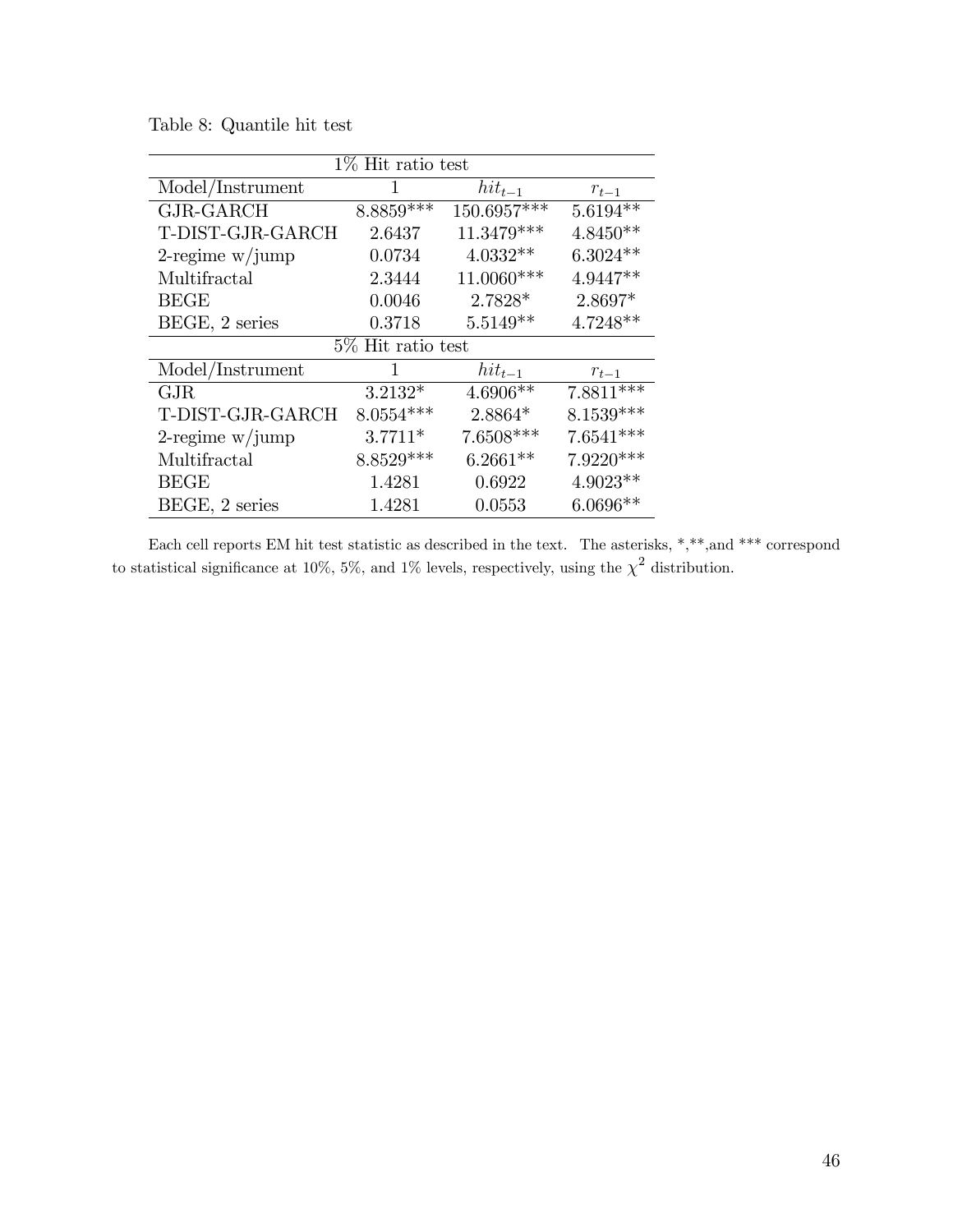Table 9: Modified Jarque-Bera tests

| Model                                  | <i>p</i> -value |
|----------------------------------------|-----------------|
| GJR-GARCH                              | $0.0007***$     |
| T-DIST-GJR-GARCH                       | $0.0011***$     |
| $2 \text{ state regime w}/\text{jump}$ | $0.0538*$       |
| Multifractal                           | $0.0009***$     |
| <b>BEGE</b>                            | 0.3756          |
| BEGE, 2 series                         | $0.0697*$       |
|                                        |                 |

Each cell reports the Jarque-Bera test p-value computed from the historical time series of logged monthly dividend-adjusted stock returns from December 1925 to December 2010. The asterisks, \*,\*\*,and  $^{***}$  correspond to statistical significance at the 10%, 5%, and 1% levels.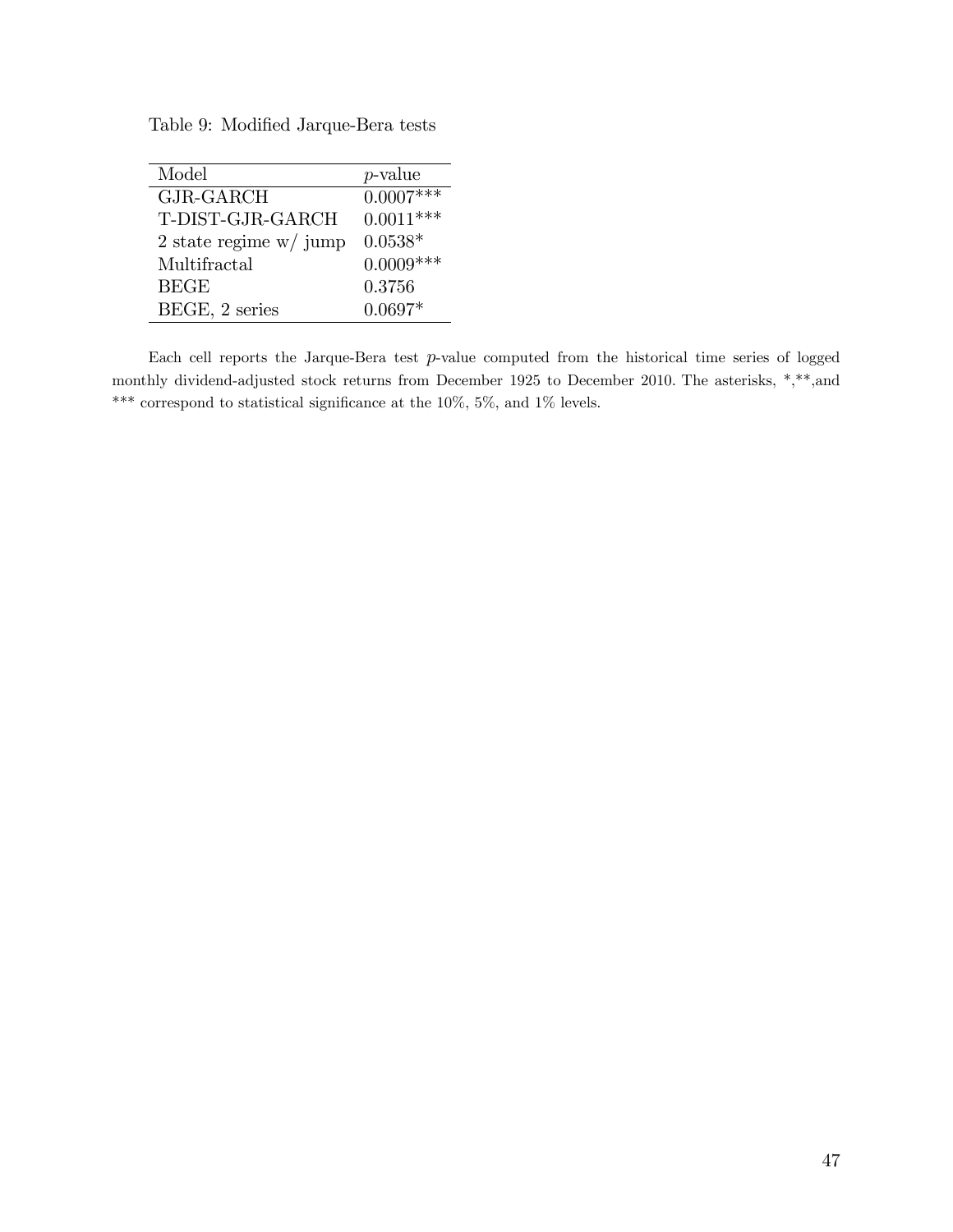| Panel A: Returns         |                    |            |  |  |
|--------------------------|--------------------|------------|--|--|
| Model                    | Log-likelihood     |            |  |  |
| <b>BEGE</b>              | 881.29             |            |  |  |
| BEGE, 2 series           | 868.82             |            |  |  |
| T-DIST-GJR-GARCH         | 867.93             |            |  |  |
| Multifractal             | 864.68             |            |  |  |
| 2 state regime $w/$ jump | 851.63             |            |  |  |
| GJR-GARCH                | 847.15             |            |  |  |
|                          | Panel B: Variances |            |  |  |
| Model                    | MAE                | <b>MSE</b> |  |  |
| BEGE, 2 series           | 0.0014             | 1.7053E-05 |  |  |
| <b>BEGE</b>              | 0.0015             | 1.7097E-05 |  |  |
| T-DIST-GJR-GARCH         | 0.0016             | 1.7410E-05 |  |  |
| GJR-GARCH                | 0.0016             | 1.7697E-05 |  |  |
| Multifractal             | 0.0017             | 1.8052E-05 |  |  |
| 2 state regime $w/$ jump | 0.0020             | 2.0523E-05 |  |  |

Table 10: Out-of-sample performance

The data are logged monthly dividend-adjusted stock returns from December 1925 to December 2010. The sample is split into two equal parts (510 monthly observations each): January  $1926 -$  June  $1968$  (insample) and July 1968-December 2010 (out-sample). The parameters are estimated over the in-sample and the statistics above measure the fit of the various models at these parameters with respect to returns (loglikelihood) and realized variances (MAE/MSE) in the out-sample. Historical realized variances are computed by summing squared daily return observations. MAE (mean absolute error) and MSE (mean squared error) are comparing the realized variances to the conditional variance prediction of the various models. All tests are at the monthly frequency.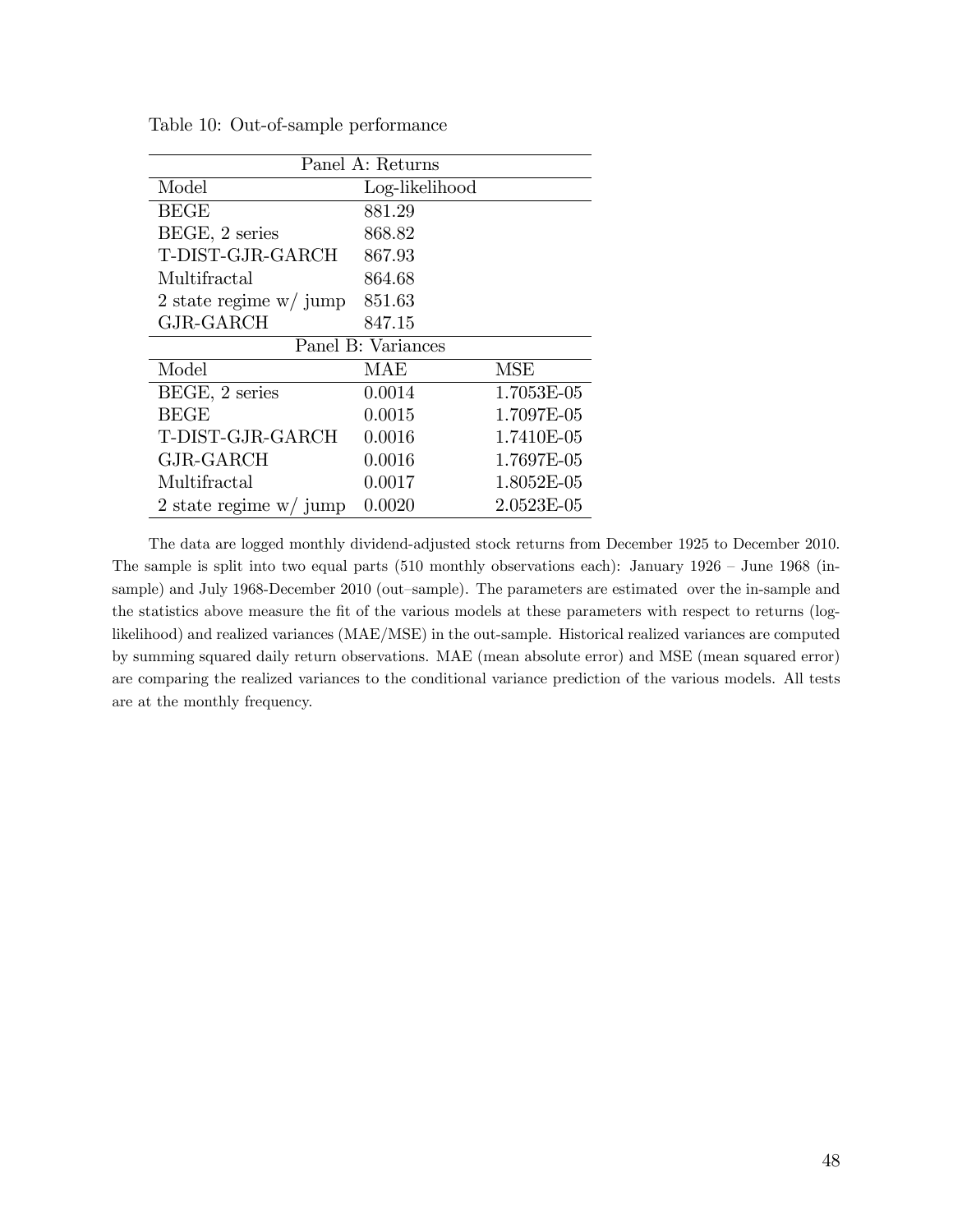| Panel A: Returns - Fisher-Calvet $(2004)$ loglikelihood t-test |              |              |                                                  |              |              |  |  |
|----------------------------------------------------------------|--------------|--------------|--------------------------------------------------|--------------|--------------|--|--|
|                                                                | GJR          | T-GJR        | $2$ regime w/ jump                               | Multifractal | <b>BEGE</b>  |  |  |
| <b>BEGE</b>                                                    | $2.1200**$   | $2.7349***$  | $3.0652***$                                      | $3.3509***$  |              |  |  |
| BEGE, 2 series                                                 | 1.4542       | 0.4496       | $1.8671*$                                        | 1.0374       | $-3.2792***$ |  |  |
|                                                                |              |              | Panel B: Variances - Diebold-Mariano (1995) test |              |              |  |  |
|                                                                |              |              | <b>MAE</b>                                       |              |              |  |  |
|                                                                | GJR          | T-GJR        | $2$ regime $\le/$ jump                           | Multifractal | <b>BEGE</b>  |  |  |
| <b>BEGE</b>                                                    | $-1.7808*$   | $-2.3552**$  | $-3.2050***$                                     | $-2.4147**$  |              |  |  |
| BEGE, 2 series                                                 | $-3.0400***$ | $-3.3891***$ | $-4.0455***$                                     | $-5.1044***$ | $-2.6300***$ |  |  |
|                                                                |              |              | <b>MSE</b>                                       |              |              |  |  |
|                                                                | GJR          | T-GJR        | 2 regime $w/$ jump                               | Multifractal | <b>BEGE</b>  |  |  |
| <b>BEGE</b>                                                    | $-2.1025**$  | $-2.0214**$  | $-2.0460**$                                      | $-1.2398$    | -            |  |  |
| BEGE, 2 series                                                 | $-2.3364**$  | $-1.0140$    | $-2.1048**$                                      | $-1.5619$    | $-0.0590$    |  |  |

Table 11: Testing out-of-sample performance

The data are logged monthly dividend-adjusted stock returns from December 1925 to December 2010. The sample is split into two equal parts (510 monthly observations each): January  $1926 - \text{June } 1968$  (insample) and July 1968-December 2010 (out-sample). The parameters are estimated over the in-sample and the statistics above measure the Öt of the various models at these parameters with respect to returns (loglikelihood) and realized variances (MAE/MSE) in the out-sample. Historical realized variances are computed by summing squared daily return observations. MAE (mean absolute error) and MSE (mean squared error) are comparing the realized variances to the conditional variance prediction of the various models. A positive number means that the model listed in the column has a smaller statistic value (loglikelihood/MAE/MSE) than the model listed in the row, and a negative number means that the model listed in the column has a larger statistic value (loglikelihood/MAE/MSE) than the model listed in the row. Note that for the loglikelihood the larger value is preferred, while for MAE (mean absolute error) and MSE (mean squared error) smaller values are preferred. For the BEGE models estimated from both returns and variance time series, the likelihood is computed only for the time series of returns. The statistics are computed using the HAC-adjusted variance estimator of Newey–West (1987) with 12 lags. The asterisks, \*,\*\*, and \*\*\* correspond to the statistical significance at 10, 5, and 1 percent levels, respectively.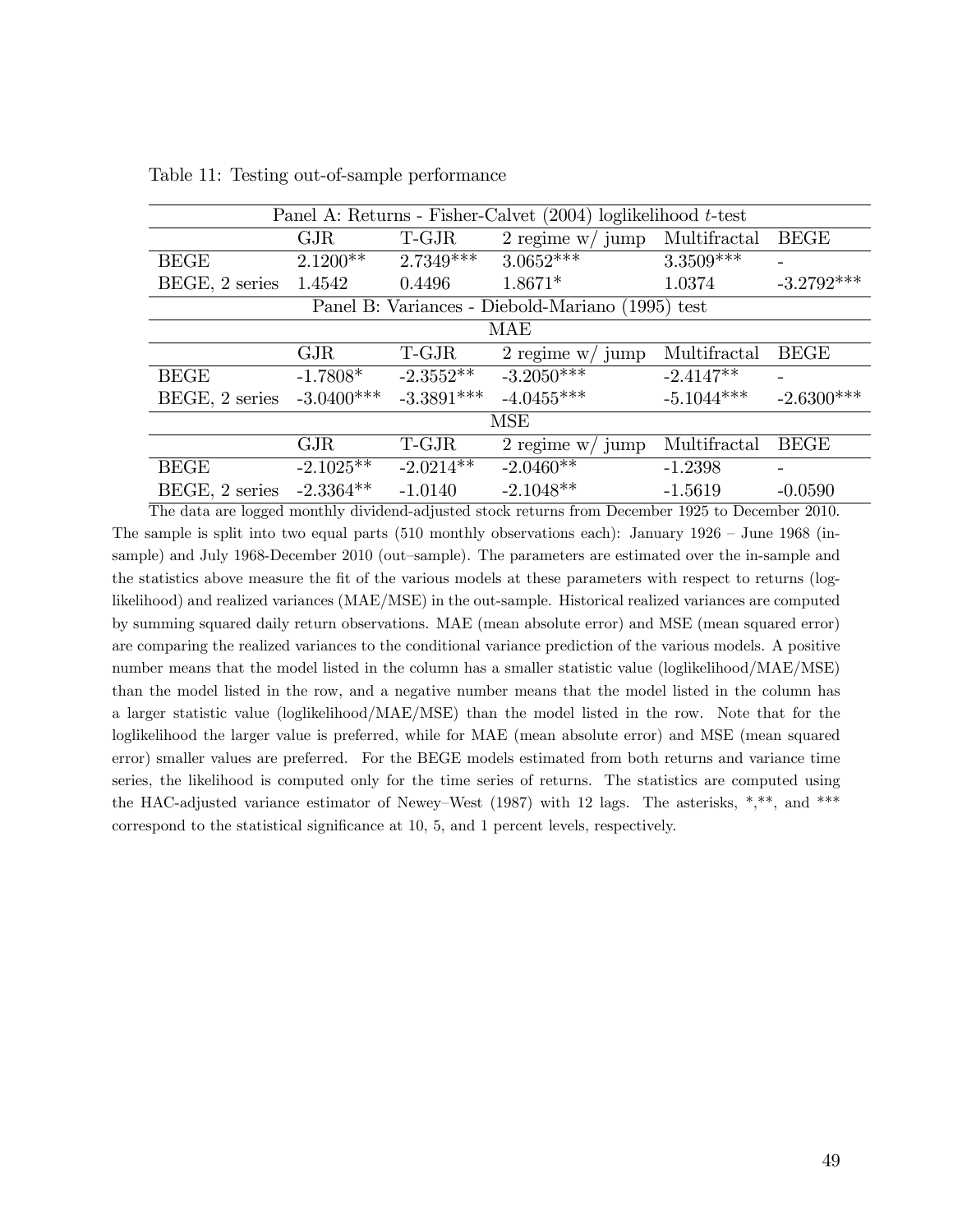

Figure 1: BEGE distribution tail properties

This plot shows the 99th percentiles and 1st percentiles for two sequences of BEGE distributions, which take the form.

$$
u_{t+1} = \omega_{p,t+1} - \omega_{n,t+1}
$$
  

$$
\omega_{p,t+1} \sim \widetilde{\Gamma}(p_t, \sigma_p)
$$
  

$$
\omega_{n,t+1} \sim \widetilde{\Gamma}(n_t, \sigma_n)
$$

where  $\tilde{\Gamma}$  denotes the centered gamma distribution. Throughout, we maintain that  $\sigma_n = \sigma_p = 0.015$ . The lines of blue asterisks show the quantiles for distributions in which  $p_t$  is fixed at 1.5, but  $n_t$  varies from 0.1 through 3.0. Conversely, the lines of green plus symbols show the quantiles for distributions in which  $p_t$ varies from 0.1 through 3.0 while  $n_t$  is held fixed at 1.5.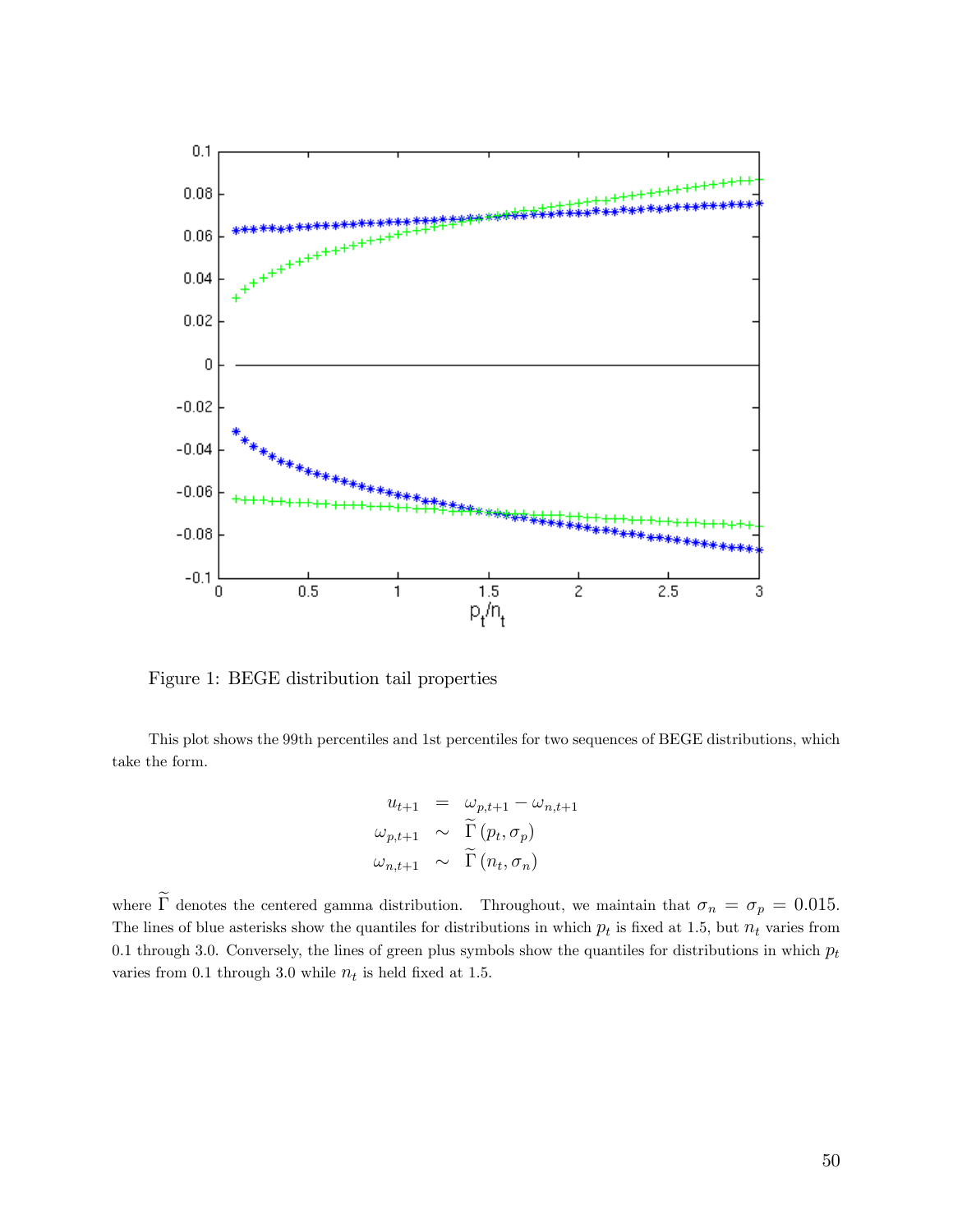

Figure 2: Results from GJR-GARCH estimation

The data are logged monthly dividend-adjusted stock returns from December 1925 to December 2010. The top panel shows the raw return series. The bottom panel shows estimates of conditional variance from the T-DIST-GJR-GARCH model, using the optimal maximum likelihood parameters.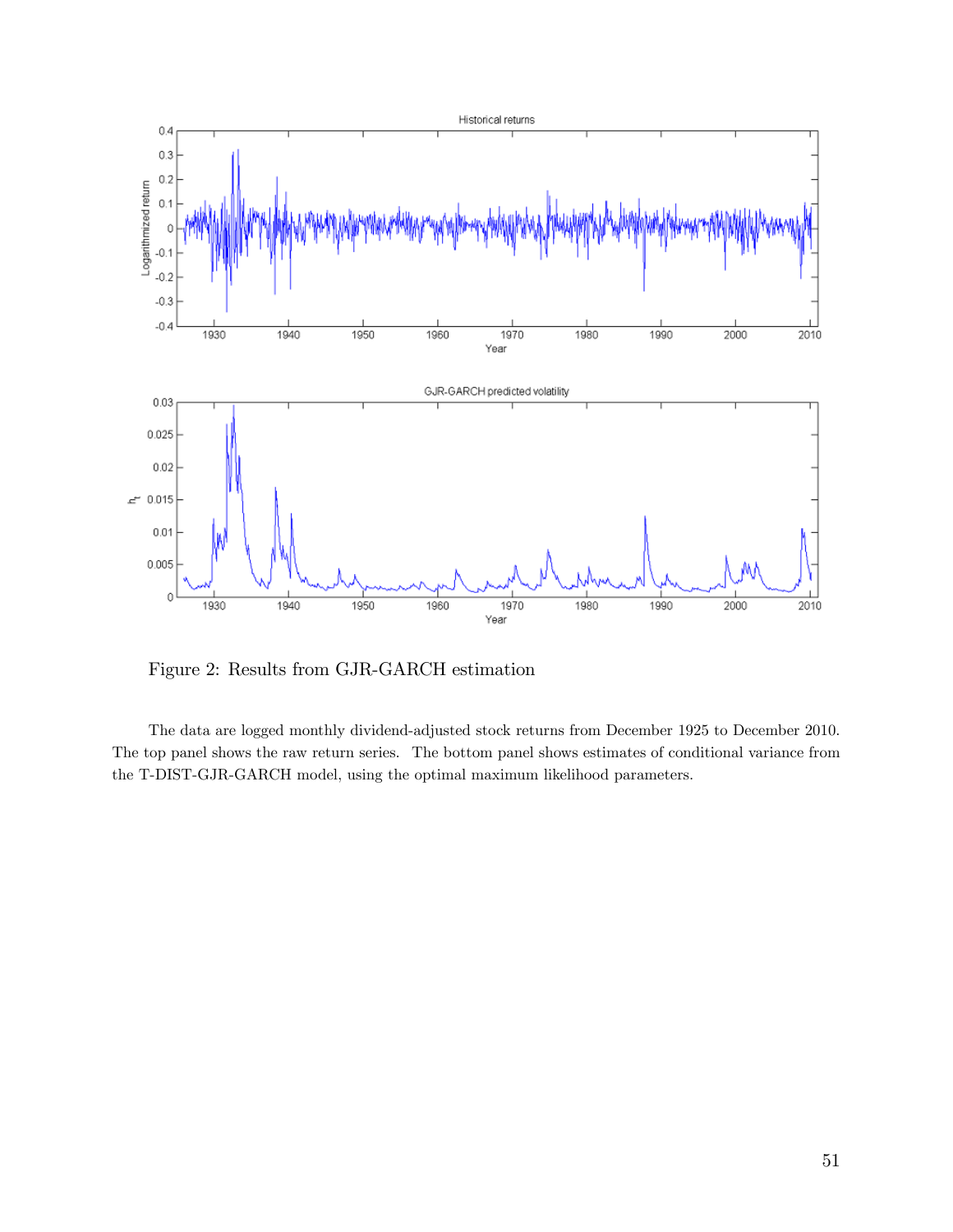

Figure 3: Results from BEGE estimation

The top panel shows estimates of  $p_t$  from the BEGE GJR (1-series) model, using the parameter estimates reported in Table 2. The bottom panel shows estimates of  $n_t$ .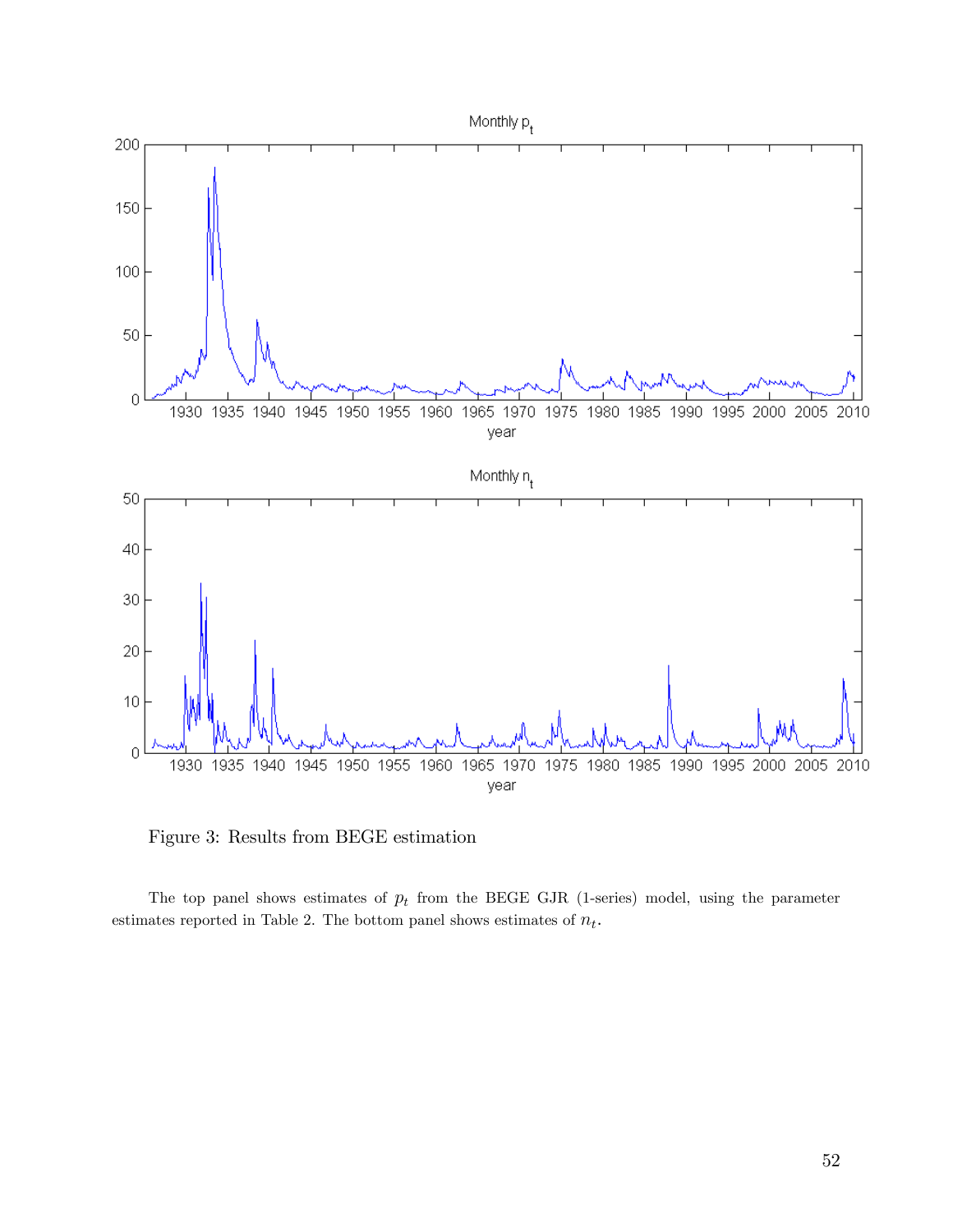

Figure 4: Results from regime-switching model estimation

The top panel shows the ex-post probabilities of being in regime 2 for the 2-regime RS model with jumps using the parameter estimates reported on Table 3. The bottom panel shows the conditional variance of returns from the 10 states binomial multifractal model.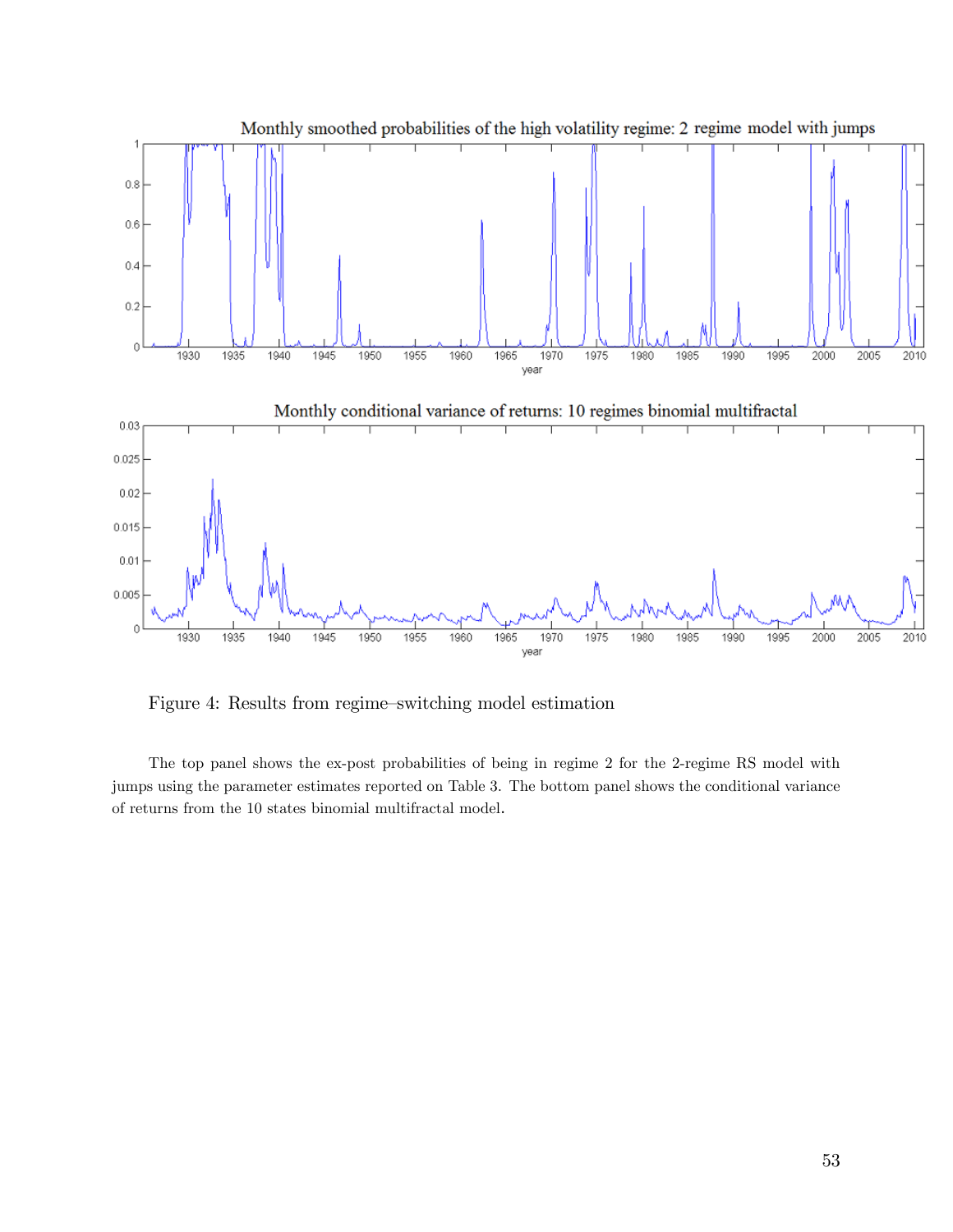

Figure 5: Quantile shift results

The data are logged monthly dividend-adjusted stock returns from December 1925 to December 2010. The top panel shows the values of unconditional quantiles (squares), quantiles for a restricted sample in which the return in the previous period was positive (up triangles) and quantiles for a restricted sample in which the return in the previous period was negative (down triangles). The bottom panel reports results further restricting the "positive" ("negative") subsample to those for which the previous return is one (unconditional) standard deviation above (below) the unconditional mean return.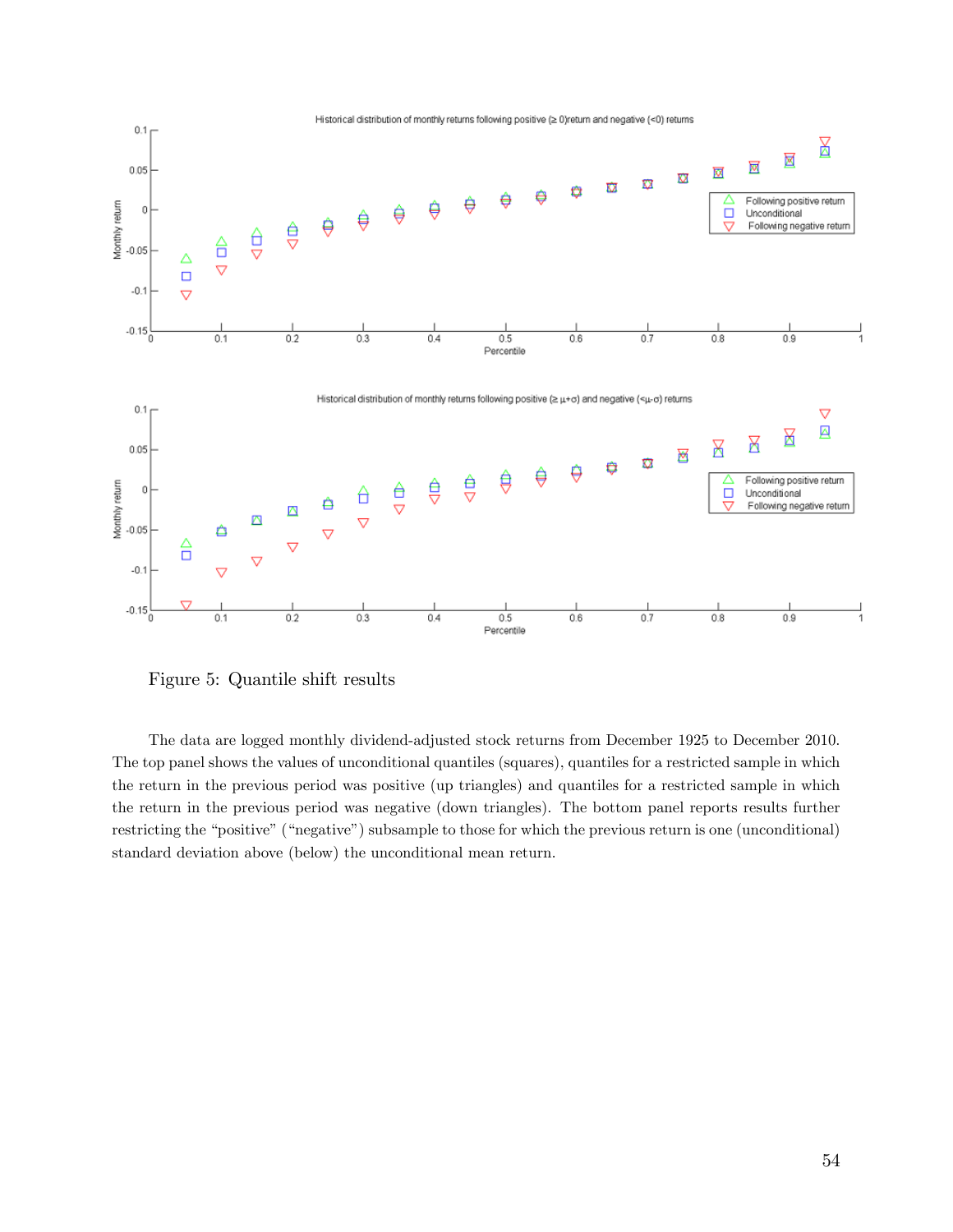

Figure 6: Conditional quantile estimates

The figure reports estimates of conditional quantiles under the models specified in the panel headings.